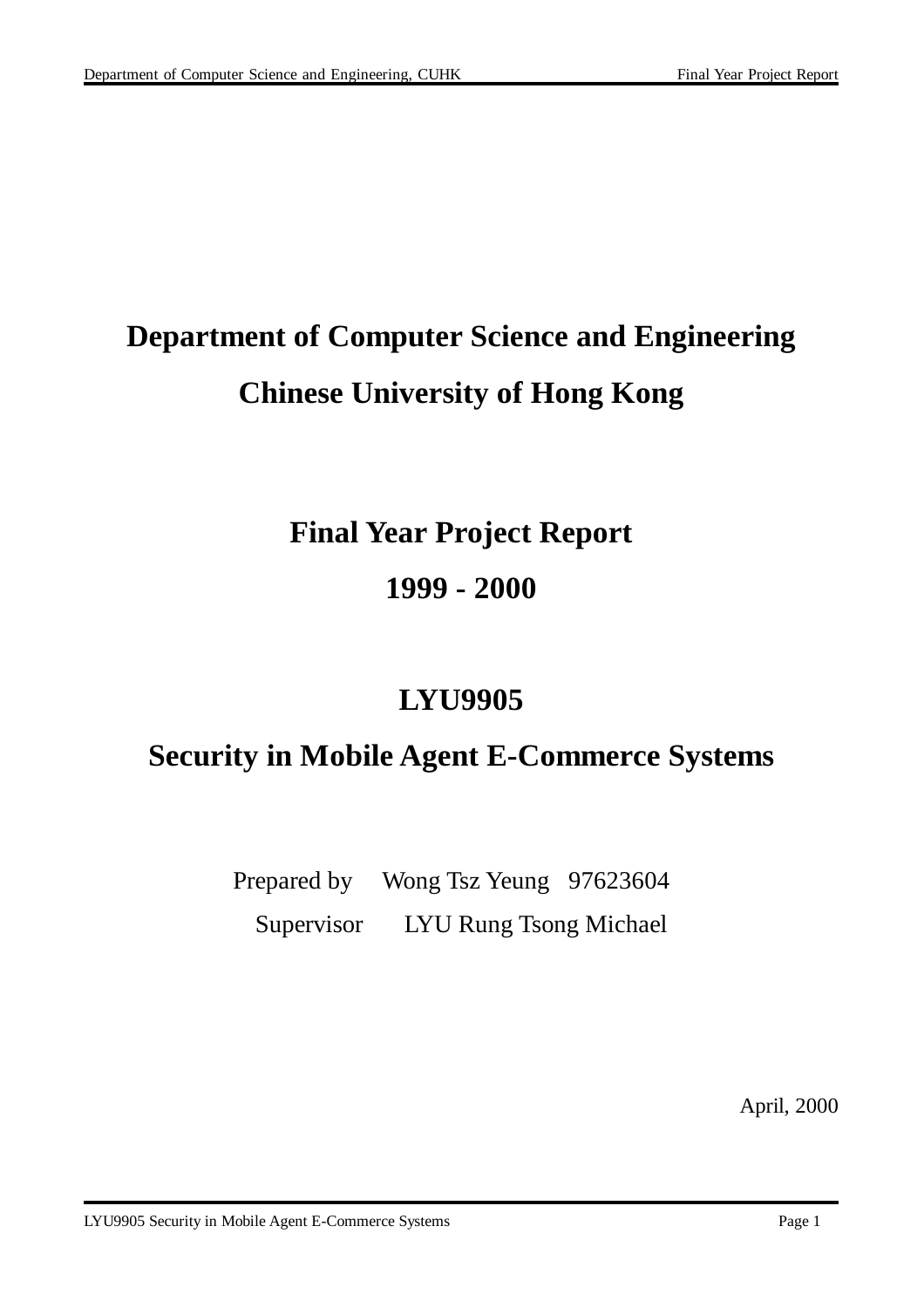## **Abstract**

Electronic commerce technology offers the opportunity to integrate and optimize global shopping. The computers of various companies will communicate with each other to determine the availability of products and to place as well as confirm orders. Mobile software agent has become an important aspect in electronic commerce. Electronic commerce and information retrieval are two prospective directions for applications of mobile agents. Nevertheless, security is a crucial concern for such systems. In this report, we will discuss about the mobile agent technology for e-commerce system. Also we will describe the system we have built for our final year project – the Shopping Information Agent System (SIAS) based on mobile agent technology. We will discuss the security problem issues for the mobile agents, and particularly we will analyze possible security attacks by malicious hosts to agents in our system, and our solutions to prevent these attacks. Finally, reliability of e-commerce system is also an important aspect. We will discuss the reliability problem for our system, especially we will analyze the fault tolerance design in our system.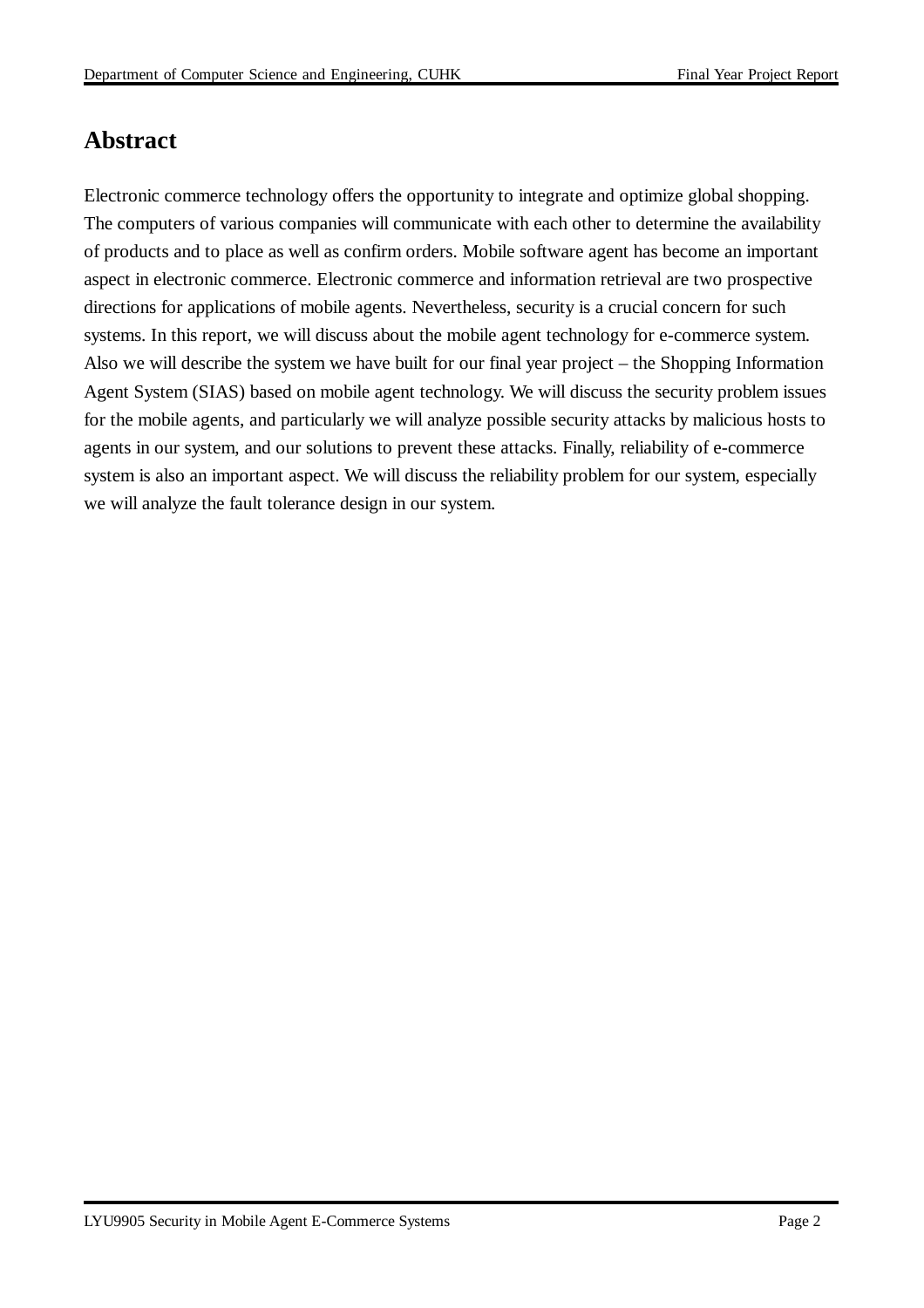## **Table of Content**

| 1.             |  |
|----------------|--|
| 1.1.           |  |
| 1.1.1.         |  |
| 1.1.2.         |  |
| 1.2.           |  |
| 1.2.1.         |  |
| 1.2.2.         |  |
| 1.2.3.         |  |
| $1, 2, 3, 1$ . |  |
| 1, 2, 3, 2.    |  |
| 1.2.3.3.       |  |
| 1.2.3.4.       |  |
| 1.3.           |  |
| 2.             |  |
| 2.1.           |  |
| 2.1.1.         |  |
| 2.1.2.         |  |
| 2.1.3.         |  |
| 2.1.4.         |  |
| 2.1.5.         |  |
| 2.2.           |  |
| 2.2.1.         |  |
| 2.2.2.         |  |
| 2.2.3.         |  |
| 2.3.           |  |
| 2.3.1.         |  |
| 2.3.2.         |  |
| 2.3.3.         |  |
| 2.4.           |  |
| 2.5.           |  |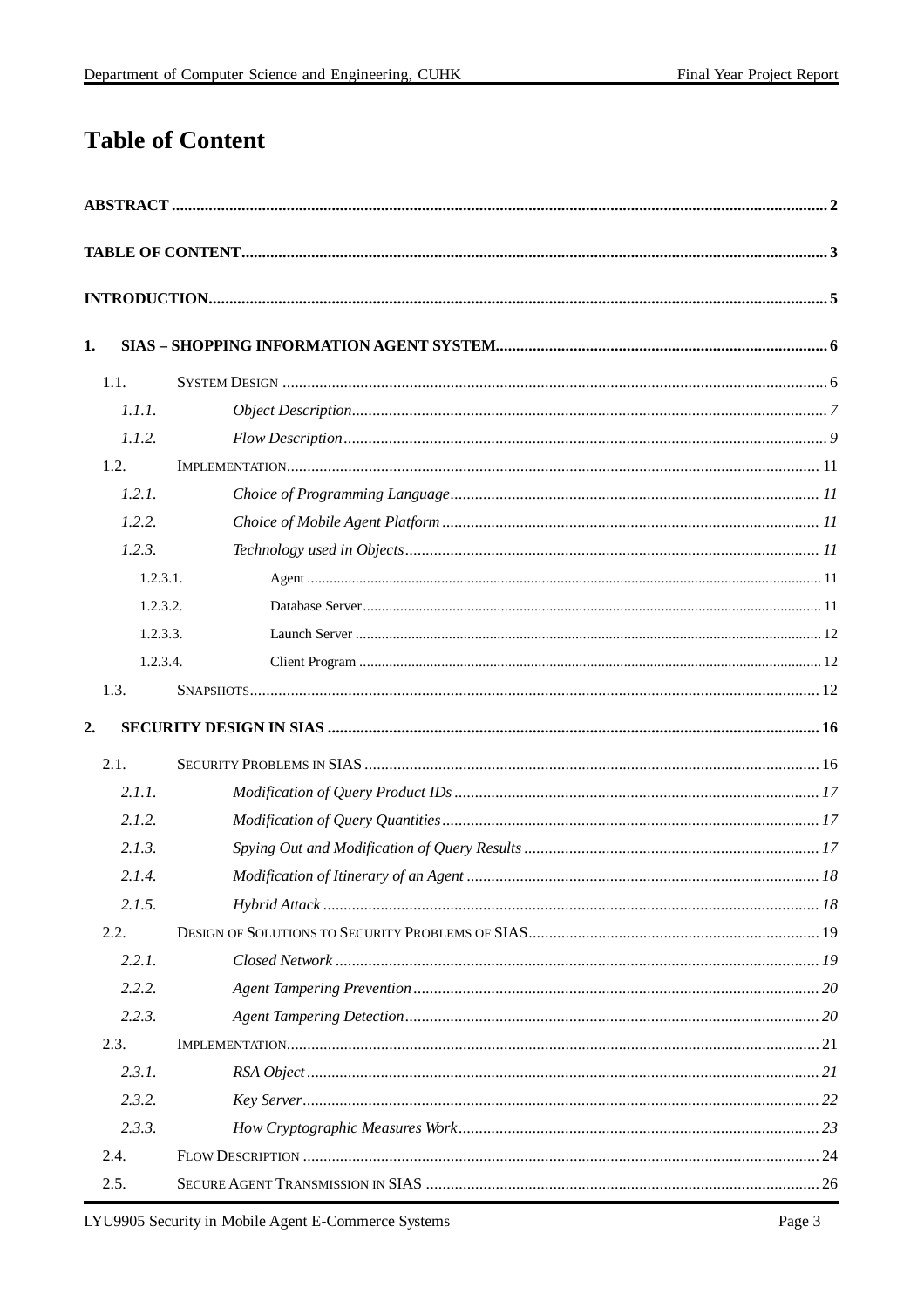| 2.5.1.   |  |
|----------|--|
| 2.5.2.   |  |
| 2.5.2.1. |  |
| 2.5.2.2. |  |
| 2.5.2.3. |  |
| 2.5.3.   |  |
| 3.       |  |
| 3.1.     |  |
| 3.1.1.   |  |
| 3.1.2.   |  |
| 3.1.2.1. |  |
| 3.1.2.2. |  |
| 3.1.2.3. |  |
| 3.1.3.   |  |
| 3.1.4.   |  |
| 3.2.     |  |
| 3.2.1.   |  |
| 3.2.2.   |  |
| 3.2.2.1. |  |
| 3.2.2.2. |  |
| 3.2.3.   |  |
| 4.       |  |
| 4.1.     |  |
| 4.2.     |  |
|          |  |
|          |  |
|          |  |
|          |  |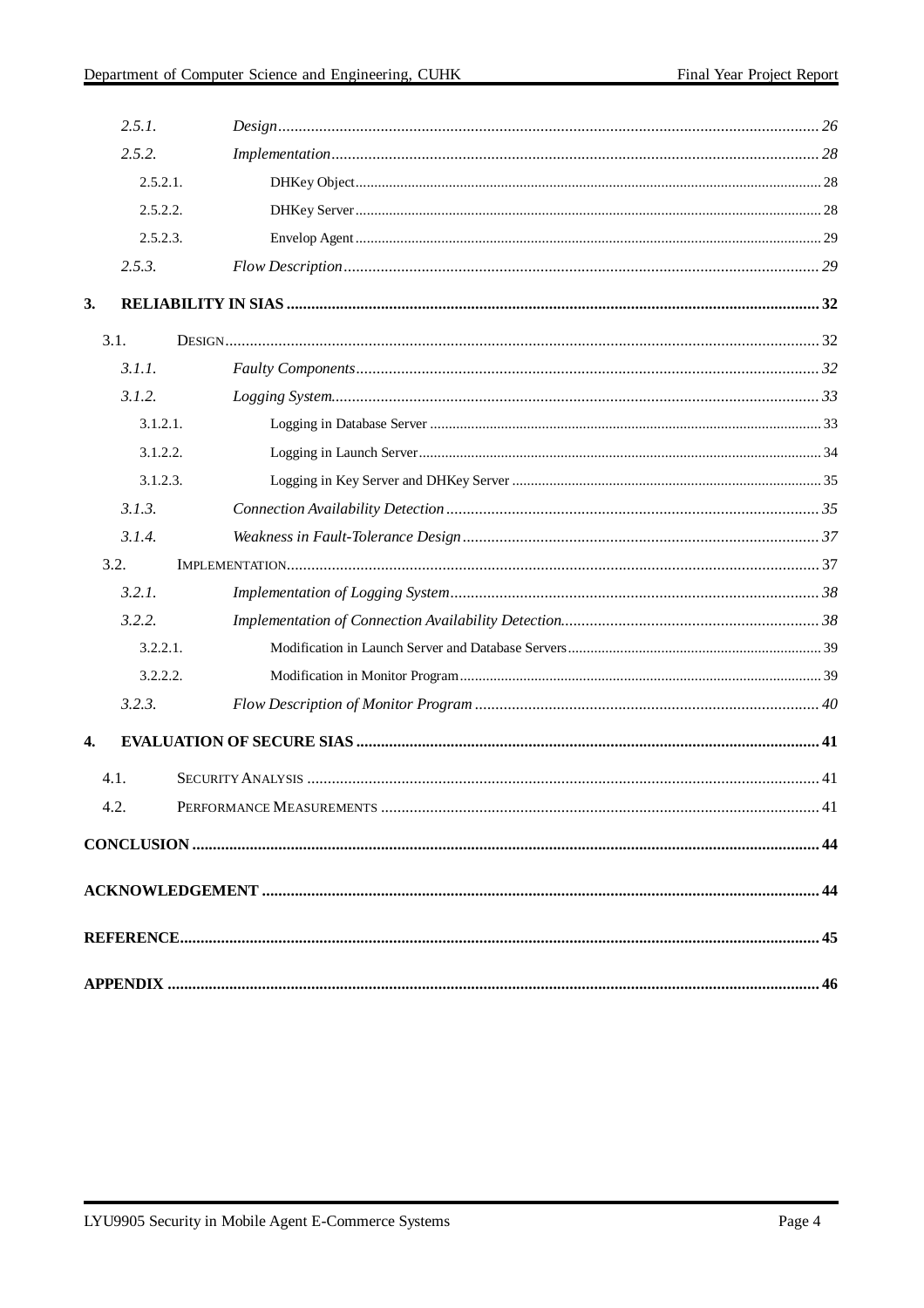## **Introduction**

Nowadays, electronic commerce systems have been established all over the world. Most of them have adopted the traditional client-server model in communication and data transfer. Our project is aimed to apply the use of mobile agent technology on top of e-commerce systems. Moreover, e-commerce systems always need to transfer critical and confidential data over the network, such as credit card number. The main theme of our project is to emphasize on the security problems and corresponding solutions. Last but not least, the reliability of the e-commerce system is also an important topic. In this project, we also investigate and implement solutions upon reliability of agent system.

We will presents the details of **SIAS**, *Shopping Information Agent System*, that we have implemented. SIAS is a web-based e-commerce mobile agent system that provides users with information of products for sale in an electronic marketplace. Advantages of SIAS include such agent's properties as delegation of tasks and reduction of communication costs.

The system is written in Java programming language with support of the Concordia application programming interface (API), which is developed by Mitsubishi Electric Research Lab. In the coming subsections, we will describe the basic design, implementation details as well as the functionality of SIAS. More importantly, we will describe the security design and implementation as well as reliability features of SIAS.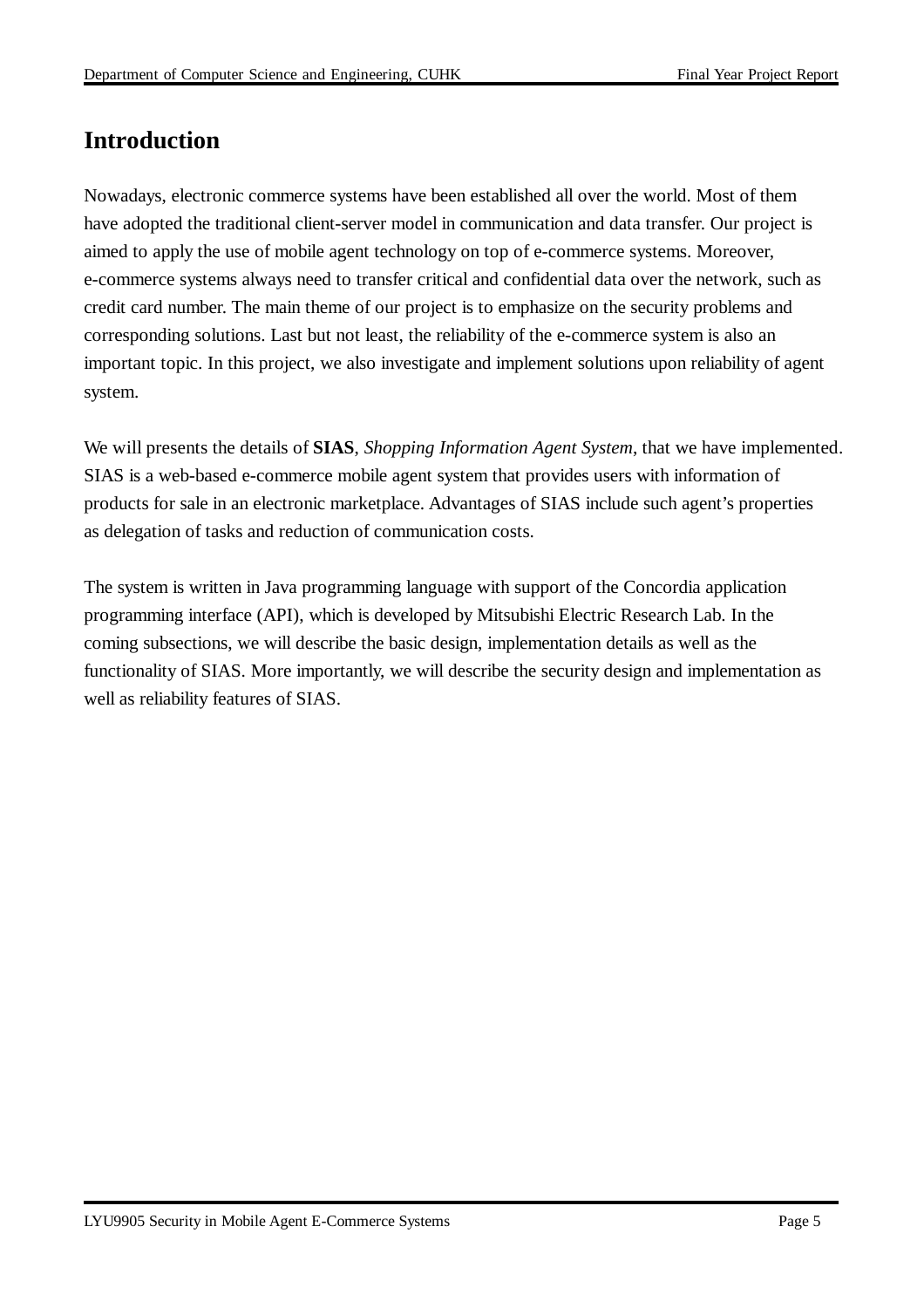client



### **1. SIAS – Shopping Information Agent System**

Agent Server



Itinerary of agent

DataBase

Merchant's Host

SIAS implements mobile agents to retrieve information of products in an electronic marketplace. An electronic marketplace consists of merchants that sell products on the network. Each merchant maintains a distinct database that consists of prices and the corresponding stocks of different products. Each database uses the same database table in order to achieve consistency in data format and simplicity of data retrieval.

SIAS keeps a roaster of all the merchant hosts on the network. It also keeps a name list of all the products selling on the marketplace. Users can use the client program to choose the products and the corresponding quantities that they desire to buy from the list of products. Whenever a user sends a request to the agent server, the agent server creates an agent for the user. The agent, on behalf of the user, collects the information about the availability and price of each product from merchant hosts in the network. The agent travels through the network according to its itinerary, or path, which is pre-determined by user before it is launched. After the agent has visited all hosts specified in its itinerary, it returns to its sender and reports the lowest prices and corresponding sellers. The design of the system is described in details in the next subsection.

#### **1.1. System Design**

SIAS is designed using the object-oriented paradigm because the concept of objects is useful to describe agents. There are four main types of objects in the system, namely **Agents**, **Launch Servers**, **Database Servers** as well as the **client program**. We describe the object details and control flow of the system in this subsection.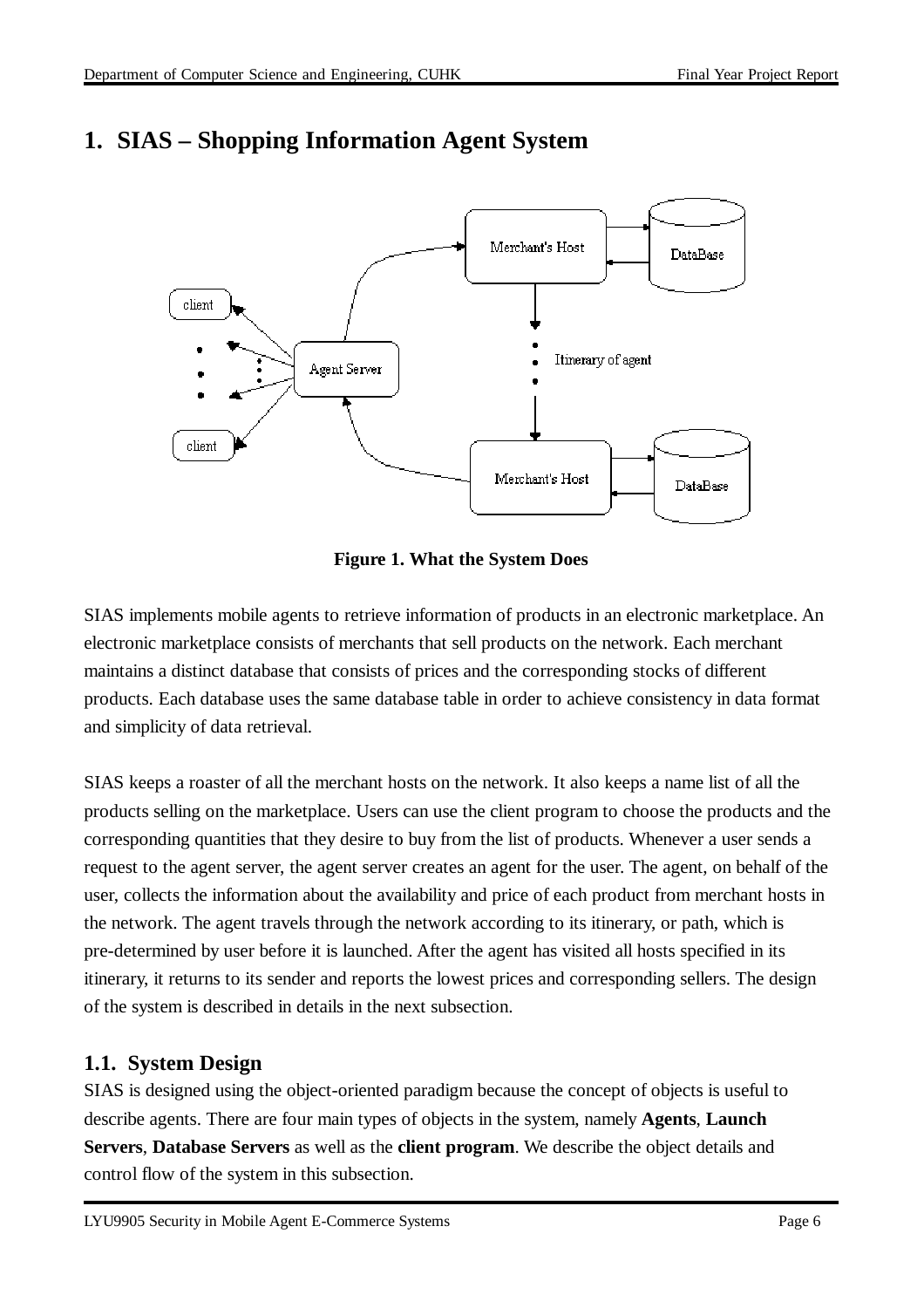#### *1.1.1. Object Description*

- I, The *Agent* object: it keeps a list of product identification numbers (IDs) and a list of corresponding quantities specified by users. It is responsible for travelling around the network and collect product information for users from different hosts. It also keeps an itinerary; it travels through the network according to the order of hosts in its itinerary. Whenever an *Agent* arrives at a host, it retrieves data from it and appends the retrieved data to a list of product entries. It is also responsible for calculating the purchasing combination that is lowest in price.
- II, The *Launch Server* object: it is responsible for creating *Agents* for users, sending the *Agents* to the network, and receiving the *Agents* when they finish visiting all the hosts specified in their itineraries. It provides a gateway between client programs and the agent environment.
- III, The *Database Server* object: it stores the information of products available at a particular host (each host has its own instance of this object), and is responsible for retrieving required information for an *Agent* when it arrives at the host. It can receive incoming *Agents*, and executes the codes of the received *Agents*. After executed the request of an incoming *Agent*, it sends the *Agent* to the next host.
- IV, The *Client Program*: it is a Java Applet. It lets users to choose the products and the corresponding quantities. Each instance of the client program can communicate with the *Launch Server* in order to launch *Agents* and receive results reported by *Agents*. It is a multi-threaded application, therefore it enables users to send out several queries at simultaneously.

The following figures show the details of the above objects.

| <b>Database Server</b>                                                  |  |
|-------------------------------------------------------------------------|--|
| Methods:                                                                |  |
| - handleAgent                                                           |  |
| This method is invoked when an <i>Agent</i> arrives at the              |  |
| <i>Database Server.</i> This method will invoke the <b>queryServer</b>  |  |
| of the incoming <i>Agent</i> , appends the result in the <b>List of</b> |  |
| <b>product query result</b> , and sends out the <i>Agent</i> .          |  |

#### **Figure 2. Object Details of Database Server.**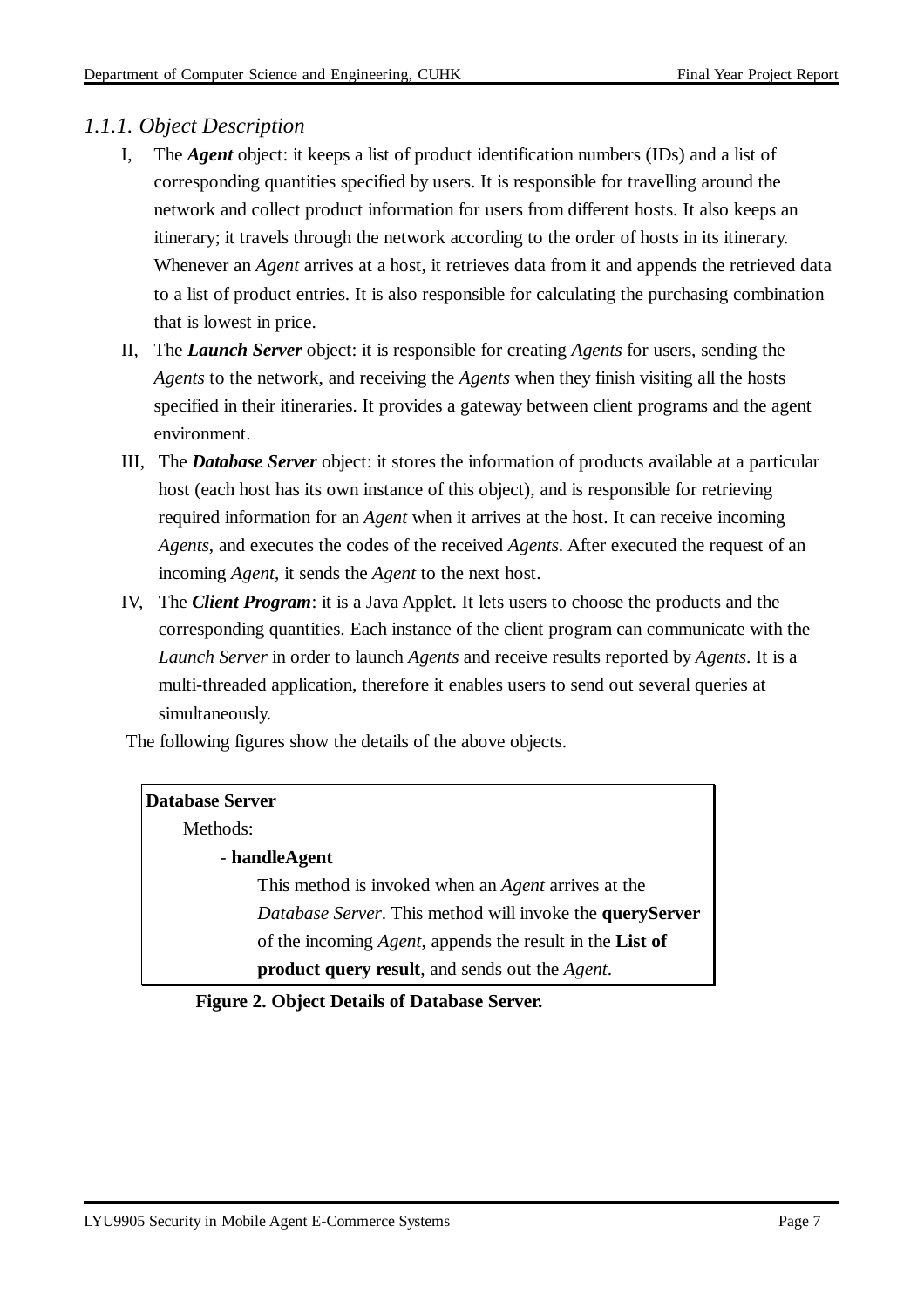| <b>Agent</b>                                                            |
|-------------------------------------------------------------------------|
| Attributes:                                                             |
| - List of Product ID                                                    |
| stores product IDs inputted by user                                     |
| - List of Product Quantities                                            |
| stores the quantities of corresponding products                         |
| - List of product query result                                          |
| stores the product entries retrieved from <i>Database Servers</i>       |
| Methods                                                                 |
| - queryServer                                                           |
| This method is invoked by <i>Database Servers</i> . When an             |
| Agent arrives at a Database Server, the Database Server                 |
| invokes this method. The Database Server appends the                    |
| query result into the List of product query result.                     |
| - reportCheapest                                                        |
| This method is invoked by <i>Launch Server</i> . When an <i>Agent</i>   |
| finishes travelling all the hosts specified in its itinerary, it        |
| returns to the <i>Launch Server</i> . The <i>Launch Server</i> executes |
| this method, and sends the result to <i>Client Program</i> .            |

**Figure 3. Object Details of Agent.**



**Figure 4. Object Details of Launch Server**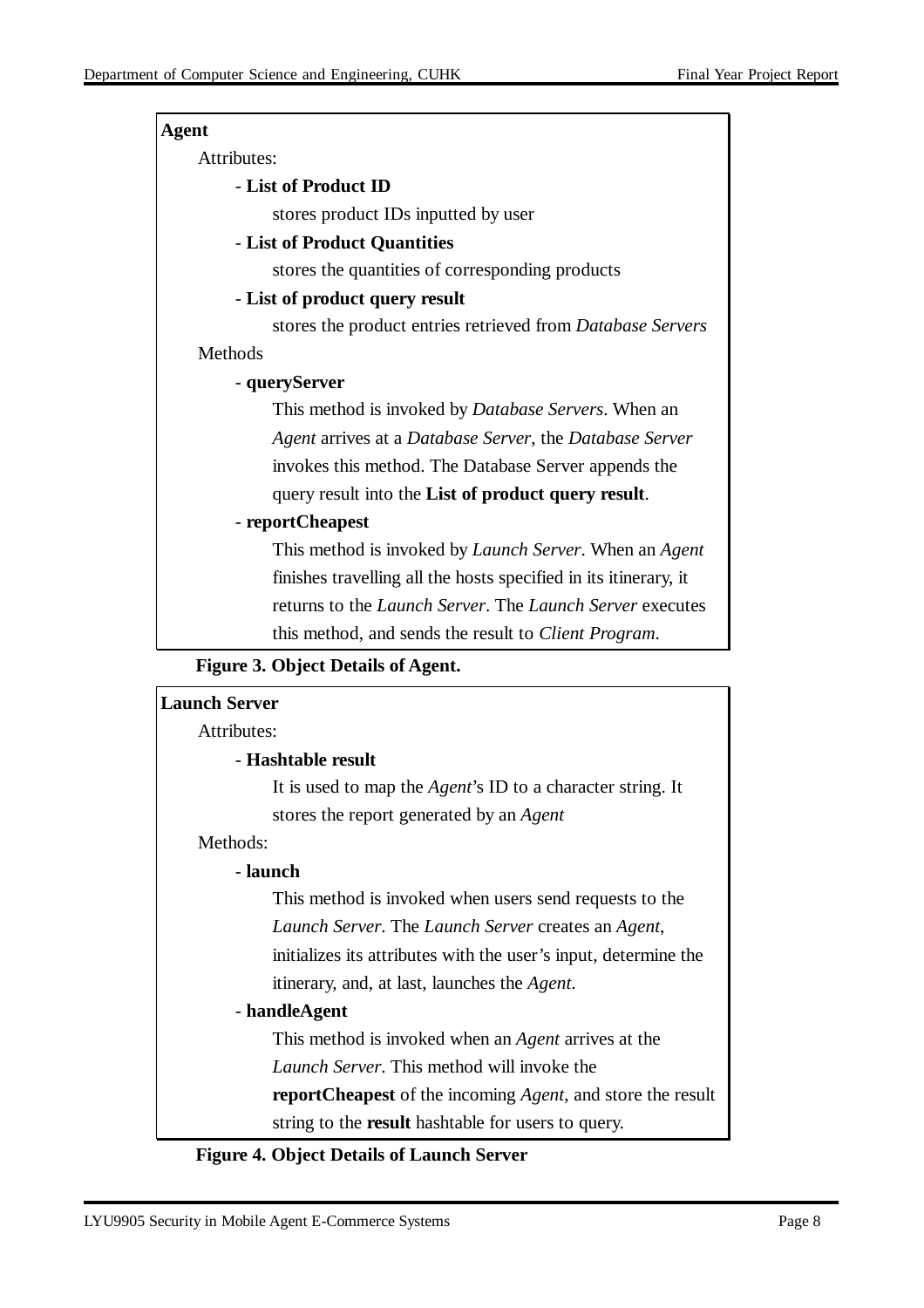#### *1.1.2. Flow Description*

This subsection describes the flow of SIAS. It describes the flow in terms of the interactions between objects and how a user can make a successful request.

When a user makes a request for product information by using a client program, the request is sent to the *Launch Server*. The *Launch Server* will create a new *Agent* and initialize the variables according to the request made by the user. Next, the itinerary of the *Agent* will be instantiated. The *Agent* is now ready to launch.

After launching, the *Agent* will start visiting all the hosts specified in its itinerary. Whenever it arrives at a *Database Server*, it will stay there. Within the execution environment provided by the *Database Server*, the executions of *Agent* will be governed by the *Database Server*. In a normal case, i.e. the host is a trustful one, the *Database Server* will execute the *queryServer* of the incoming *Agent*, and then goes to another host. But, if the host is a malicious one, the execution of the *Agent* will be different. This will be covered in later sections. After the execution has been finished, the *Agent* will leave the host, and continues to visit other hosts specified in its itinerary in a round-trip manner.

After it has visited all the hosts specified in its itinerary, it will return to the *Launch Server*. The *handleAgent* of the *Launch Server* will control over the execution of the *Agent*. The *Launch Server* executes the *reportCheapest* of the incoming *Agent* and saves the report into its hash table *result*. At last, the report inside *result* will be sent to client program.

On the other hand, the client program will wait for the report while the Agent is travelling among hosts. When the report is ready, it will send a request to the server and receive it.

Figure 5 shows a detail flow of SIAS. Some technical terms that has been used in Figure 5 will be discussed in next subsections.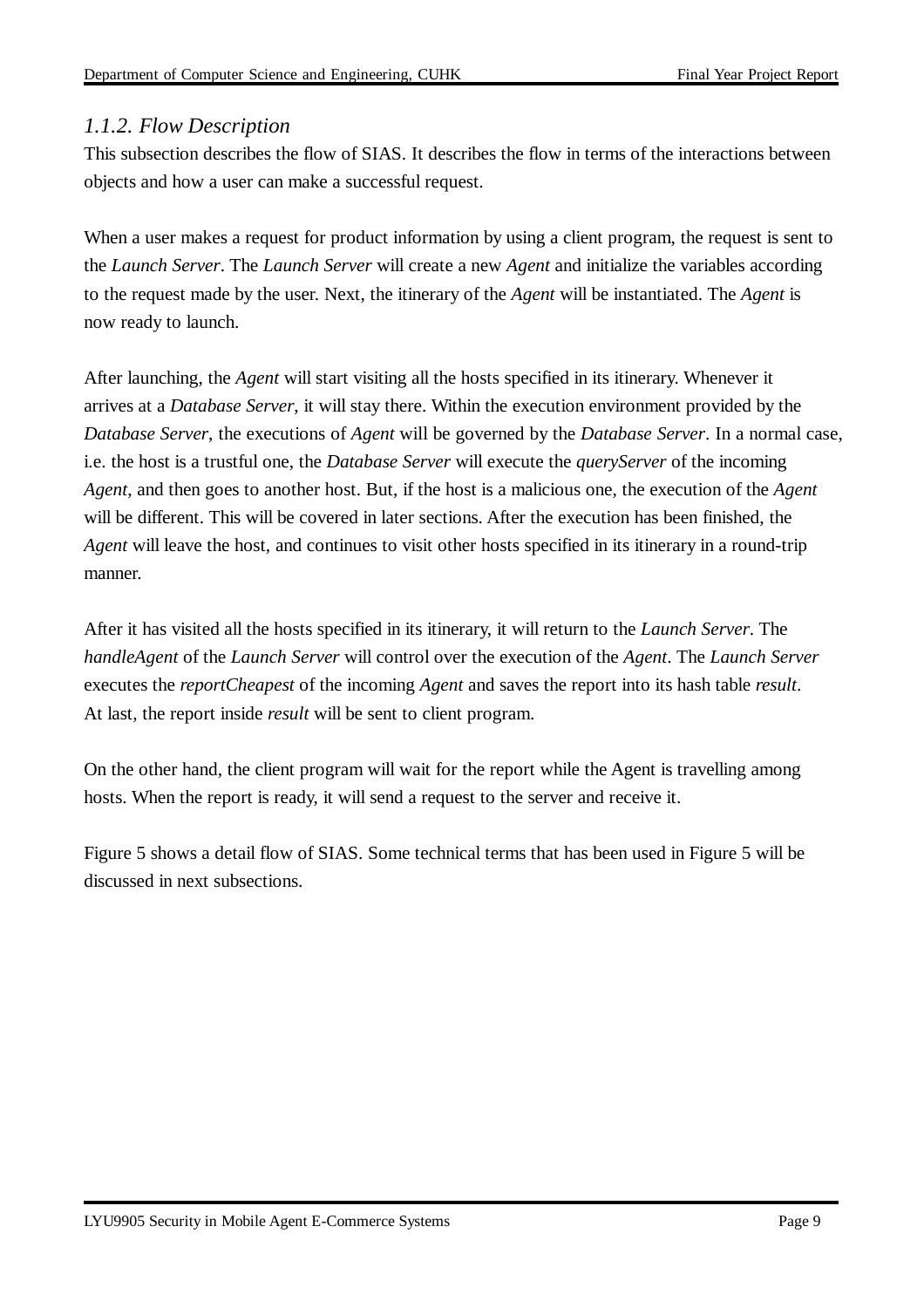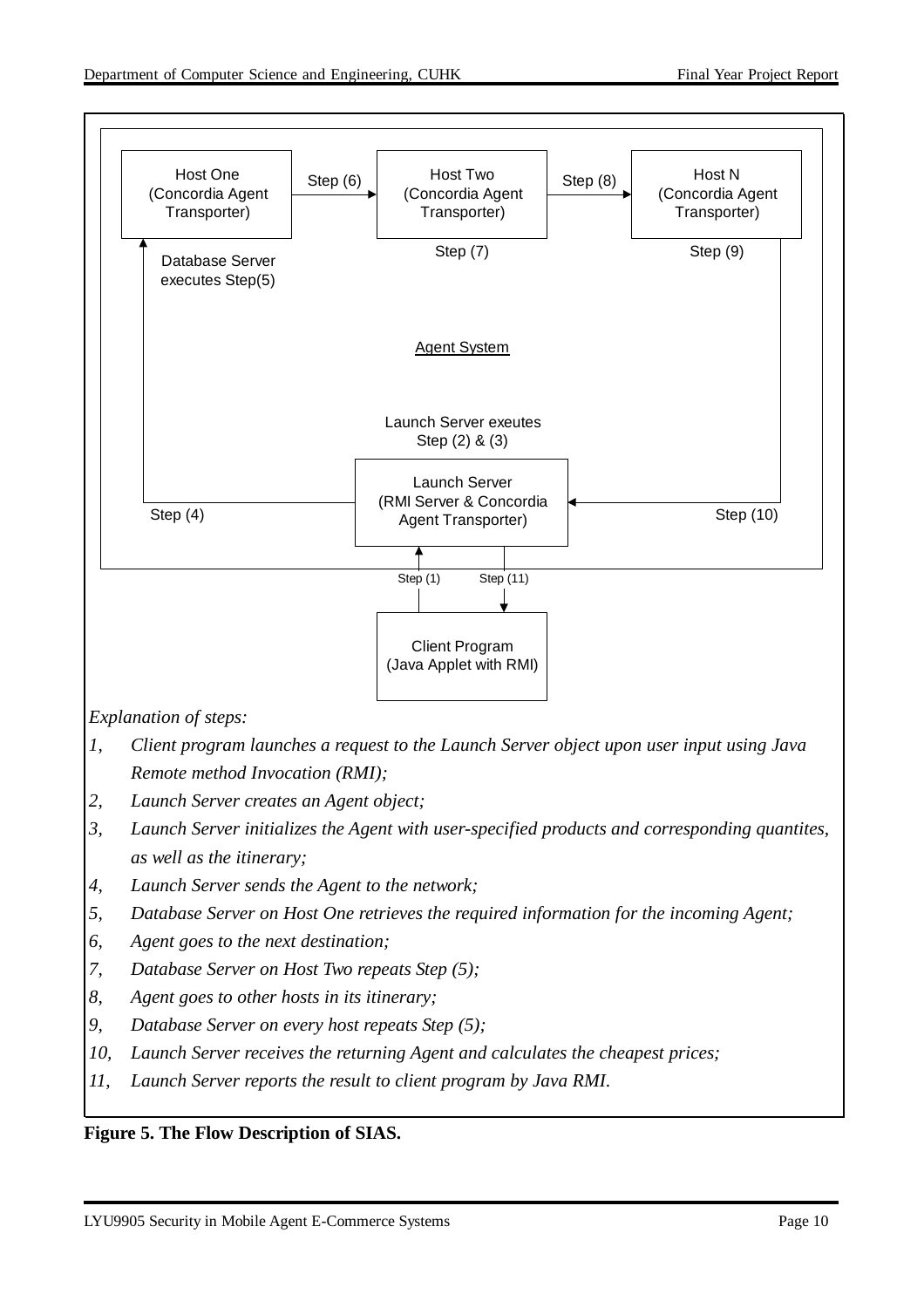#### **1.2. Implementation**

SIAS is implemented by using Java programming language with the support of Concordia API. The choice of programming language and mobile agent platform, together with other implementation details will be discussed in the following subsections.

#### *1.2.1. Choice of Programming Language*

We choose Java programming Language to implement SIAS with three main reasons. First, Java is a platform independent language. This feature enables us to execute our system in different OS. Second, most mobile agent platforms that are currently available, including Concordia, is built on top of Java. Last but not least, Java provides many useful APIs such as **Java Cryptography Extension**, **JCE**, that enables us to build security measures on top of our current system.

#### *1.2.2. Choice of Mobile Agent Platform*

We choose Concordia mobile agent platform, among others like IBM Aglets Software Development Kit (ASDK) to implements SIAS because of its simplicity. The Concordia API is much easier than others. This saves a lot of time in developing our agent system.

Another important reason for us to choose Concordia is that it allows full manipulation of execution of agent code. This feature provides us a way to simulate a behavior of a malicious host, which does not execute agent code in an intended way.

#### *1.2.3. Technology used in Objects*

In SIAS, not only the Concordia API, but also other APIs are used. In this section, we will discuss the implementation details in the four main objects.

#### *1.2.3.1. Agent*

It is implemented by the support of Concordia. It is a subclass of a Concordia object, called **agent**. With the help of **agent**, we can ignore the difficulties concerning networking. The Concordia has implemented the dispatch (or marshal) and retract (or unmarshal) of **agent**. This reduces the difficulties in building mobile agent system.

#### *1.2.3.2. Database Server*

The *Database Server* has used objects from Concordia. Concordia provides a class called **Agent Transporter**. The **Agent Transporter** provides the object that has used it the ability to send out agents and receive incoming agents. The **Agent Transporter** provides an execution environment for incoming agents to execute their code. Under such an environment, the agent is fully controlled by the *Database Server*. Therefore, it is a good point for us to use **Agent Transporter** in order to simulate the behavior of malicious hosts.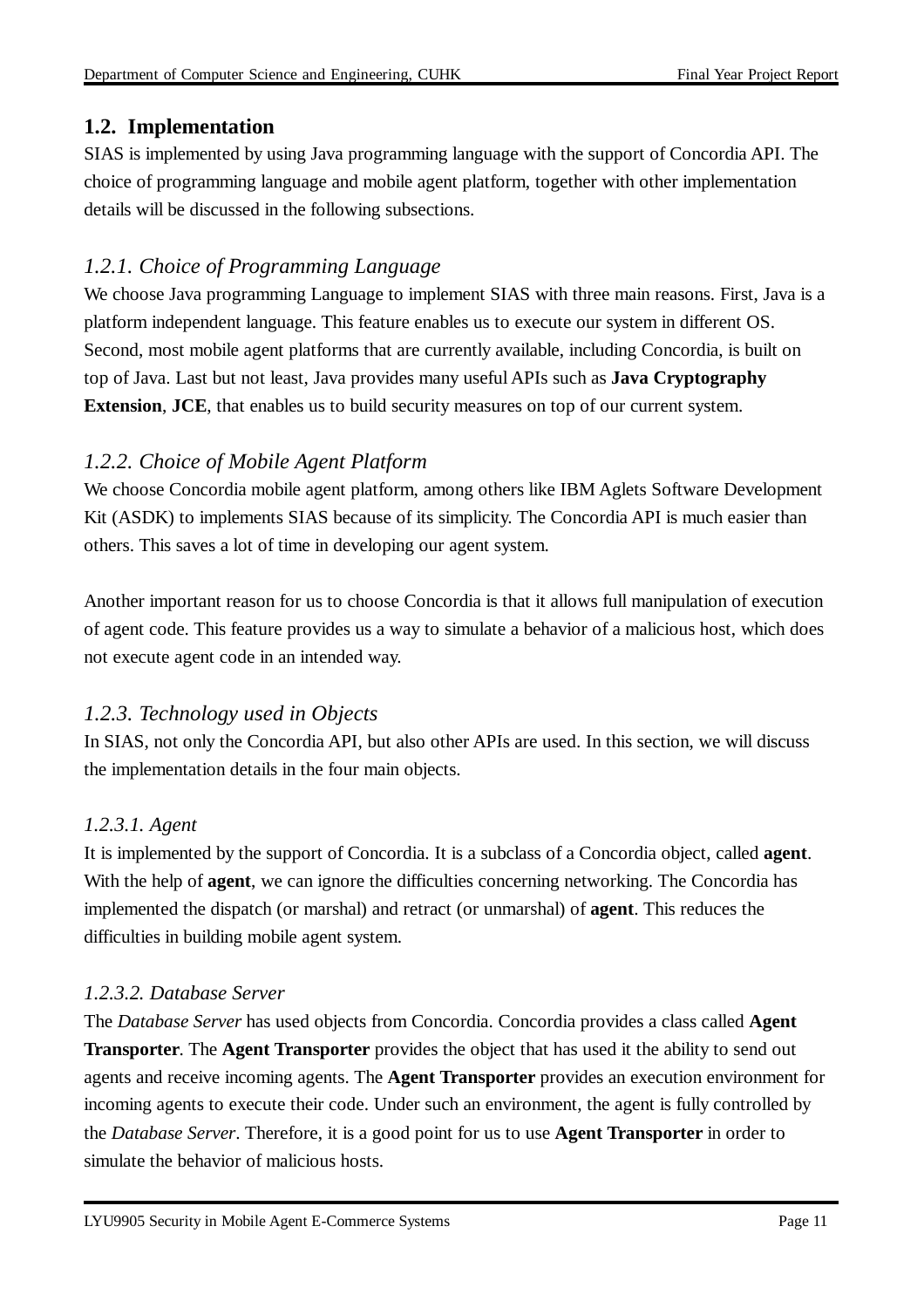The *Database Server* has a SQL server behind it. We choose to use *Oracle 8i* SQL server. As we are using Java programming Language, we have to use JDBC (Java Data Base Connectivity) to connect with SQL server. As Oracle 8i fully supports the use of JDBC, so we choose it.

#### *1.2.3.3. Launch Server*

The *Launch Server* also uses the **Agent Transporter** since it needs to send out *Agents* when client requests arrive, and receives incoming *Agents* when an *Agent* has completed its tour on the network.

The *Launch Server* uses Java Remote Method Invocation (RMI). RMI is a Java API which helps to build client-server distributed system. We use RMI as the connection between client programs (RMI clients) and *Launch Server* (RMI server). RMI supports multiple client connections. Therefore, the hash table, which maps *Agent*'s IDs to reports, used in the data structure of *Launch Server* is to enable multiple client connections.

A question may be raised: *Why don't use web browser (or client program) to send and receive agents directly?*

At first, our primary design uses client programs to send and receive *Agents* directly; there is no *Launch Server* in the very beginning design. Unfortunately, in order to use web browser to send out *Agent*s, the user has to install the whole package of the Concordia API. Also, the user has to install an additional plug-in, namely Java plug-in, for the web browser. After these, the user also has to do a lot of configurations in order to send and receive successfully. This is not user-friendly for users to do such tedious works.

But, with RMI, user does not need to install or configure any additional things. Just a Java-enable web browser can use to send and receive requests. Therefore, we choose to use RMI and introduce the *Launch Server* in our system.

#### *1.2.3.4. Client Program*

The *Client Program* is a Java Applet. Every Java-enabled web-browser can run our client program. The *Client Program* uses RMI to connect with the *Launch Server*. Also, it uses *Thread*, a Java object, to develop the multi-threaded feature.

#### **1.3. Snapshots**

We have implemented a graphical user interface (GUI) for SIAS. We present some screen shots that demonstrate the use of SIAS in this subsection. Figures 6 to 8 show a typical run of the system. Our current system involves one *Launch Server* and 26 *Database Servers*.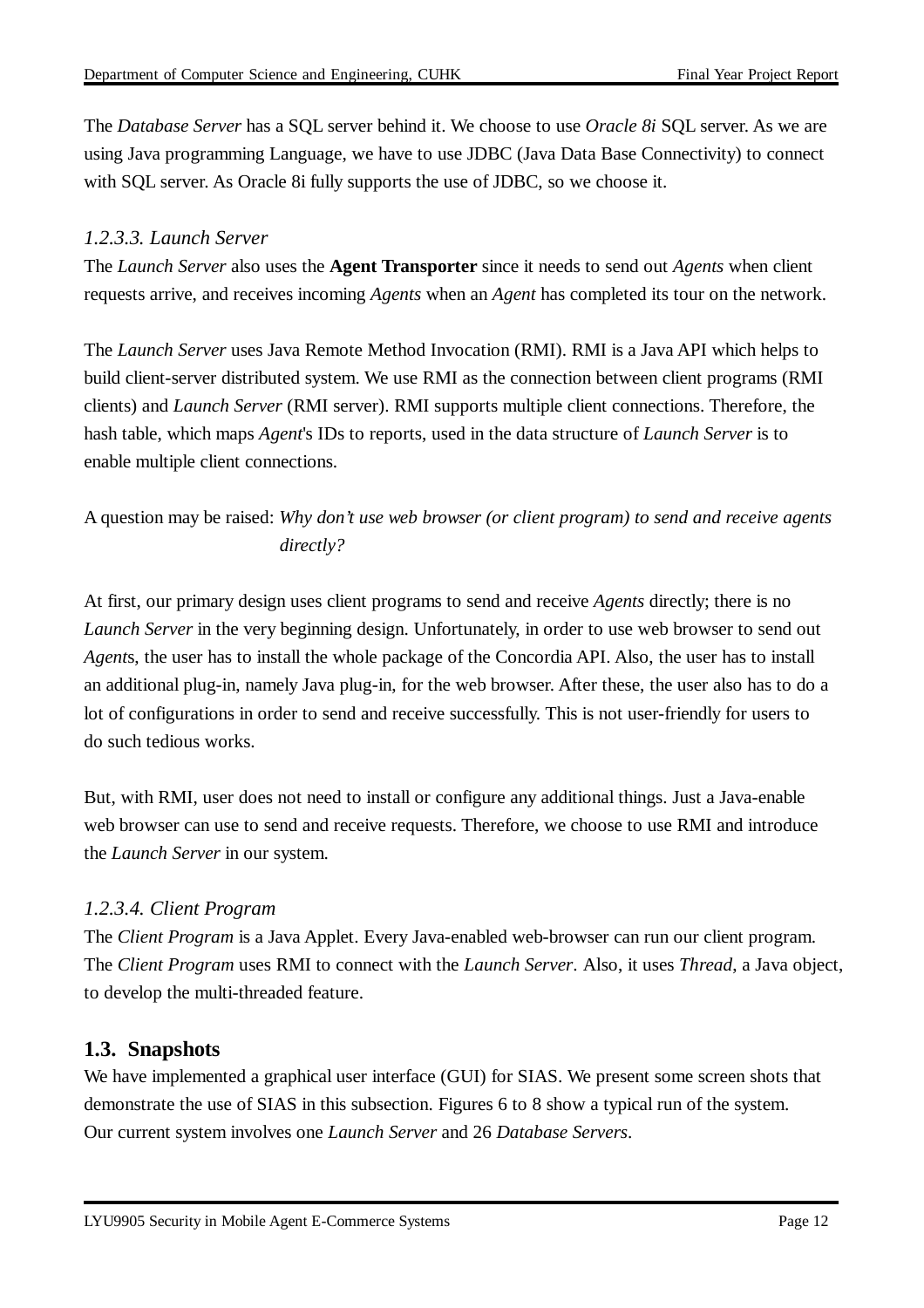Figure 6 shows the GUI when an user starts the applet on a web browser. On Figure 7, it shows the user is editing his/her buying list. At last, on Figure 8, it shows the user finishes his/her queries. It also shows that the user can make several queries at one time.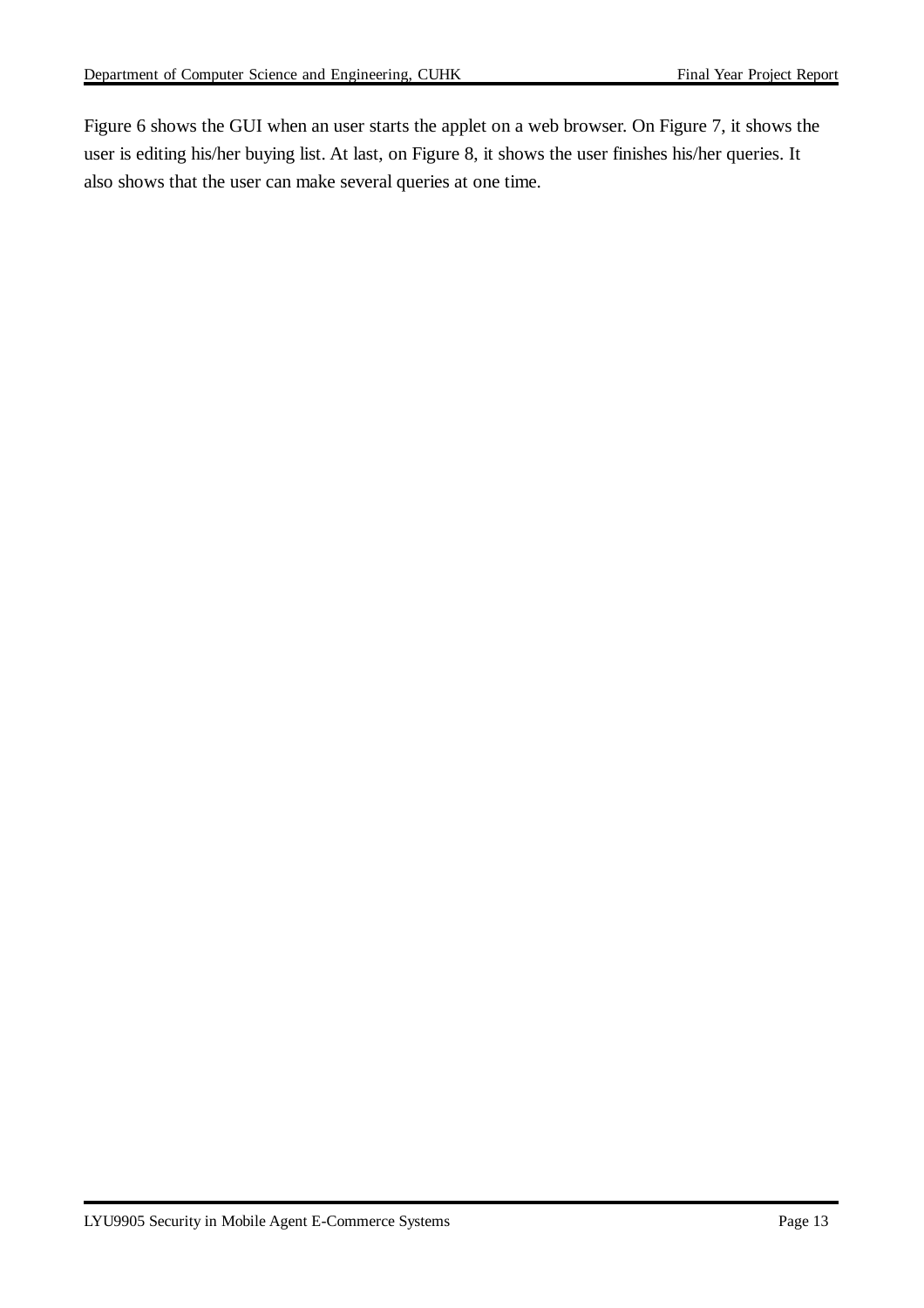

*Description of the GUI*

- *1, Item List: This list contains all the products in the system. Users can choose their desired products from it.*
- 2, *Description Text: This text area is for displaying product description, such as name of the product.*
- *3, Add Item Button: This button is to add a select item from Item List to Buying List.*
- *4, Remove Item Button: This button is to remove a select item from the Buying List.*
- *5, View Price Button: This button is to query information of products listed on Buying List.*
- *6, Security Button: This button is to turn the Security attacks detection On or Off.*
- *7, SSL Button: This button is to turn the Secure Socket Layer Transmission On or Off.*
- *8, Category List: This list contains all the categories of products in the system.*
- *9, Quantity: This text field is for user to change quantity when adding a product to Buying List.*
- *10, Buying List: This list contains all the products that users have chosen.*
- *11, Photo Displaying Area: This area is used for displaying the photo of the selected product.*
- *12, Merchant List: This list contains all the merchants in the system. Users can have choices on selecting which supermarkets that users want to query.*

#### **Figure 6. Applet starts, showing the user interface of the system.**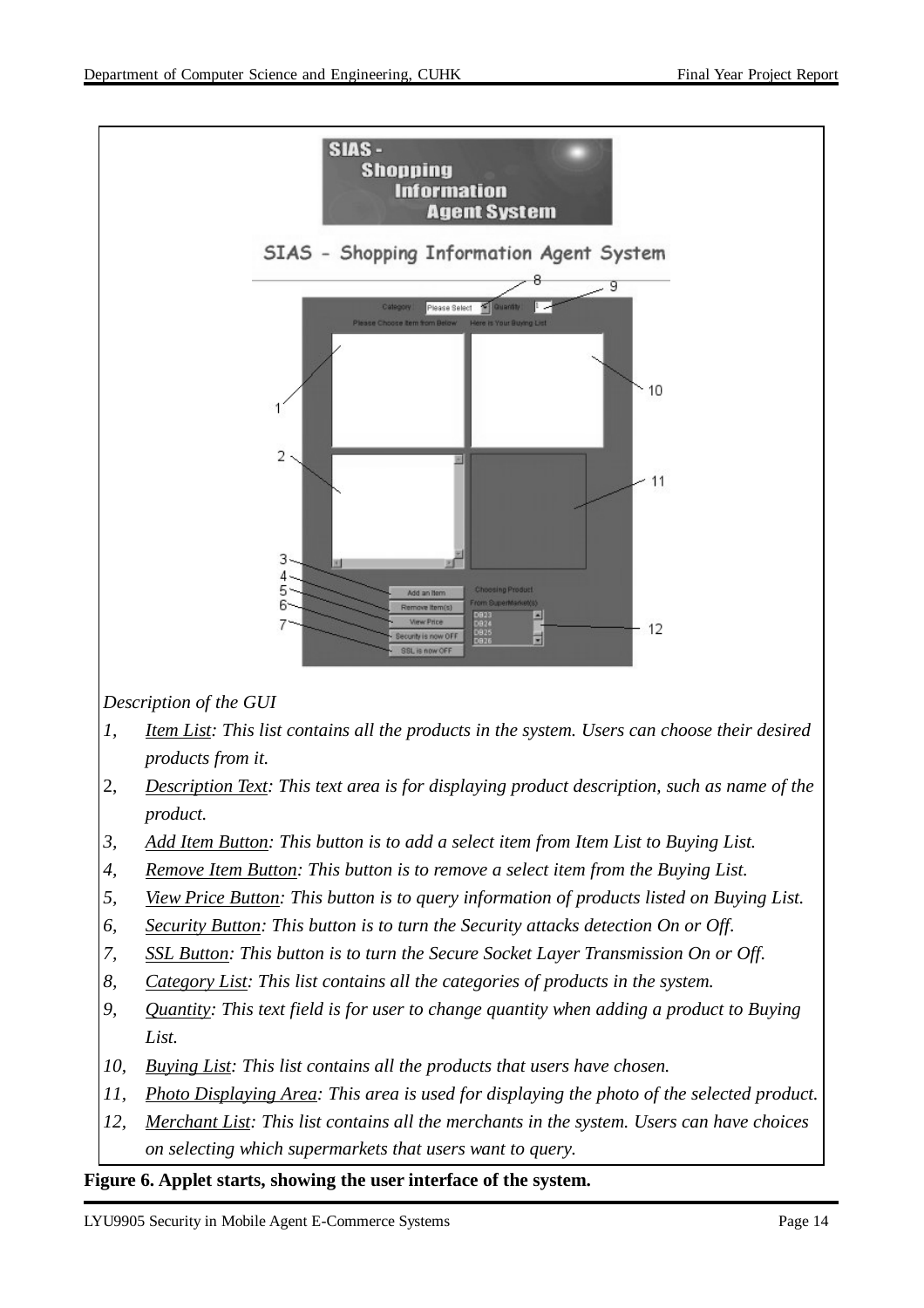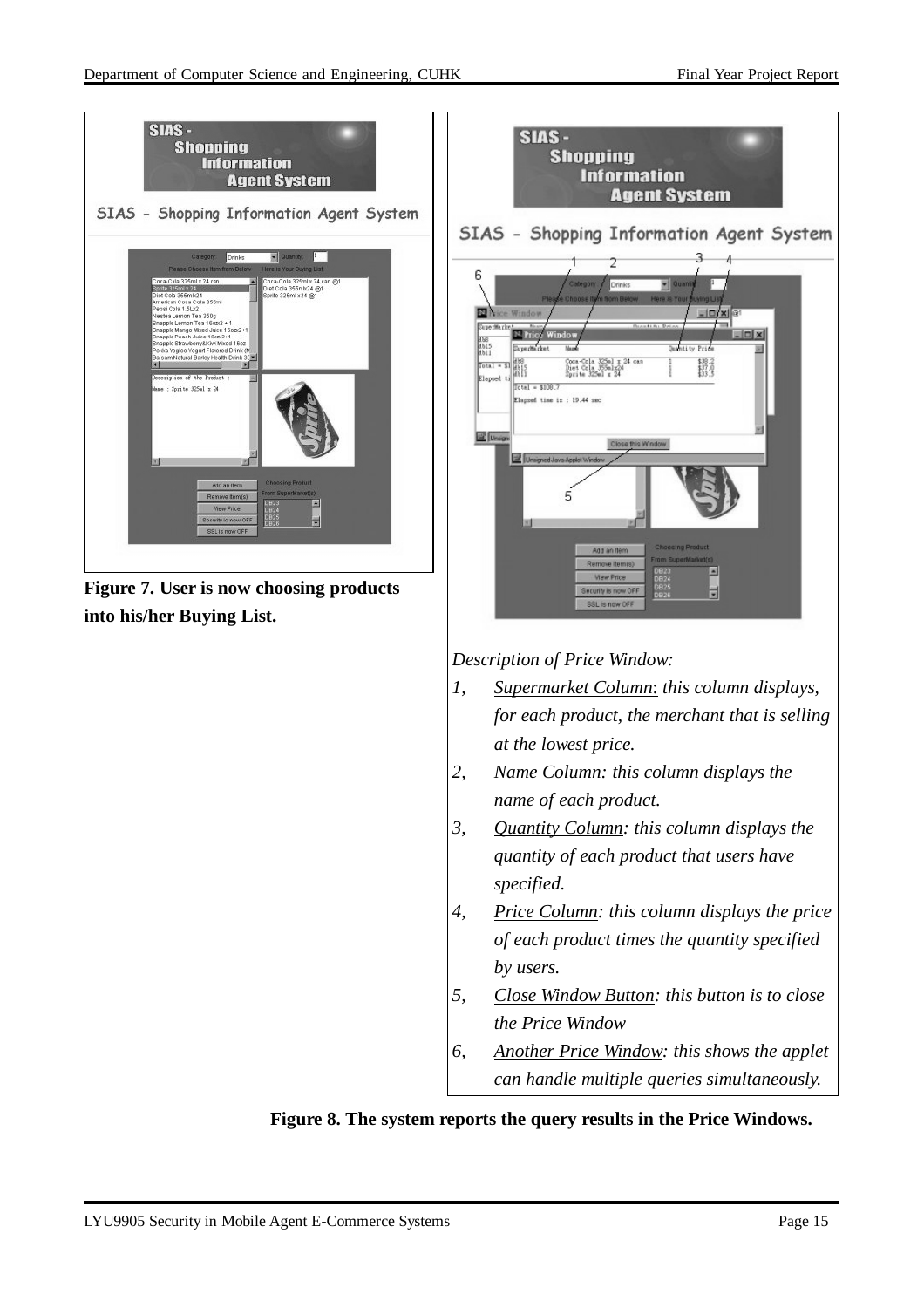## **2. Security Design in SIAS**

SIAS is a web-based system, attacks from the Web to the system are likely, and security is an important issue of the system design. Moreover, system security is of crucial importance to applications in an electronic marketplace, where money transaction is concerned. This section describes the security challenges of SIAS, and presents a simple but original approach to solve the problems.

SIAS is a mobile agent system, and is therefore subject to all kinds of attacks described in previous sections. Both host security and agent security would be issues of SIAS. However, since we have built SIAS using the Java programming language, which provides strong security mechanisms to protect hosts against malicious programs or agents through the use of Java Virtual Machine (JVM), host security problem is very much simplified and solved. On the other hand, agent security needs much more concerns. In what follows, only agent security of SIAS against malicious hosts would be discussed.

In the following subsections, we will discuss the security problem in SIAS, describe how a malicious host performs attacks on an *Agent*, as well as the solution to detect such attacks. This will cause changes on the primary design of SIAS.

#### **2.1. Security Problems in SIAS**

To start our discussion of security problem in SIAS, we first have to address the security requirements for SIAS. There have three primary requirements:

- 1, *Integrity*: the query results reported by an *Agent* must truly represent the market prices of the products and at the quantities specified by the user.
- 2, *Confidentiality*: information collected from a host by an *Agent* should not be disclosed to other hosts or *Agents*.
- 3, *Authenticity*: an *Agent* must visit and collect information truly from the list of hosts specified by users, i.e. the itinerary.

None of the above 3 requirement should be violated, or the *Agent* is **suffered** from security attack(s).

Without a special design, all these requirements can be easily violated by the attacks of malicious hosts. There are four possible types of such attacks to agents that can compromise the security of the system, namely **modification of query product IDs of an Agent**, **modification of query quantity of query quantities of an Agent**, **spying out and modification of query results**, as well as **modification of itinerary of an Agent**.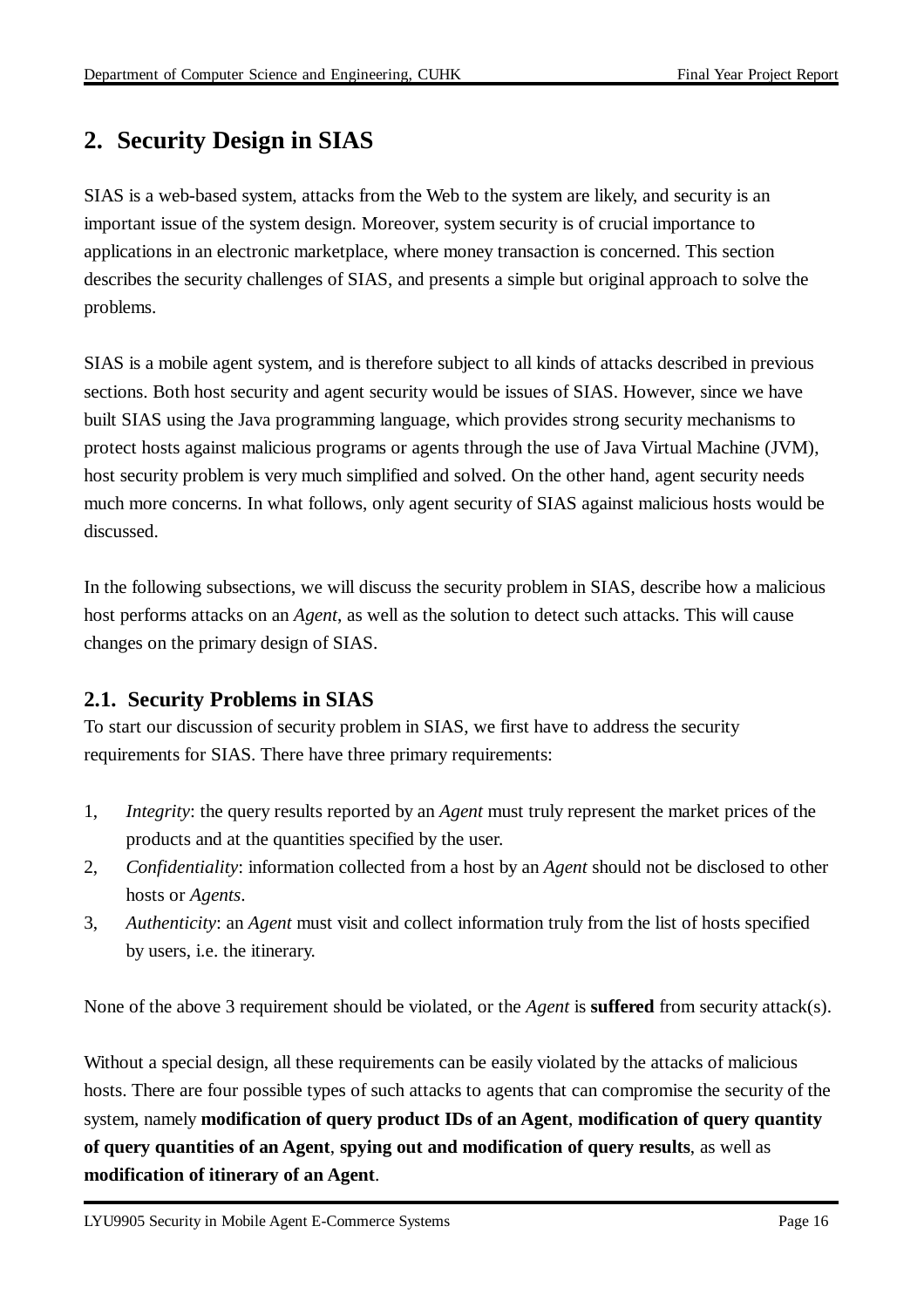To limit the complexity of our discussion, we impose one assumption in SIAS security design: **Only one or no malicious host is on the network**.

#### *2.1.1. Modification of Query Product IDs*

The list of product IDs specified by user is stored as the product ID list attribute in the *Agent* (see Figure 2). However, the list is store in **plain text form**. When an *Agent* arrives at a malicious host, the malicious host can easily spy out the list of product IDs. As the *Agent* is under the full control of the host, the host can changes the product IDs very easily. When the *Agent* goes to another host, the later host would not aware that the list of product IDs has been changed. The host would response to the wrong product IDs and report wrong information to users. This violates the **integrity requirement**.

The malicious host can benefit from this kind of attack. When an *Agent* returns back to the *Launch Server*, it will check against the list of product IDs and the retrieve product information in order to find the cheapest purchasing combination. The malicious host can eliminate all the competitors before it if the system is not clever enough to detect such attacks. If the malicious host is the last destination in the itinerary of an *Agent*, it can completely dominate the choices of user. The user can only choose the malicious host, although it probably provides the most expensive goods, as it seems to the user that there is only one store provides such products.

#### *2.1.2. Modification of Query Quantities*

Similar to the modification of query products, when an *Agent* goes to a malicious host, the malicious host can change the quantities of products the *Agent* wants to query as the list of query quantity list is simply in **plain text form**. When the *Agent* goes to another host, the later host will respond to the modified quantities of query, and report wrong information. This also violates the integrity of queries.

The malicious host can still benefit from this kind of attack, but less than that of the previous kind of attack. In a scenario that the malicious host is the last one in the itinerary of an *Agent*, the malicious host can force the *Agent* is reported as many quantities as possible. If owner of the victim *Agent* is not careful enough and cannot aware of such changes in the report, the user will be cheated.

#### *2.1.3. Spying Out and Modification of Query Results*

*Agents* carry query results is also in plain text form. Therefore, when an *Agent* goes to a malicious host, the malicious host can spy out and modify the results that the *Agent* has collected from previous hosts in such a way that the changed results would favor the malicious host itself. For example, a malicious host may raise the prices quoted by other hosts, to convince the user that it is selling at the lowest price, which is not the truth. This violates the confidentiality and integrity of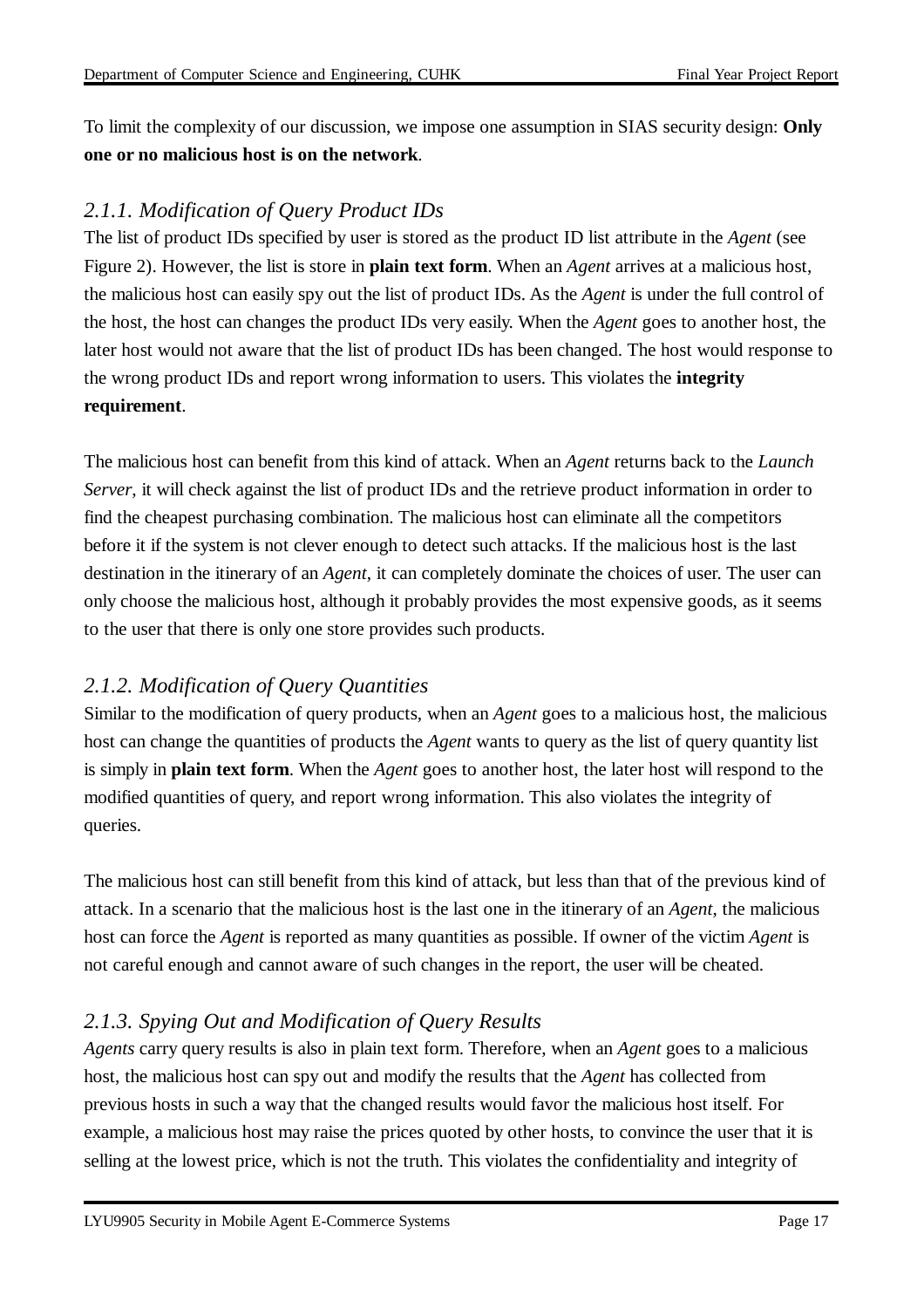query results.

From the viewpoint of the malicious host, this attack is a very effective one. The malicious host can successfully eliminate competitors that have been visited by the victim *Agent* by raising their quoted prices. If the malicious host is the last one of the itinerary of the *Agent*, it can eliminate all its competitors.

#### *2.1.4. Modification of Itinerary of an Agent*

Inside the execution environment of the *Agent Transporter*, which is provided by Concordia API, a malicious host can have fully control over an *Agent*. It can access all its attributes, even the attributes that are forbidden to access. The itinerary, which is a forbidden area, is one of our concerns. When an agent goes to a malicious host, the malicious host can modify the itinerary (or path) of the *Agent* so that the *Agent* will go to a host not specified by user. This violates the authenticity requirement of the system.

This is a very important attack from the viewpoint of a malicious host. A malicious host can change the itinerary of an *Agent* in such a way that its next destination is the *Launch Server*. Then, the *Agent* will be cheated as it has finished its tour on the network. Therefore, the malicious host can get rid of all the hosts that are ranked behind it in the itinerary.

#### *2.1.5. Hybrid Attack*

After describing the above four kinds of attacks, one can easily come up with ideas of mixing the attacks.

For example, a malicious host can combine the third and the fourth kinds of attacks to get rid of all its competitors no matter where it is on the itinerary of the victim *Agent*. A malicious host can first carry out the third attack; it can raise all prices inside the query result list. Then, it can proceed with the fourth attack; it can change the next destination to be the *Launch Server*. Eventually, the effect becomes the *Agent* will choose all the products from the malicious host.

One can also comes up with another kind of attack combination that is much more complex (indicated on Figure 9). This would combine three kinds of attacks, except the second one. First, when the agent comes to a malicious host, the host can raise all prices inside the query result list. Then, it will backup the *list of product IDs* inside the *Agent*, at last, it sets the *list of product IDs* to nothing (or null). The effect of this is to let all the hosts that will be visited later to retrieve nothing from the databases. One more step need to do before the *Agent* launches is to append a destination in the itinerary. One can add a destination to be the malicious host itself before the *Agent* returns back to the *Launch Server*. What is the aim of this? The main purpose is to fake the system; when the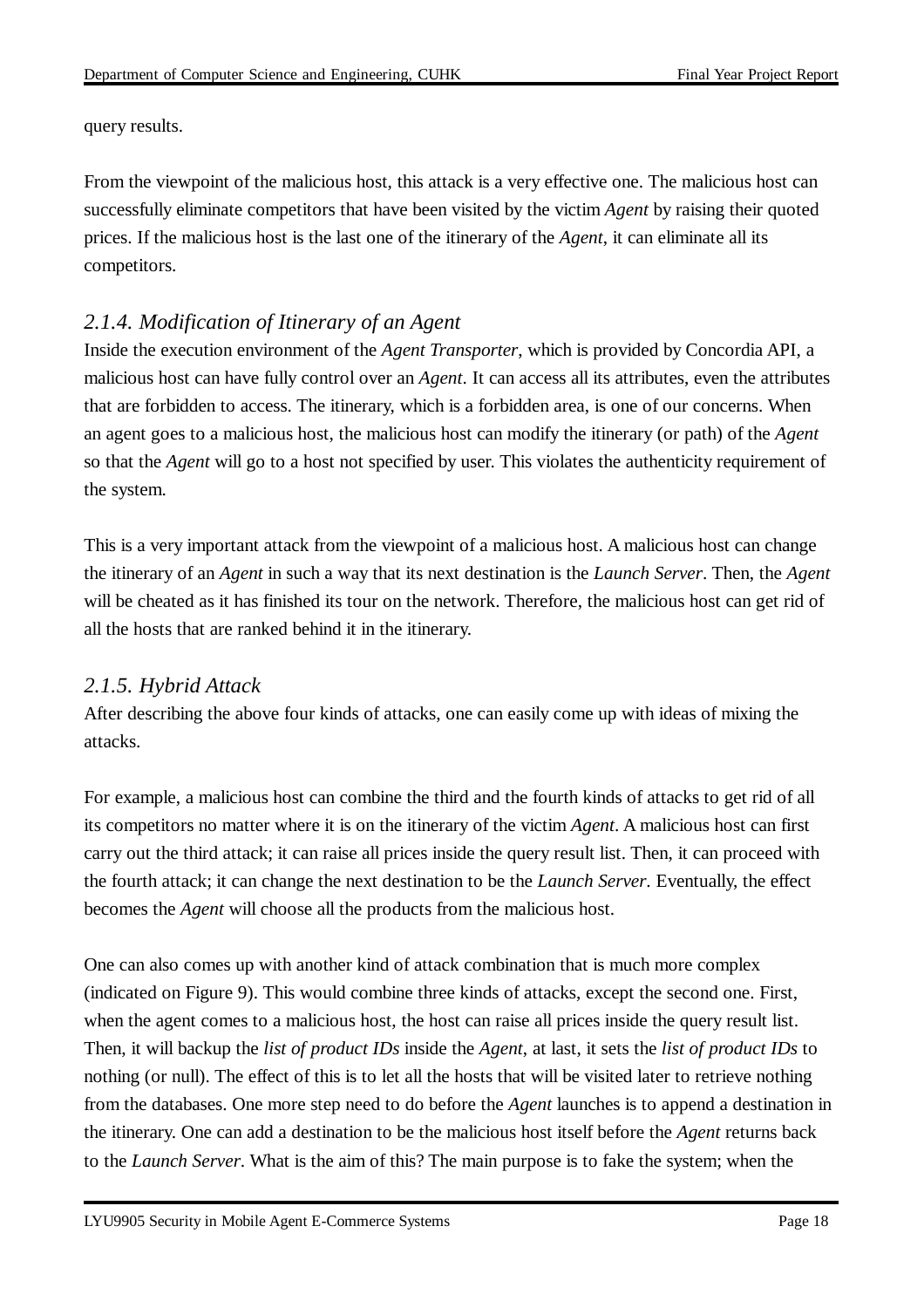victim *Agent* visits the malicious host again, it will restore the *list of product IDs* to be the original list. Then, it seems that the *Agent* has visited all the hosts, but all the products that are cheapest are from the malicious host, however, may be the malicious host is selling the most expensive goods.



**Figure 9. A complex hybrid attack.**

The above is only a subset of possible attacks. There are other attacks such as replaying of query results and masquerading of hosts. However, these attacks are more complex, and require more efforts for designing as well as implementing both attacks and defenses. For the time being, we consider the four simple attacks only.

#### **2.2. Design of Solutions to Security Problems of SIAS**

Having figured out the four system vulnerabilities described above, we have to implement mechanisms to protect our systems against exploitation of these vulnerabilities. As there is currently no good solution to mobile agent security in general, therefore we have to design our own mechanisms to defend against possible attacks.

We have developed a simple but original approach to protect agents in SIAS against attacks from malicious host, based on public key cryptographic techniques. It is actually a mixed approach of the solutions, i.e., *establishing a closed network, agent tampering prevention* and *agent tampering detection*, discussed before.

#### *2.2.1. Closed Network*

We introduce a new object, namely **Key Server**, into our system, which provides a public key infrastructure (or PKI) for *Agents* and hosts in the system. Each *Agent* or host should have a public key certificate registered to the *Key Server* for encryption or decryption purposes later on. The *Launch Server* generates a pair of keys for each agent created, and registers the public key of the *Agent* with a unique agent identification number (or *Agent* ID) to the *Key Server* at run-time. On the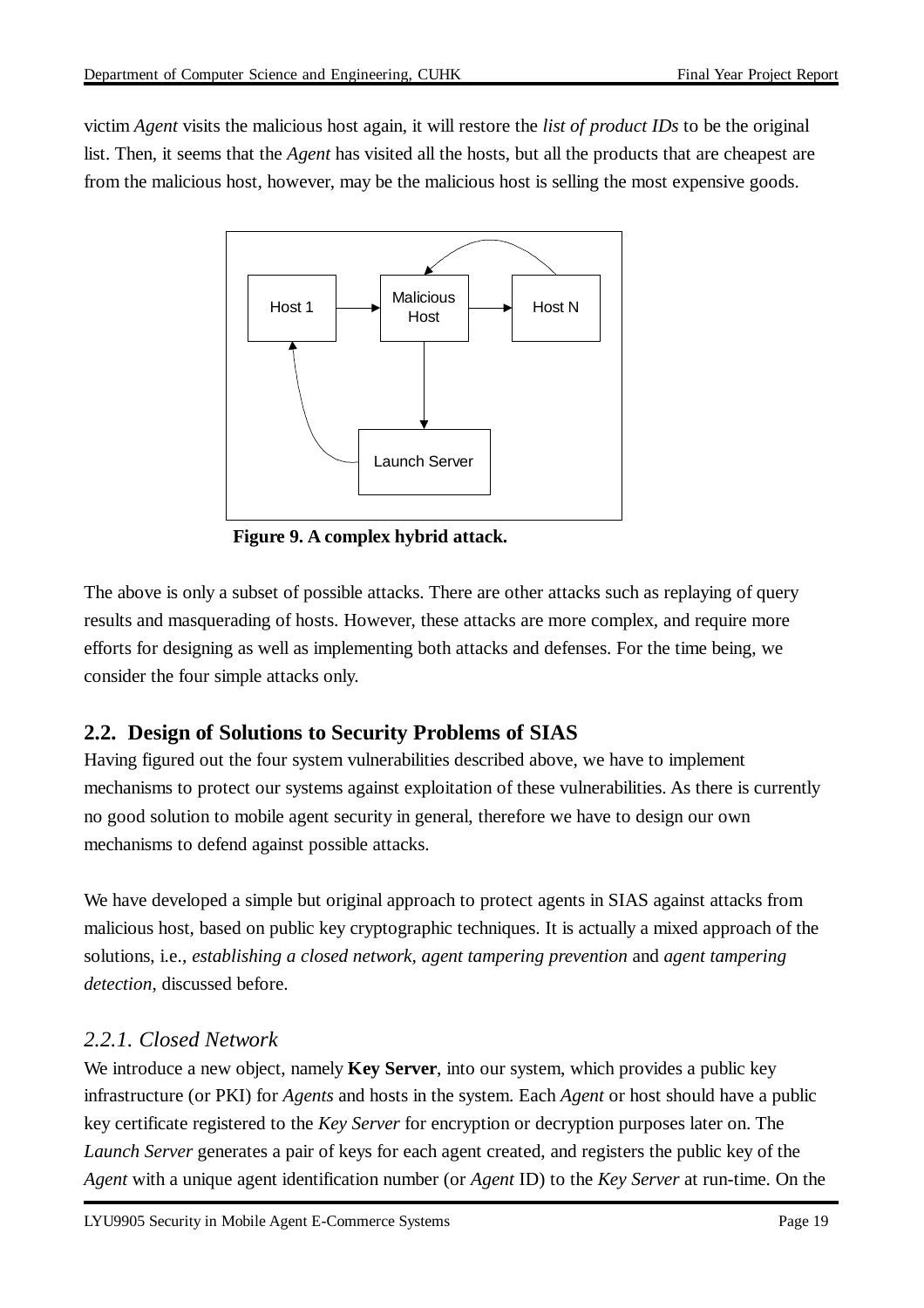other hand, each host must identify itself and register its public key with its unique network address (in our implementation, IP address is used) to the *Key Server* at the time it starts; it is a means as a formal paper writing. Thus, in effect, this establishes a closed set of hosts registered and known to the *Key Server*. *Agents* are then confined to travel among a closed network formed by these hosts. This can get rid of foreign malicious hosts.

#### *2.2.2. Agent Tampering Prevention*

In order to protect query integrity, an agent can encrypt its list of products and quantities using its private key before it is launched from the *Launch Server*. Since only the *Launch Server* possess the private key for the agent, malicious hosts would not be able to duplicate the encrypted product and quantity lists.

Moreover, each host should encrypt the query results returned to the agent with the public key of the agent. Therefore, the malicious host cannot modify the query result since it does not have the private keys of other hosts. The Launch Server can decrypt the original query result, and confidentiality of query results is achieved.

*I, {Product ID list} changed to: EA(Product ID list) II, {Product Quantity list} changed to: EL(Product Quantity list) III, {Query result} changed to: EH(Query result) Key A: agent; H: host; E*<sub>*X*</sub> $(Y)$ *: the ciphertext of Y encrypted by the private key of X;* 

**Figure 10. Agent Tampering Detection.**

#### *2.2.3. Agent Tampering Detection*

The itinerary of an *Agent* is a variable hidden by the Concordia system and normally not accessible. However, hosts can actually have access to the itinerary of an incoming agent by controlling the execution of the Concordia *Agent Transporter*. A malicious host would be able to change the itinerary of the agent. As before, the straightforward method of protecting the itinerary is to encrypt it. However, this requires modification of the agent transporter of Concordia, i.e. hacking the source code of Concordia API, which is not desirable and also not feasible to do so.

We work around the problem by introducing a new variable, namely **Encrypted\_Itinerary**, which makes use of the itinerary of an *Agent*. When an agent arrives at a host, the host should read the itinerary of the agent, and encrypt the host name (or IP address) of the next host using its own private key to form an encrypted itinerary EI1. EI<sup>1</sup> will be assigned to *Encrypted\_Itinerary*. Then,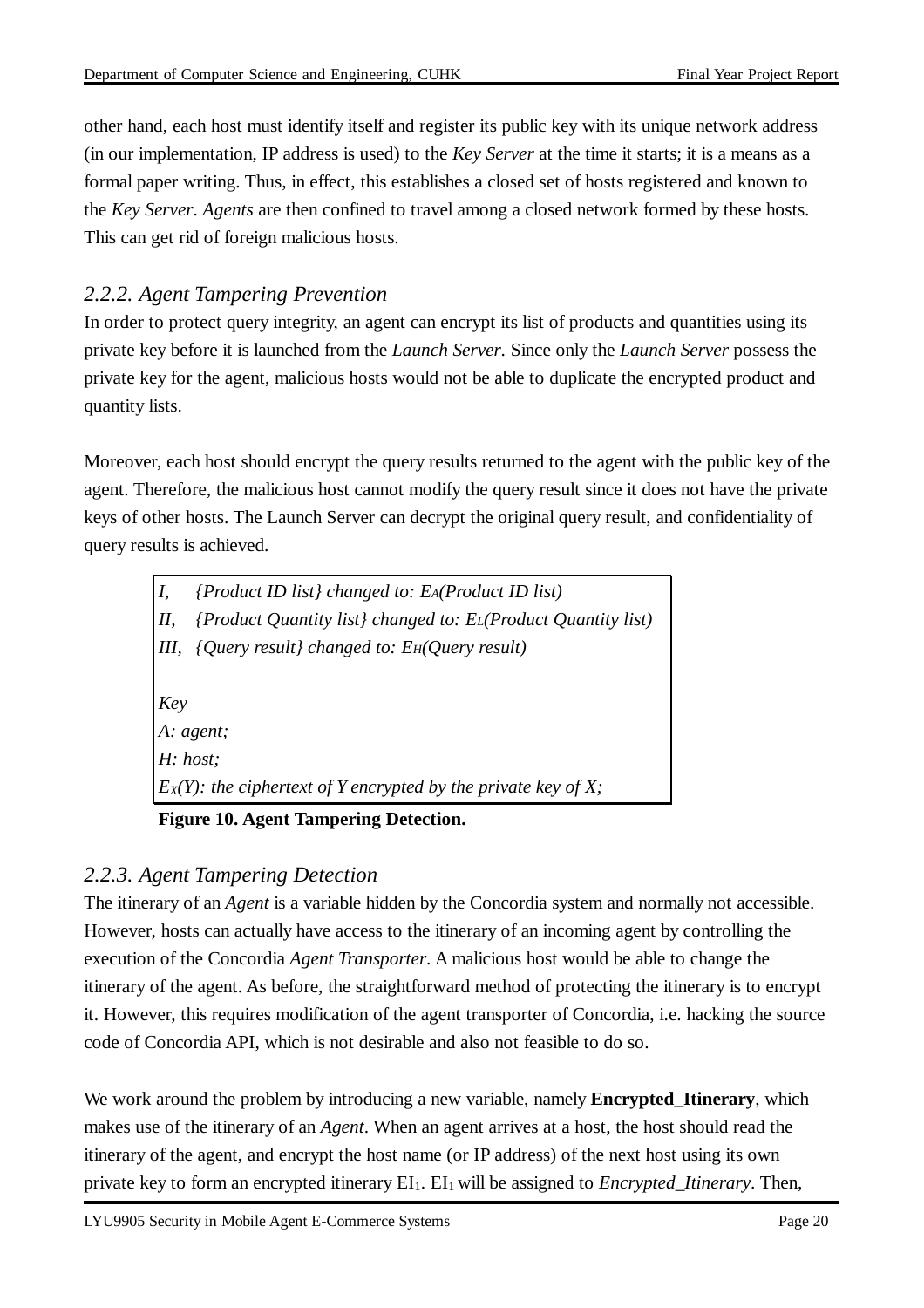when the agent arrives at a second host, the itinerary of the *Agent* is changed as the entry for the visited host has been removed. The second host should encrypt the new itinerary, with its own private key. However, before this happens,  $EI_1$  should concatenate with the itinerary it reads from the *Agent*. At last, the concatenated list will be assigned to *Encrypted\_Itinerary*. This keeps on to form a chain of encrypted itineraries. When the agent returns to the *Launch Server*, the *Launch Server* will decrypt the chain of encrypted itineraries layer by layer using the public keys of the hosts. This enable our system to check the consistency of all itineraries and check with a copy of the original itinerary it saves before launching the *Agent*. If a malicious host ever changes the itinerary of the agent, it is likely to be reflected in the encrypted itinerary chain and detected finally.

> *New attribute for Agent: Encrypted\_Itinerary Encrypted\_Itinerary* =  $E_{H1}(Next Host H0st H1) + E_{H2}(Next Host H0st H2) + ...$ *+ EHn(Next Host at Host Hn);*

*At Launch Server, we compare original itinerary to : DH1(EH1(Next Host at Host H1)) + DH2(EH2(Next Host at Host H2))+ ...+ DHn(EHn(Next Dost at Host Hn))*

*If they are not equal, we can detect which host is the malicious one by detecting which decrypted part goes wrong.*

*Key H: host; E*<sub>*X*</sub> $(Y)$ *: the ciphertext of Y encrypted by the private key of X; D*<sub>*X*</sub> $(Y)$ *: the plaintext of Y decrypted by the public key of X;* 

**Figure 11. Agent Tempering Detection.**

#### **2.3. Implementation**

*;*

We have introduced 3 main modifications to SIAS, namely the **RSA** object, **Key Server** object and cryptographic measures.

#### *2.3.1. RSA Object*

The **RSA** object is the core part of our public key infrastructure (PKI).

This object implements the famous asymmetric cryptographic algorithm, RSA. When a *RSA* is constructed, a pair of private and public keys will be generated. With the keys, 2 main operations can be carried out, which are **encrypt** and **decrypt**. These two operations change a message (a character string only) into a ciphertext (a character string), and vice versa.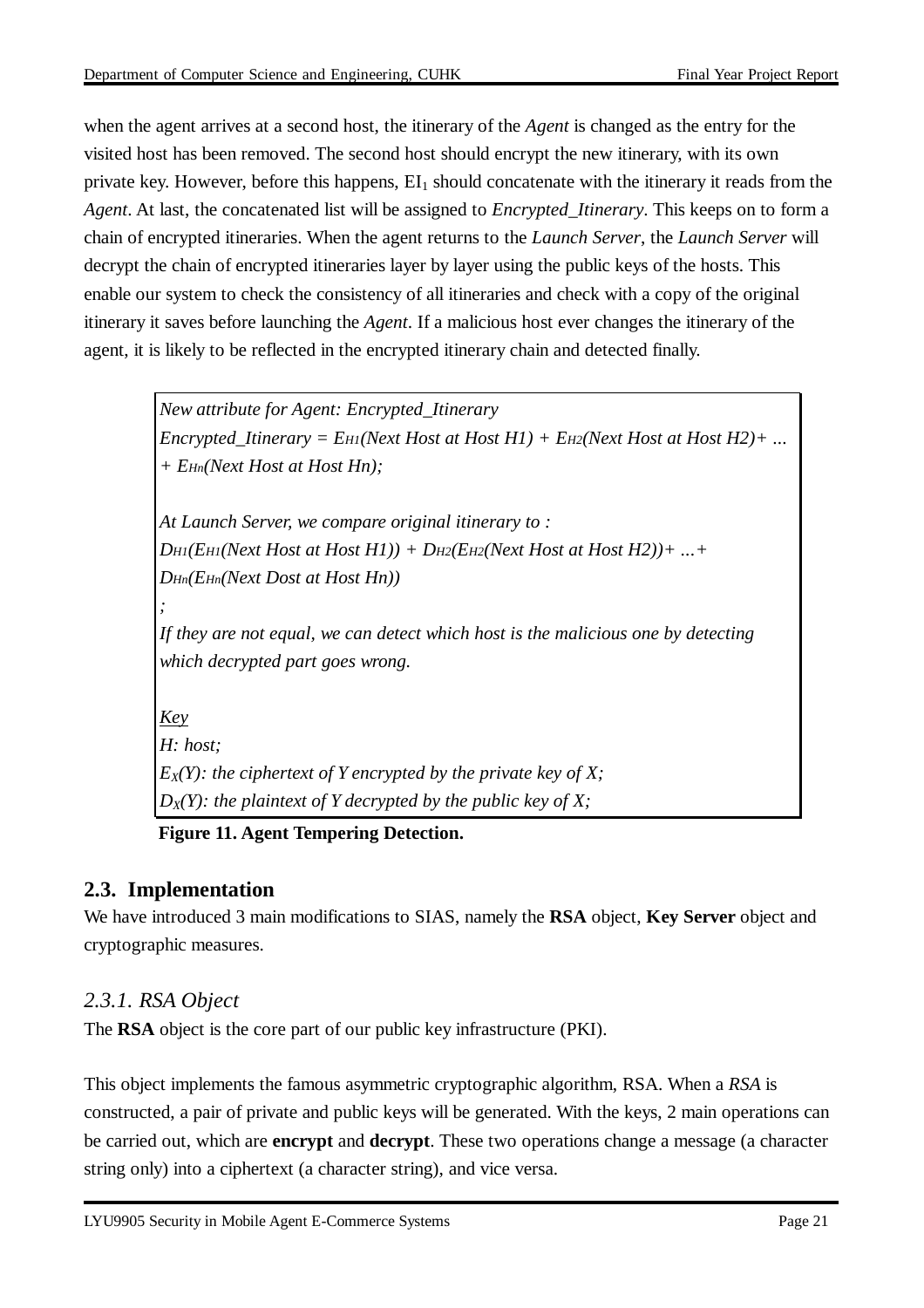We implement this *RSA* object with a great help from the Java class called **BigInteger**, in the package **java.math**. It provides such helpful methods as modulus arithmetic that enable us to implement the *RSA* algorithm a lot easier. Figure 12 shows the object details of *RSA*.

| <b>RSA</b>                                                              |
|-------------------------------------------------------------------------|
| Attributes:                                                             |
| - private key & public key                                              |
| This key pair is generated when the object is constructed. The          |
| length of a key is 128 bit.                                             |
| Methods:                                                                |
| - getPrivateKey                                                         |
| It is used to retrieve the private key                                  |
| - getPublicKey                                                          |
| It is used to retrieve the public key                                   |
| - encrypt                                                               |
| It accepts a string and a key. It returns a ciphertext as a string.     |
| - decrypt                                                               |
| It accepts a ciphertext and a key. It returns a plain text as a string. |

**Figure 12. Object details of RSA.**

#### *2.3.2. Key Server*

The *Key Server* acts as a **Certificate Authority (CA)** in our PKI. The *Key Server* is used to store and distribute public keys that belong to *Agents* or hosts. Whenever a *Database Server* starts up or an *Agent* is created, a public key is stored to the *Key Server* by calling the *putPublicKey* method of *Key Server*. Whenever the *Launch Server* needs a host's public key or a *Database Server* needs an *Agent*'s public key, it calls the *getPublicKey* method of *Key Server*. The connection between *Database Servers* or *Launch Server* and the *Key Server* is done by Java Remote Method Invocation (RMI).

A question may be asked: *Why use RMI instead of agents to transmit the public keys?*

The answer is simple. We use PKI to solve the security problem in our agent system. But, if the PKI involves agents, a new security problem concerning agents will be raised. Then, we may need to use another security measure to solve the induced problem. This will start an endless loop in building the PKI. So, we choose to use RMI in transmission of keys in our PKI. Although RMI may induce other security problems, it is more feasible than using agents. A solution to RMI security problem is to use *Secure Socket Layer* (SSL) transmission. This can prevent intruders from stealing the public key or doing replaying attack.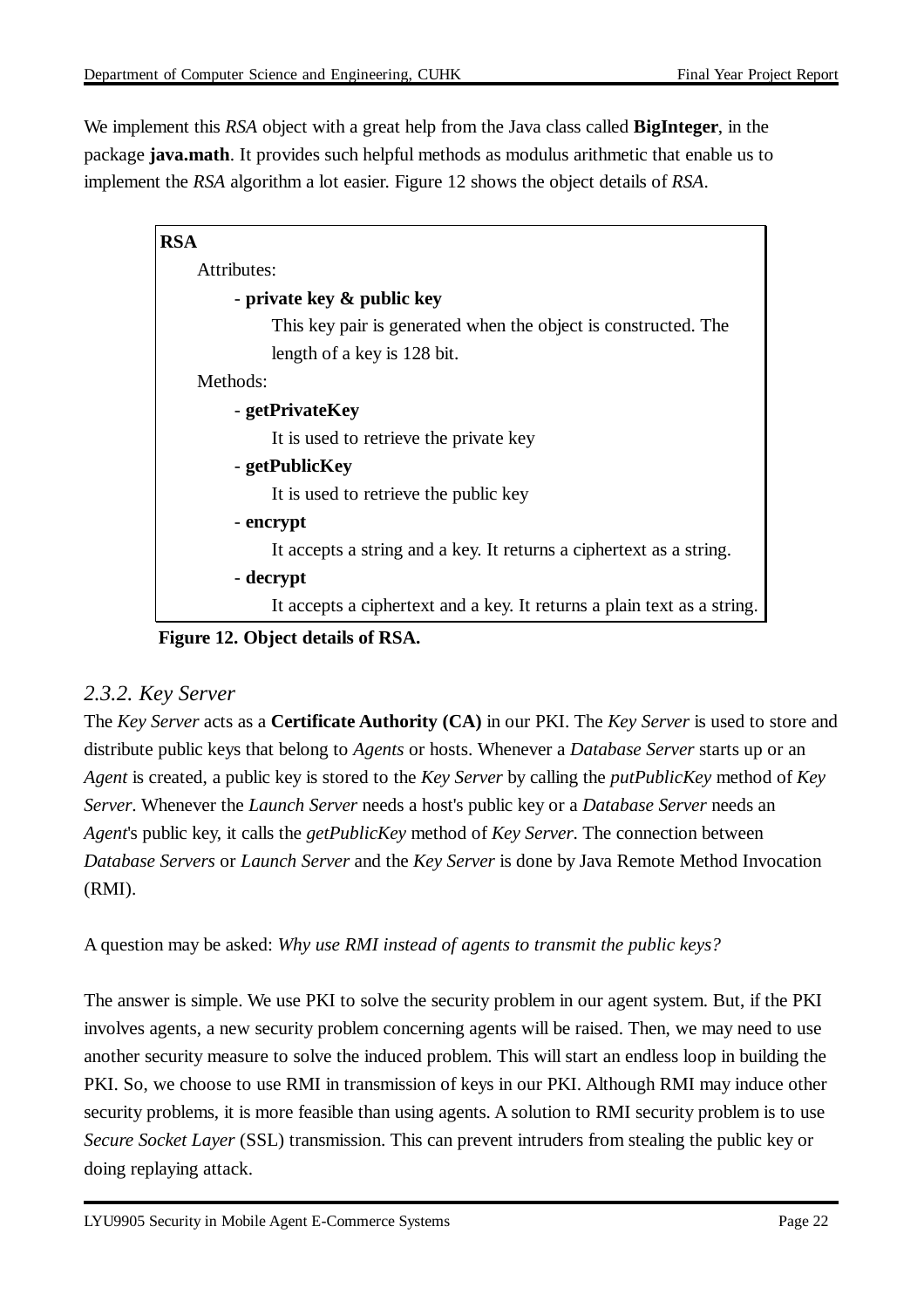Figure 13 shows the object details of *Key Server*.

| <b>Key Server</b> |                                                                           |
|-------------------|---------------------------------------------------------------------------|
| Attributes:       |                                                                           |
|                   | - Hashtable key                                                           |
|                   | It is used to map <i>Agent's</i> ID as well as host's IP address to a RSA |
|                   | public key.                                                               |
| Methods:          |                                                                           |
|                   | - getPublicKey                                                            |
|                   | It is used to retrieve a public key by supplying a host's IP address      |
|                   | or an <i>Agent's</i> ID as the method argument.                           |
|                   | - getPrivateKey                                                           |
|                   | It is used to hash a public key to the key hashtable with an              |
|                   | <i>Agent's</i> ID or a host's IP address as the hash key.                 |
|                   |                                                                           |

#### **Figure 13. Object Details of Key Server.**

#### *2.3.3. How Cryptographic Measures Work*

With the introduction of the above objects, our security system still needs a mechanism in order to detect or prevent security attacks. Our design is to use *Launch Server* to detect whether attacks happen or not.

Before an *Agent* leaves the *Launch Server*, the *Launch Server* will do several security measures first.

- First, the *Launch Server* will back up the original **list of product IDs** and **list of product quantities**. This is used for validating the 2 lists when the *Agent* comes back.
- $\blacktriangleright$ Second, the *Launch Server* will back up the original **itinerary**. This is used to detect malicious host if it alters the itinerary of the *Agent*.
- At last, the *Launch Server* will encrypt the **list of product IDs** and **list of product quantities**. Then, the *Agent* can be launched.

After an *Agent* has traveled through the network and goes back to the *Launch Server*, the *Launch Server* will check the attributes inside the *Agents* against its backups.

- $\blacktriangleright$ First, the *Launch Server* will decrypt the **list of product IDs** and **list of product quantities**. Then, it will check them against its backup versions. If this fails, it can report to the user that security requirement is violated.
- $\blacktriangleright$ Second, the *Launch Server* will decrypt the **Encrypted\_Itinerary** in the *Agent* in the way that is specified in Figure 11. It will also check for the violation of security requirements.
- $\blacktriangleright$ If none of the above check is failed, the *Launch Server* can continue to report the cheapest purchasing combination to user.

These measures have introduced additional attributes to *Launch Server*. The additional attributes are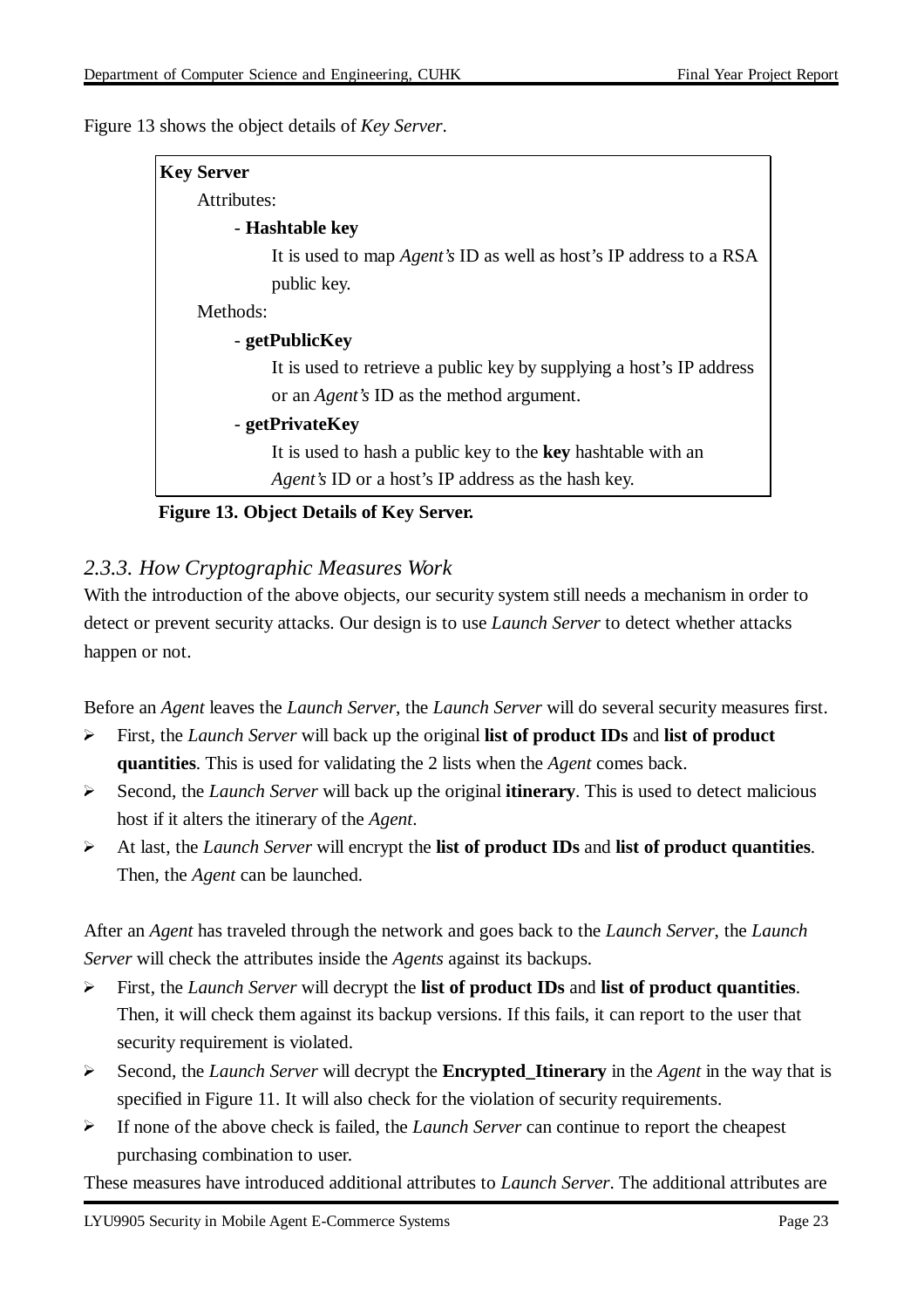all hashtables, so this can efficiently map *Agent's* ID to the backup data. Figure 14 shows the additional attributes to *Launch Server*.

| <b>Additional Attributes to Launch Server:</b>                       |
|----------------------------------------------------------------------|
| Hashtable originalProductID                                          |
| This maps <i>Agent's ID</i> to the backup list of product IDs        |
| <b>Hashtable original Quantity</b>                                   |
| This maps <i>Agent's ID</i> to the backup list of product quantities |
| <b>Hashtable originalItinerary</b>                                   |
| This maps <i>Agent's ID</i> to the backup itinerary                  |

**Figure 14. Addition Attributes to Launch Server.**

#### **2.4. Flow Description**

When a user makes a request for product information by using a client program, the request is received by the *Launch Server*. The Launch Server will create a new *Agent* and initialize the variables according to the request made by the user. Next, the itinerary of the *Agent* will be instantiated. But, before it launches, we create an *RSA* object for the created *Agent*. The *Launch Server* then sends the public key of the *Agent* to the *Key Server*, and the private key is stored in the *Launch Server*. The purpose of saving the private key in *Launch Server* is to avoid the tempering as well as modification of the private key if it is stored inside an *Agent*.

Whenever it arrives at a *Database Server*, the *Database Server* will retrieve the public key of the incoming *Agent* from the *Key Server*. The *Database Server* then uses the public key to decrypt the *list of product IDs*. The query results are protected by using cryptographic techniques, so the *Agent* will leave after all the query results are retrieved from the database. The *Agent* continues to visit other hosts specified in its itinerary in a sequential way.

After it has visited all the hosts specified in its itinerary, it will return to the *Launch Server*. The *Launch Server* will retrieve public keys of all the hosts that are specified in the itinerary of the incoming *Agent*. Then, the *Launch Server* will check the integrity of the *list of product IDs*, also the *list of product quantities*. Moreover, the *Launch Server* will check whether the itinerary is changed or not. If all the security checks are passed, the *Launch Server* executes the *reportCheapest* of the incoming *Agent* and saves the report into its hash table *result*. Or, the Launch Server will issue error messages to the client saying that the *Agent* has been modified.

In Figure 15, we will describe the new flow of SIAS. Our current implement uses one *Launch Server*, one *Key Server* and 26 *Database Servers*.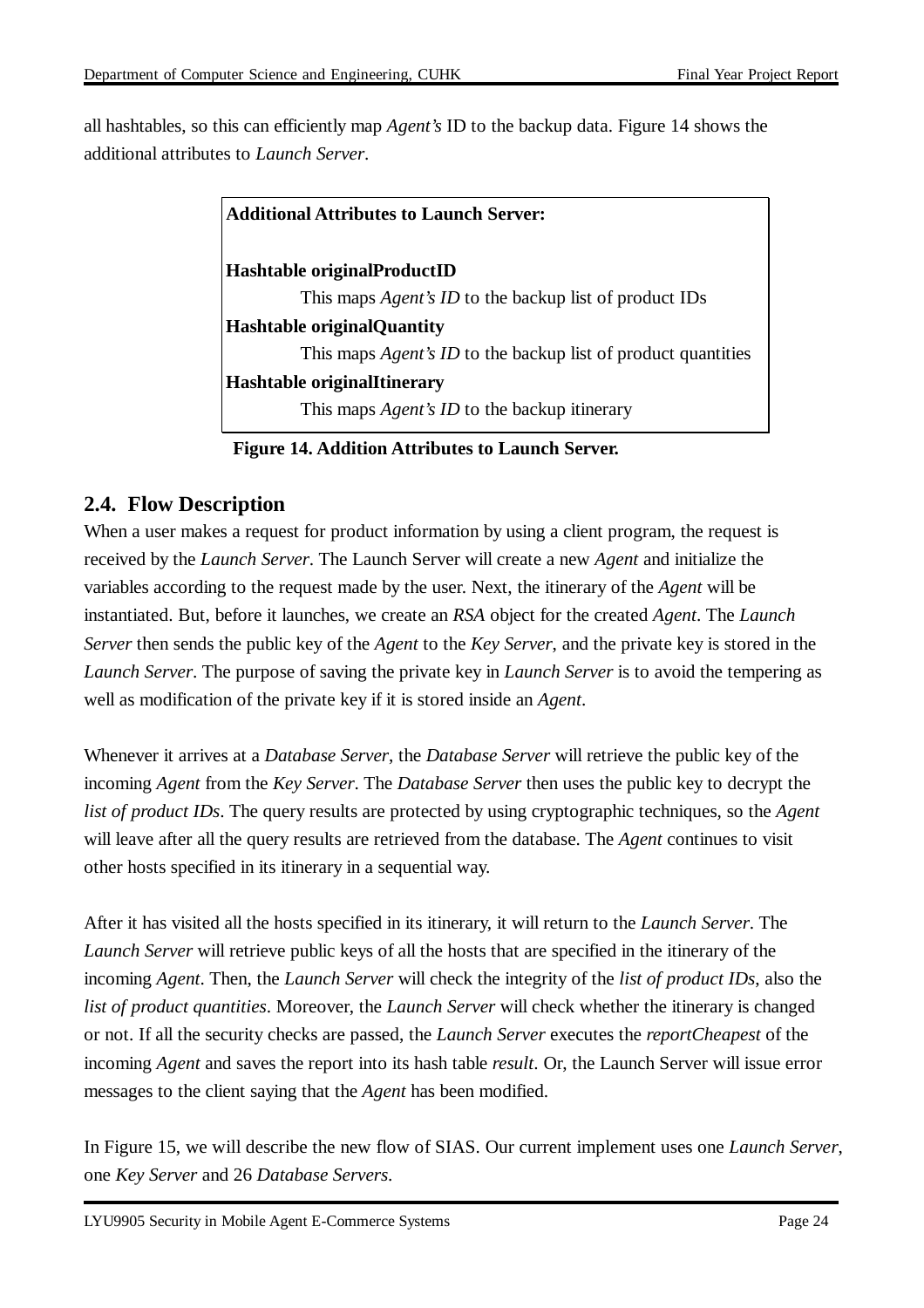

**Figure 15. Flow Description of Secure SIAS. (1 of 2)**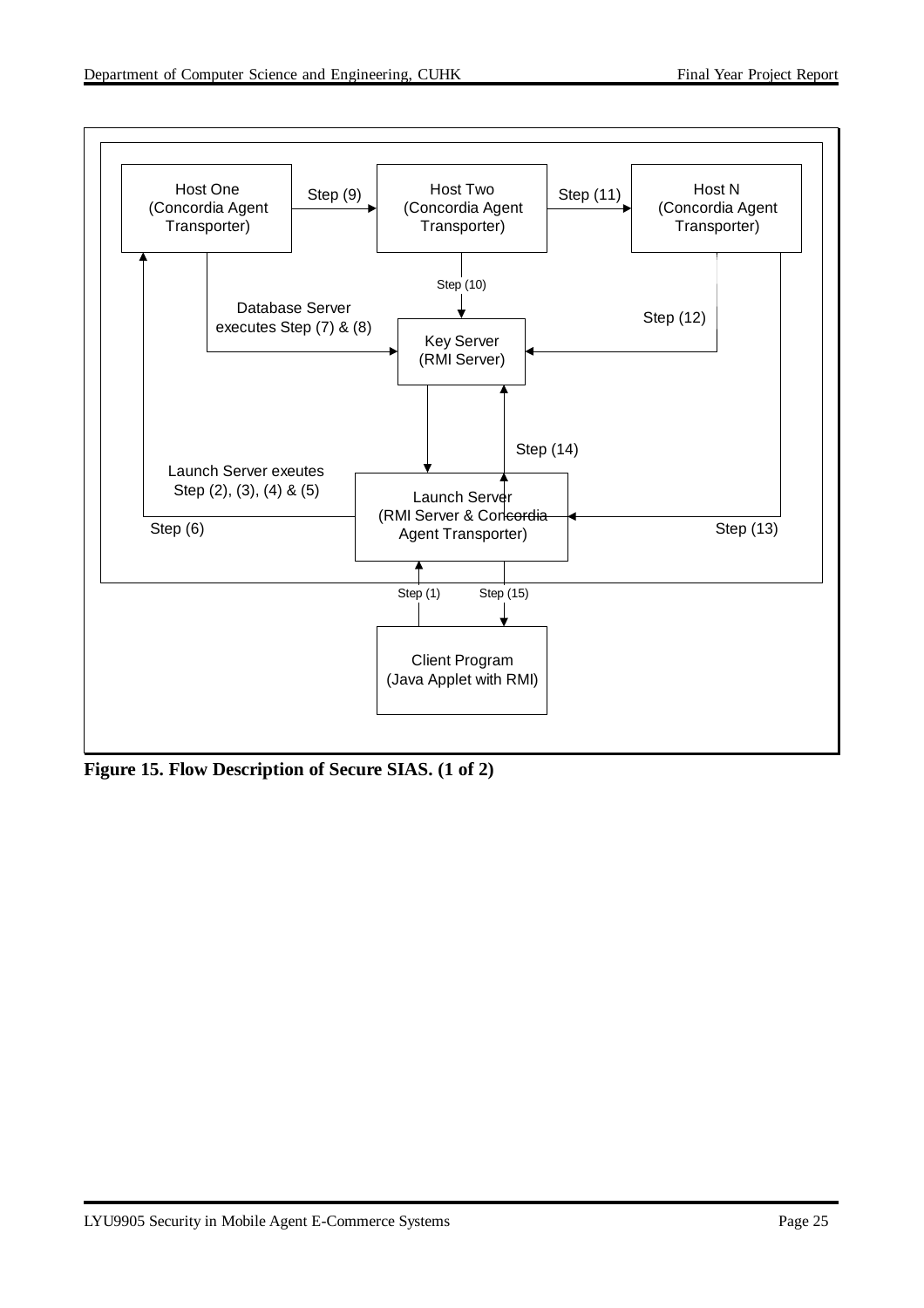*Explanation of steps:*

- *1, Client program launches a request to the Launch Server upon user input by using RMI;*
- *2, Launch Server creates an Agent object;*
- *3, Launch Server initializes the Agent with user-specified products and quantities, and the itinerary of agent;*
- *4, Launch Server generates a RSA key pair for Agent;*
- *5, Launch Server encrypts product IDs and quantities lists for Agents and registers the public key of agent to Key Server;*
- *6, Launch Server sends the Agent to the network;*
- *7, Database Server on Host One retrieves public key of Agent from Key Server;*
- *8, Database Server retrieves the required information for the incoming Agent, encrypts the result using its own private key, and encrypt the itinerary of Agent.*
- *9, Agent goes to the next destination;*
- *10, Database Server on Host Two repeats Steps (7) & (8);*
- *11, Agent goes to other hosts in its itinerary;*
- *12, Database Server on every host repeats Steps (7) & (8);*
- *13, Launch Server receives the returning Agent and calculates the cheapest purchasing combination;*
- *14, Launch Server decrypts the query product IDs and quantities to verify its integrity. It also decrypts the encrypted itinerary to detect malicious host. After checking is finished, the Launch Server sends a request to Key Server to destroy the public key of the Agent.*
- *15, Launch Server reports the cheapest purchasing combination to client program.*

#### **Figure 16. Flow Description of the Secure SIAS. (2 of 2)**

#### **2.5. Secure Agent Transmission in SIAS**

In this section, our focus is not on agent security. We focus on the security problem dealing with transmission of agents between hosts.

As agent is travelling in the network, it is easy for people to tap the network and steal the agent while transmission. The purpose of stealing the agent can be, for example, doing replaying attack; the hacker can save the agents, and then sends it out again. In this way, the system cannot distinguish whether the replaying agent is created by the user or not. This can violates the *Authenticity* of the system. In order to prevent this kind of attack, we choose to use cryptographic technique to deal with the problem.

#### *2.5.1. Design*

We adopt the idea of Secure Socket Layer (SSL) transmission in designing **Secure Agent Transmission**. In SSL protocol, it uses RSA algorithm to achieve a secure transmission channel.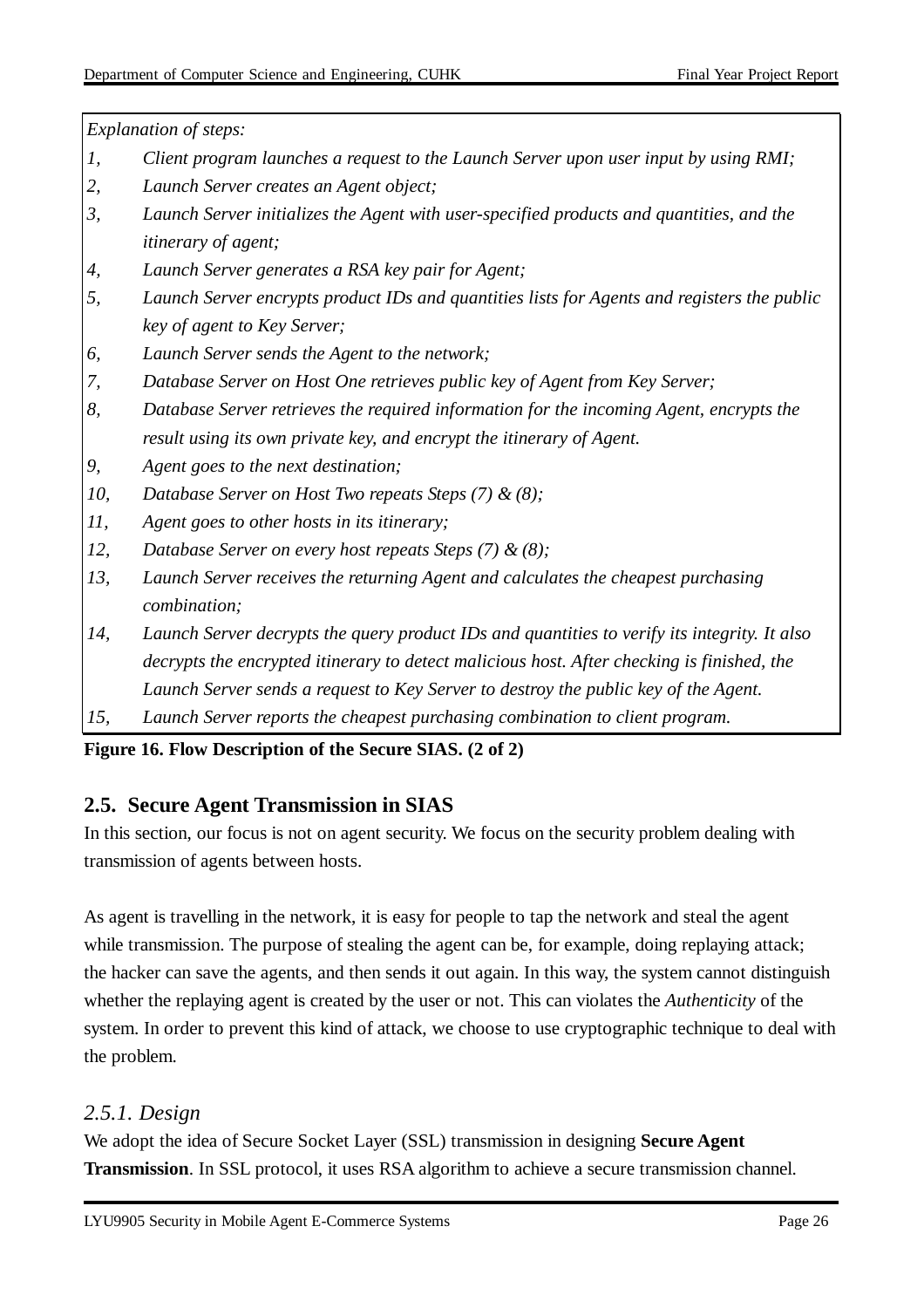However, our original RSA implementation cannot handle encryption and decryption of binary data. Therefore, we choose to use symmetric key cryptographic techniques to encrypt the transmitted data. Nevertheless, we cannot exchange a symmetric key on the network as it is not secure to do so. Therefore, we use the **Diffie-Hellman Key Exchange** for exchanging the symmetric key between 2 hosts securely. With two hosts sharing the same symmetric key, we can encrypt all the data that is need to transmit on the network.



**Figure 17. Envelop Agent Approach. (1 of 2)**

Our approach is to use an **Envelop Agent Approach** to enclose the encrypted agent.

- $\blacktriangleright$ First, we have to use **Diffie-Hellman Key Exchange** algorithm to exchange the symmetric key between the two communicating hosts.
- $\triangleright$  Then, we use the exchanged key to encrypt the agent on the sending host. We use bitwise XOR to encrypt the whole agent.
- $\triangleright$  As the object is messed up after encryption, the Agent Transporter at the receiving host cannot distinguish whether it is an agent or a pile of garbage. Therefore, we introduce an **Envelop Agent** in order to transmit the encrypted agent.
- We put the encrypted agent inside the **Envelop Agent**, then we send the **Envelop Agent** out.



**Figure 18. Envelop Agent Approach. (2 of 2)**

When receiving the **Envelop Agent**, the receiving host will decrypt the encrypted agent by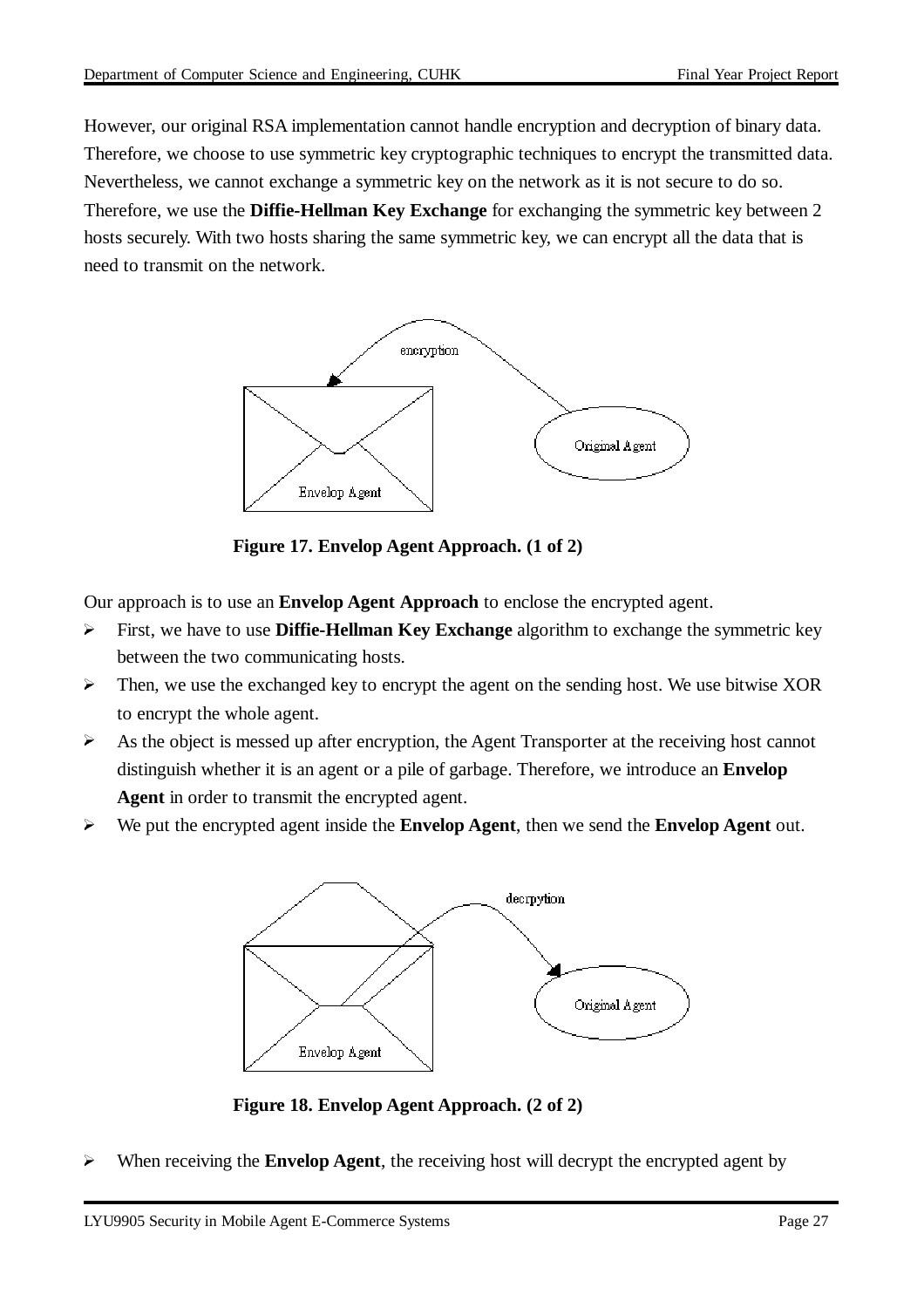using the symmetric key exchanged between it and the sending host.

#### *2.5.2. Implementation*

We have introduced 3 new objects in order to achieve secure agent transmission. The approach is very similar the *RSA* and *Key Server*.

#### *2.5.2.1. DHKey Object*

The **DHKey** object contains a key pair, one is public and another is private. This object implements the key generation of **Diffie-Hellman Key Exchange** algorithm. It also implements the method for changing object to bytes, and changing bytes to object. The **encrypt** and **decrypt** method is implemented by using bitwise *Exclusive OR*.

| <b>DHKey</b>                                               |
|------------------------------------------------------------|
| Attributes:                                                |
| - private key & public key                                 |
| This key pair is generated when the object is constructed. |
| Methods:                                                   |
| - getPrivateKey                                            |
| It is used to retrieve the private key.                    |
| - getPublicKey                                             |
| It is used to retrieve the public key.                     |
| - toByteArea                                               |
| It is used to transform an object to an array of bytes.    |
| - toObject                                                 |
| It is used to transform an array of bytes to an object.    |
| - encrypt                                                  |
| It is used to transform an object into an encrypted byte   |
| array                                                      |
| - decrypt                                                  |
| It is used to transform an encrypted byte array to the     |
| original object                                            |

#### **Figure 19. Object Details of DHKey.**

#### *2.5.2.2. DHKey Server*

**DHKey Server** plays a similar role as the *Key Server*. It is used to store and distribute public keys that belong to hosts. Whenever a *Database Server* or *Launch Server* starts, a public key of the host is sent to and stored in *DHKey Server* by calling the *putPublicKey* method of *DHKey Server*. Whenever the *Launch Server* or a *Database Server* needs a host's public key, it calls the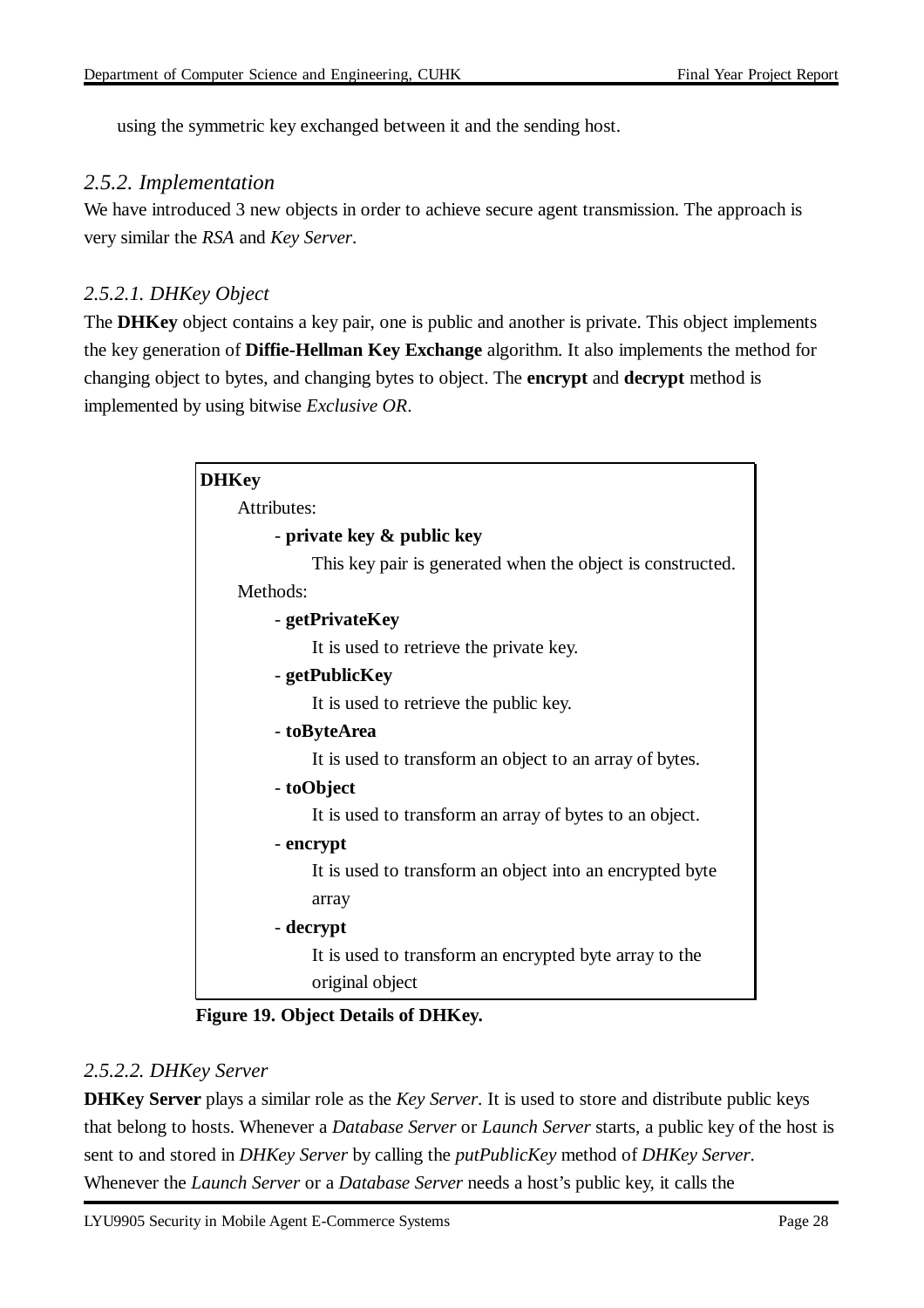*getPublicKey* method of *DHKey Server*.The connection between *Database Servers* or *Launch Server* and the DHKey Server is done by Java RMI.

The reason for using Java RMI in connection with *DHKey Server* is the same as the *Key Server*. The following figure (Figure 20) shows the object details of *DHKey Server*.

| <b>DHKey Server</b>                                                  |
|----------------------------------------------------------------------|
| Attributes:                                                          |
| - Hashtable key                                                      |
| It is used to map host's IP address to a Diffie-Hellman public key.  |
| Methods:                                                             |
| - getPublicKey                                                       |
| It is used to retrieve a public key by supplying a host's IP address |
| as the method argument.                                              |
| - getPrivateKey                                                      |
| It is used to hash a public key to the key hashtable with a host's   |
| IP address as the hash key.                                          |

**Figure 20. Object Details of DHKey Server.**

#### *2.5.2.3. Envelop Agent*

**Envelop Agent** is an agent that is capable to carry an encrypted *Agent*. It doesn't have any methods as it is just used for transportation.

| <b>Envelop Agent</b>                                               |  |
|--------------------------------------------------------------------|--|
| Attributes:                                                        |  |
| <b>Byte Array Encrypted_Agent</b>                                  |  |
| - It is an array of bytes for carrying an encrypted <i>Agent</i> . |  |
|                                                                    |  |

**Figure 21. Object Details of Envelop Agent.**

#### *2.5.3. Flow Description*

When a user makes a request for product information by using a client program, the request is received by the *Launch Server*. The Launch Server will create a new *Agent* and initialize the variables and itinerary according to the request made by the user. But, before it launches, we retrieve the public key of its next destination from *DHKey Server*. The *Launch Server* then computes the symmetric key by using the private key stored in the *Launch Server* and also the retrieved public key. We then encrypt the *Agent* and put it into the *Envelop Agent*. At last, we send out the *Envelop Agent* to the network.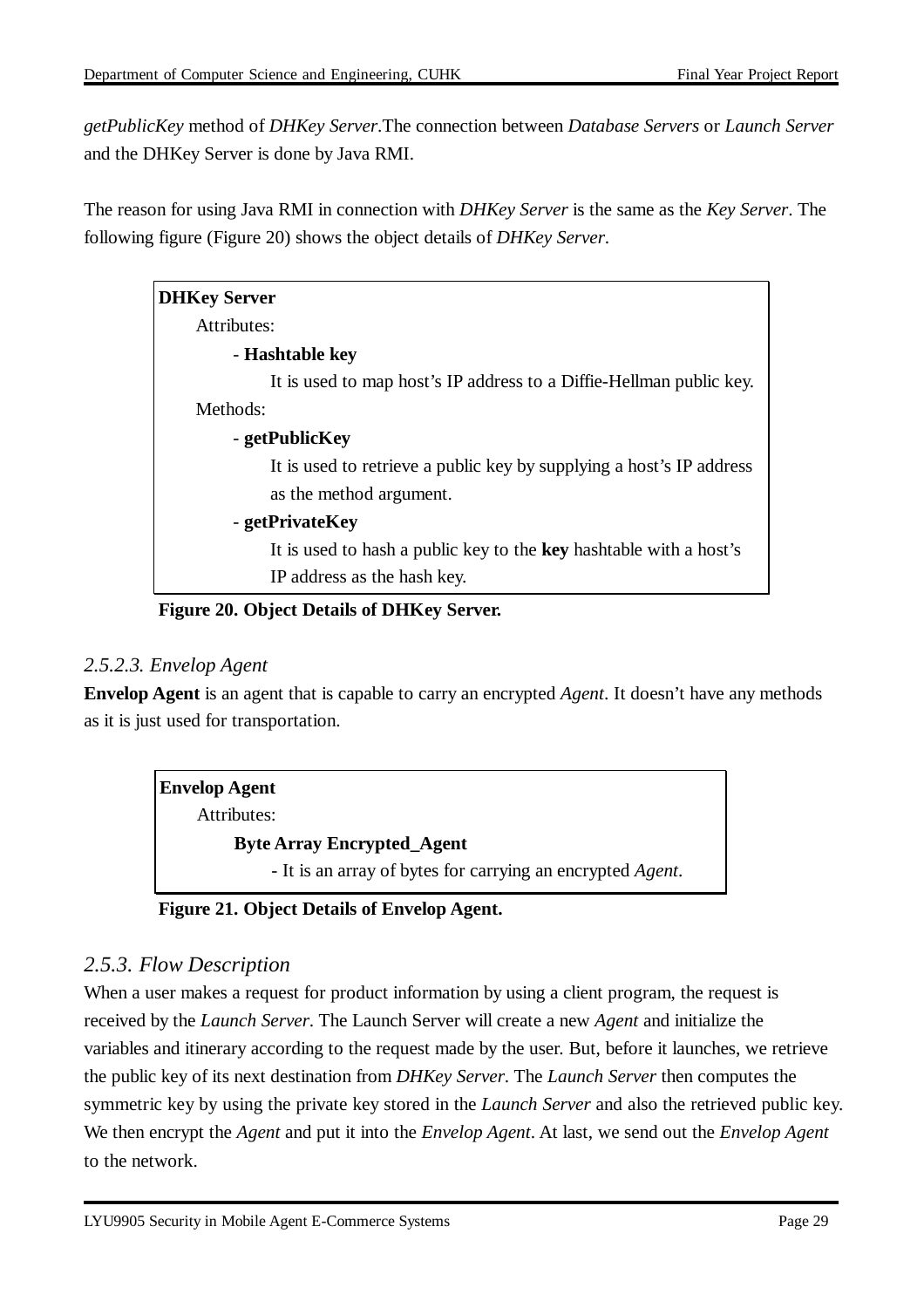Whenever the *Envelop Agent* arrives at a *Database Server*, the *Database Server* will retrieve the public key of its previous host from the *DHKey Server*. The *Database Server* then uses the retrieved public key and its private key to generate a symmetric key to decrypt the encrypted *Agent*. Then, the *Database Server* can use the original *Agent* to make query. After the query has been finished, the original *Agent* must be encrypted again. However, the *Database Server* has to generate another key because the target host has changed. Again, it retrieves public key, generate a symmetric key with the public key and its private key, encrypt the *Agent*, put the encrypted *Agent* back to the *Envelop Agent*, and at last send it to the next host.

After it has visited all the hosts specified in its itinerary, it will return to the *Launch Server*. The *Launch Server* will retrieve public keys of the previous host that the *Agent* has travelled. Then, the *Launch Server* will decrypt the encrypted *Agent*, and carry out *reportCheapest* of the original Agent. At last, the result will be sent to the user.



**Figure 22. Flow Description of Secure Agent Transmission. (1 of 2)**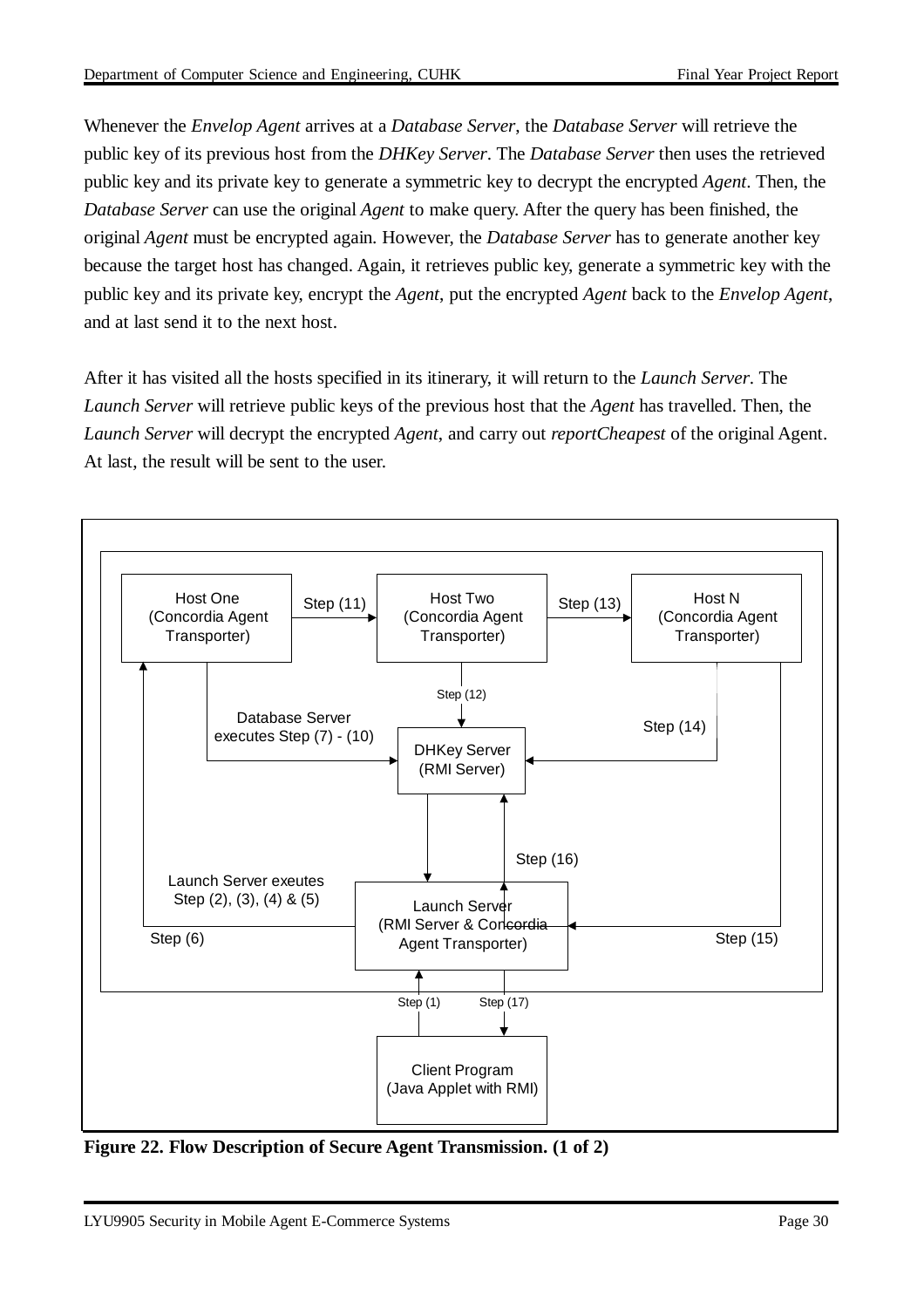*Explanation of steps:*

- *1, Client program launches a request to the Launch Server upon user input by using RMI;*
- *2, Launch Server creates an Agent object;*
- *3, Launch Server initializes the Agent with user-specified products and quantities, and the itinerary of agent;*
- *4, Launch Server retrieves public key of next host of the Agent to generate a symmetric key;*
- *5, Launch Server encrypts the Agent using the symmetric key, and puts the encrypted Agent into the Envelop Agent;*
- *6, Launch Server sends the Envelop Agent to the network;*
- *7, Database Server on Host One retrieves public key of Launch Server from DHKey Server;*
- *8, Database Server generates a symmetric key and decrypts the encrypted Agent inside the Envelop Agent.*
- *9, Database Server retrieves the required information for the incoming Agent*
- *10, Database Server retrieves the public key of Host Two and generates another symmetric key for encrypting the Agent. After the Agent is encrypted, it is put back into the Envelop Agent.*
- *11, Envelop Agent goes to the next destination;*
- *12, Database Server on Host Two repeats Steps (7) to (10);*
- *13, Agent goes to other hosts in its itinerary;*
- *14, Database Server on every host repeats Steps (7) to (10);*
- *15, Launch Server receives the returning Agent and retrieves the public key of Host N. It generates a symmetric key and decrypts the encrypted Agent in the Envelop Agent;*
- *16, Launch Server calculates the cheapest purchasing combination after decrypting the Agent;*
- *17, Launch Server reports the cheapest purchasing combination to client program.*

**Figure 23. Flow Description of Secure Agent Transmission. (2 of 2)**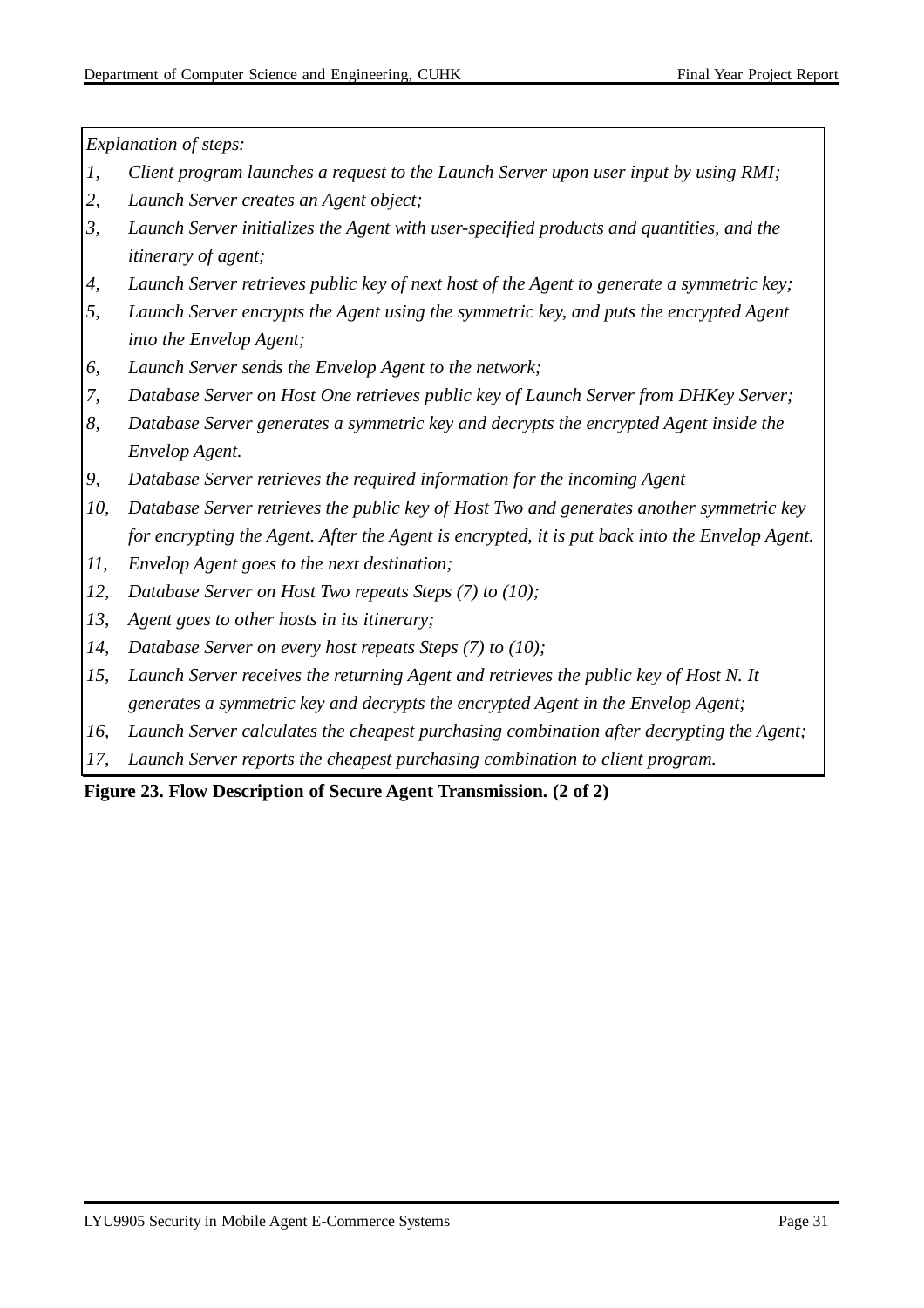## **3. Reliability in SIAS**

SIAS is a web-based e-commerce system. Not only security is an important aspect, but also reliability is a vital feature of a successful system. As an e-commerce system always involved such critical data as money transaction, frequent data lost is not acceptable. Therefore, we have to design measures in order that when a component fails, it can be restarted within a certain amount of time.

As our system is highly dependent on the performance of Concordia API, the faults that are raising from the Concordia API are not avoidable. Therefore, we cannot do anything to stop the failure of anyone of the Concordia components. Hence, we have to design measures to restart a Concordia component whenever it fails.

#### **3.1. Design**

We have designed an original approach that can efficiently restart Concordia components whenever a failure is detected. We will also discuss its advantages and weaknesses.

#### *3.1.1. Faulty Components*

SIAS is built on top of the Concordia API, therefore many components are having chances to fail.

 *Database Server* is one of the *Faulty Components*. In Concordia architecture, whenever an agent wants to travel to next destination, but, in fact, the expected host is down or does not exist, an exception will be raised, and the agent will stop travelling on the network. More than that, the agent will be destroyed also. This is an undesirable consequence for a data-critical mobile agent system. As mobile agent carries data or result with it while it is travelling on the network; such an exception will lead a **total data loss**.

Moreover, as the *Database Server* provides an execution environment for *Agent* to execute its code, the failure of the *Database Server* will also destroy the *Agent* that is executing on the host. This will also lead to a **total data loss**.

 *Launch Server* is also one of the *Faulty Components*. As one of the uses of *Launch Server* is to send and receive *Agents*, it also has the same problem as the *Database Server*.

The best case is:

*Launch Server* fails when an *Agent* is just created. This loss will have the least effect. No data will be lost in this case.

The worst case is:

*Launch Server* fails when an *Agent* returns / is returning to *Launch Server*. This will lose all the data that the *Agent* has collected on the network.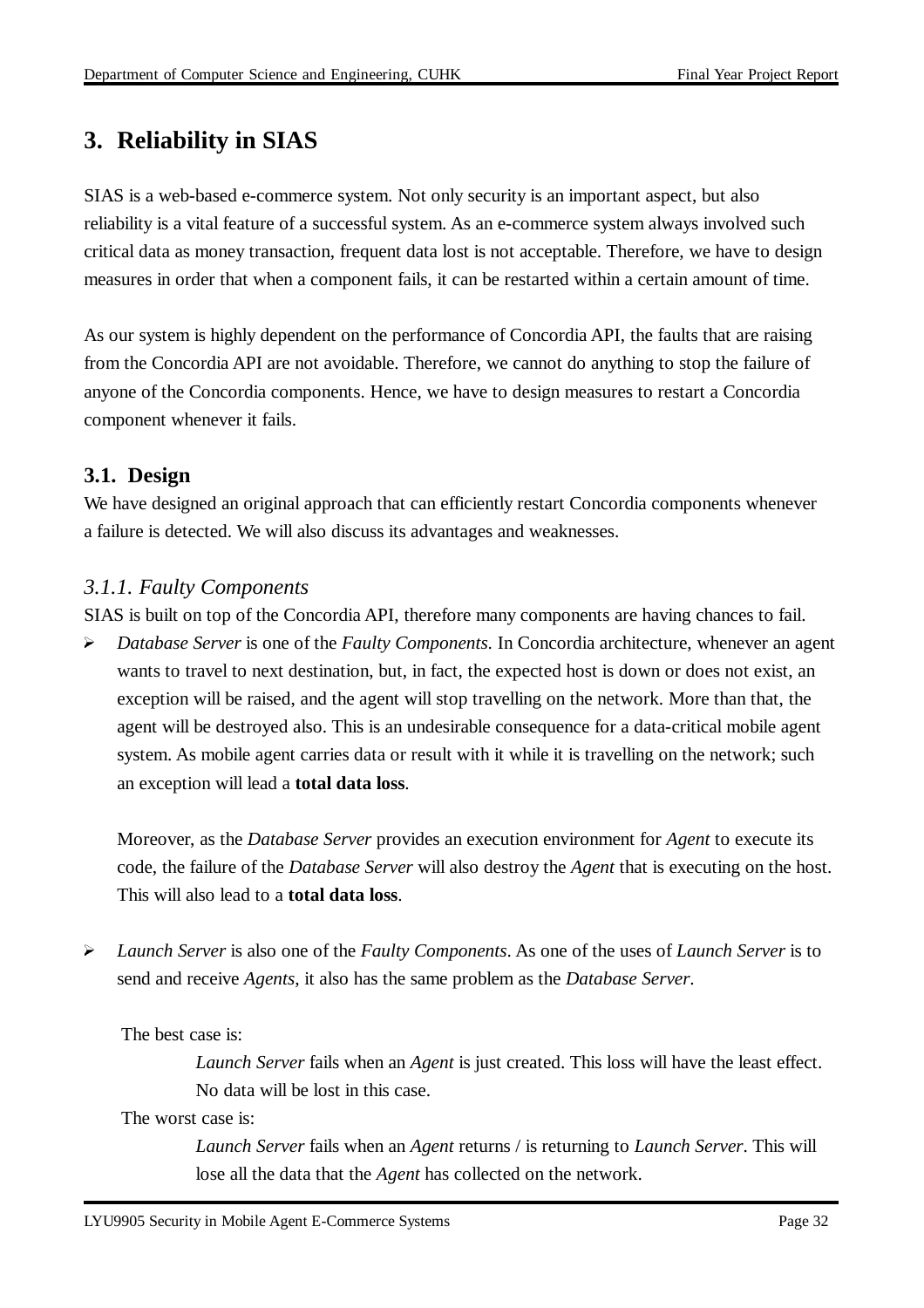However, the *Launch Server* has stored many important data that is employed in the security measures of SIAS, such as private keys of *Agents*. The failure of the *Launch Server* will eventually lead to the recovery of the whole system. One simple reason is that we cannot recover the private keys of *Agents* when the *Agents* come back after the recovery; those corresponding public keys will become useless, and the *Agents* that are on the network will fail the security check with the lack of private keys. Therefore, we have to recover the whole system.

 The *Key Server* and *DHKey Server* are not *Faulty Components* since they do not involve Concordia component. However, if they fail, for other reasons such as failure on power supply, their recovery processes will lead to a whole system recovery. It is because their failures will lose all the public keys stored in them. Without the public keys, the **public key infrastructure** as well as the **secure agent transmission** will be failed. The only way is to restart the whole system.

The above context has listed the situations of failures as well as the consequences when such failures do happened. The following subsections will describe the measure to tackle the above failure behaviors.

#### *3.1.2. Logging System*

One of our approaches is to use **LOG** to monitor the system status. With a carefully designed **Logging System**, we can determine the state as well as the availability of a component by inspecting the **Log File** of each component. We can search for **Error Messages** and **Abnormal States** in order to determine whether a component is needed to restart or not.

In our design, we have one *Launch Server*, one *Key Server,* one *DHKey Server* as well as 26 *Database Servers*. Totally, we have 29 *Log Files* to inspect. Each *Log File* has at most two states to be indicated, one is **Initialization** and another one is **Handle Agent**.

#### *3.1.2.1. Logging in Database Server*

For *Database Server*, the **Initialization** stage involves the following processes:

- Starting an *Agent Transporter*, which is a Concordia object. If the *Database Server* fails to start the *Agent Transporter*, it should leaves an *Error Message* on the *Log File* stating that it fails in the *Initialization Stage*, and the *Database Server* needs to be restarted.
- Sending a public key to *Key Server* and *DHKey Server*. If the *Database Server* fails to send the keys to *Key Serve* or *DHKey Server*, this indicates that one of the servers, or both of them, is out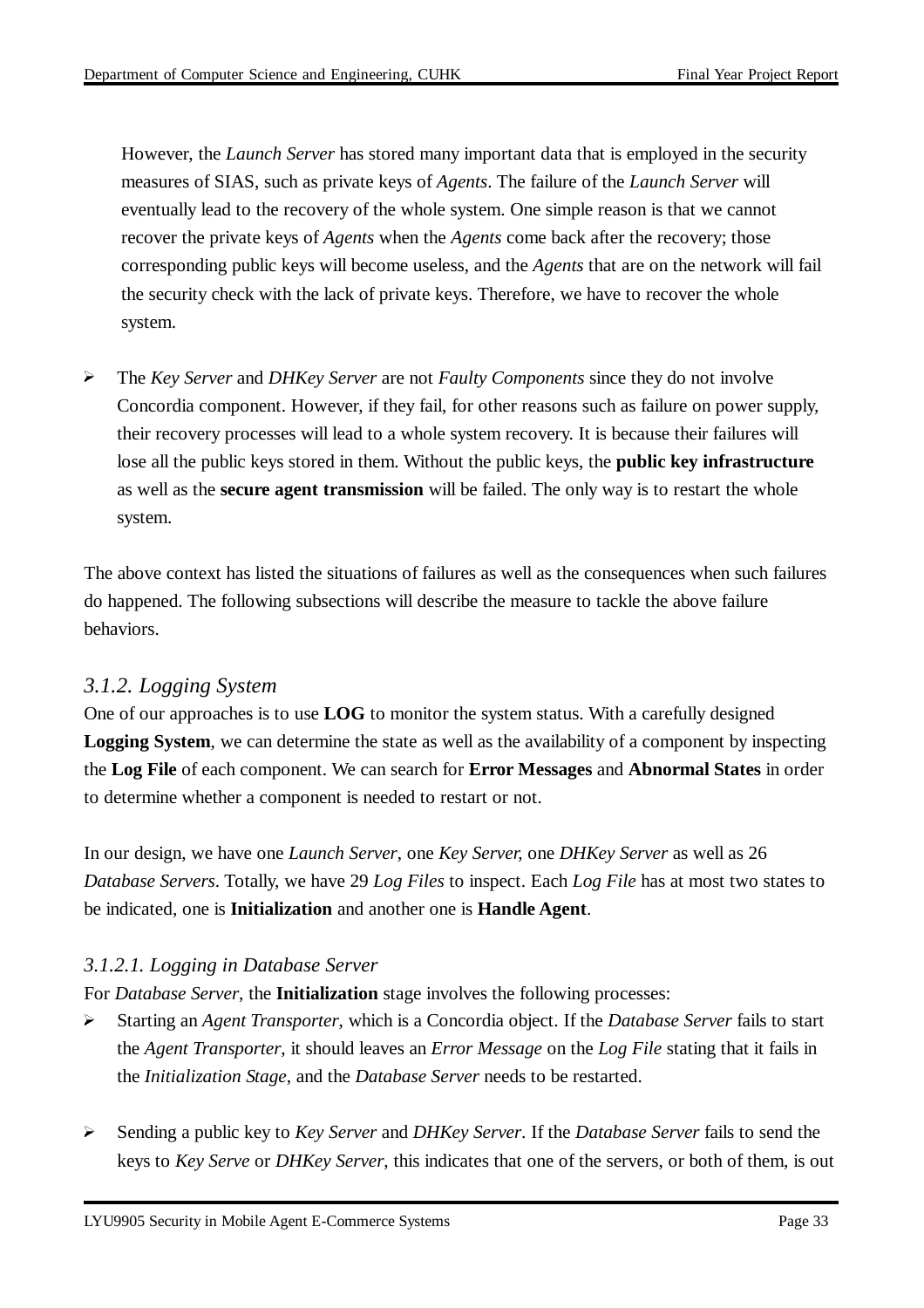of order. The *Log File* of *Database Server* should write an *Error Message* on its *Log File* to indicate the failure in the *Initialization Stage*. However, no need to restart the *Database Server* this time, as the failure of *Key Server* or *DHKey Server* will lead to a whole system recovery. This will be discussed soon.

> *[initialization] Local Host : 137.189.88.211 [initialization] Public Key is sent to KeyServer [initialization] Public Key is sent to DHKeyServer [initialization] Initialization Done. [initialization] Listening to Incoming Agents [handle agent] Agent arrived [handle agent] finish query server [handle agent] send agent to next host ..........*

**Figure 24. A Database Server Log File.**

For the **Handle Agent** stage, it involves the following processes:

- The notification of the arrival of the *Agent*. This process will not involve any exceptions.
- Querying the SQL server. In this process, mainly SQL server exception will be caught. For example, the SQL server is down or the products do not exist in the SQL server. In this case, the *Error Message* does not need to write on the *Log File*. It is because the failures are coming from the SQL server, not the *Database Server*.
- Sending *Agent* to the next host. This process will involve failures, especially this will cause the whole *Agent* to be destroyed because of the failure of the next host. This failure is not worth writing *Error Message* to *Log File* since the failure is not happened on the local *Database Server*, rather it happens on the next *Database Server*. However, we can write the *Error Message* to another host. This situation will be discussed and solved in the coming subsection.

#### *3.1.2.2. Logging in Launch Server*

For *Launch Server*, the **Initialization** stage involves the following processes:

- Starting an *Agent Transporter*. The situation is similar to that of *Database Server*. If the *Launch Server* fails to start the *Agent Transporter*, it should write an *Error Message* on the *Log File* stating that it fails in the *Initialization Stage*, and the *Launch Server* needs to be restarted.
- Sending a public key to *DHKey Server*. It is the same case as the *Database Server*. If the *Launch Server* fails to send the key *DHKey Server*, this indicates that the server is down. This needs a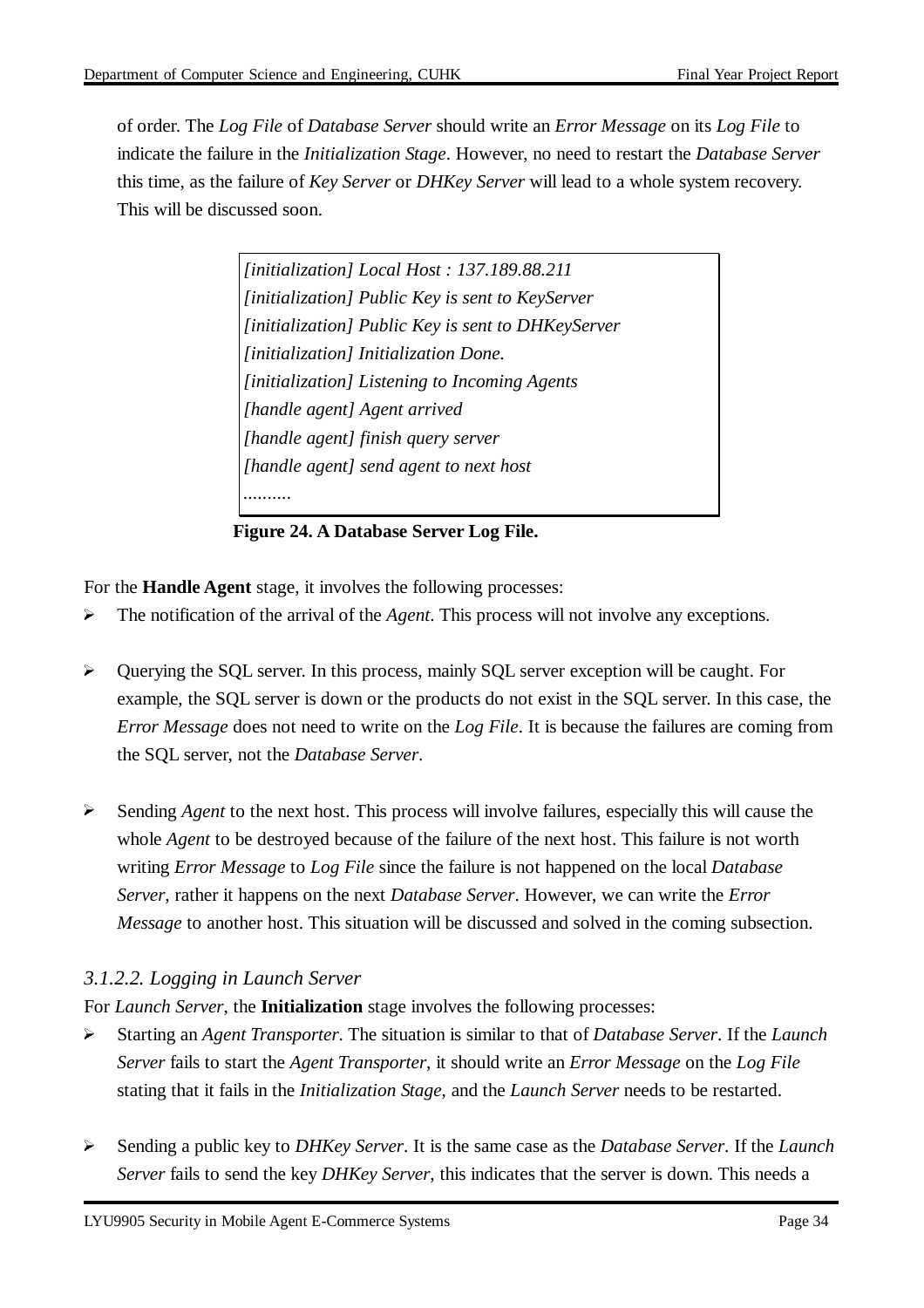whole system recovery.

Mon Apr 17 05:46:34 CST 2000 >> [initialization] Public Key is sent to DHKeyServer Mon Apr 17 05:46:34 CST 2000 > [initialization] Initialization Done. Mon Apr 17 05:50:05 CST 2000  $\gg$  [agent creation] An agent is created Mon Apr 17 05:50:08 CST 2000 > [agent creation] agent is launched Mon Apr 17 05:51:50 CST 2000 > [handle agent] received an agent Mon Apr 17 05:51:51 CST 2000 > [agent creation] An agent is created Mon Apr 17 05:51:52 CST 2000  $\gg$  [agent creation] agent is launched Mon Apr 17 05:54:40 CST 2000 >> [handle agent] received an agent

#### **Figure 25. A Launch Server Log File.**

The **Handle Agent** stages involves several processes:

- In an *Agent* creation process, it needs to send public key to *Key Server*. This may fail if the *Key Server* is down. This needs to write an *Error Message* to the *Log File* of the *Launch Server*. Also, this *Error Message* indicates that the whole system needs to be recovered. Also, the same situation happens when the *Agent* needs to retrieve the public key from *DHKey Server* in order to travel to the next host.
- When the *Agent* comes back to the *Launch Server*, the only point that it will fail is to get public keys from *Key Server* in order to handle the implemented security measures. If the *Key Server* fails, this will also needs a whole system recovery.

#### *3.1.2.3. Logging in Key Server and DHKey Server*

For *Key Server* and *DHKey Server*, their stages are different from the previous components. Although they still have the **initialization** stage, after that, they are waiting for request to store and retrieve keys. Therefore, the failure can only be reflected in the **initialization** stage. The failure of these servers will cause a whole system recovery.

After discussions of the *Logging System*, the data inside *Agent* is still not being protected. We cannot stop *Agent* from travelling to fail servers. We still need another mechanism to improve the reliability of the current design.

#### *3.1.3. Connection Availability Detection*

We introduce another mechanism to protect the data inside *Agent*. It is called **Connection Availability Detection**, **CAD**. By using **CAD**, we can successfully stop *Agent* from travelling to fail servers until those servers are being restarted.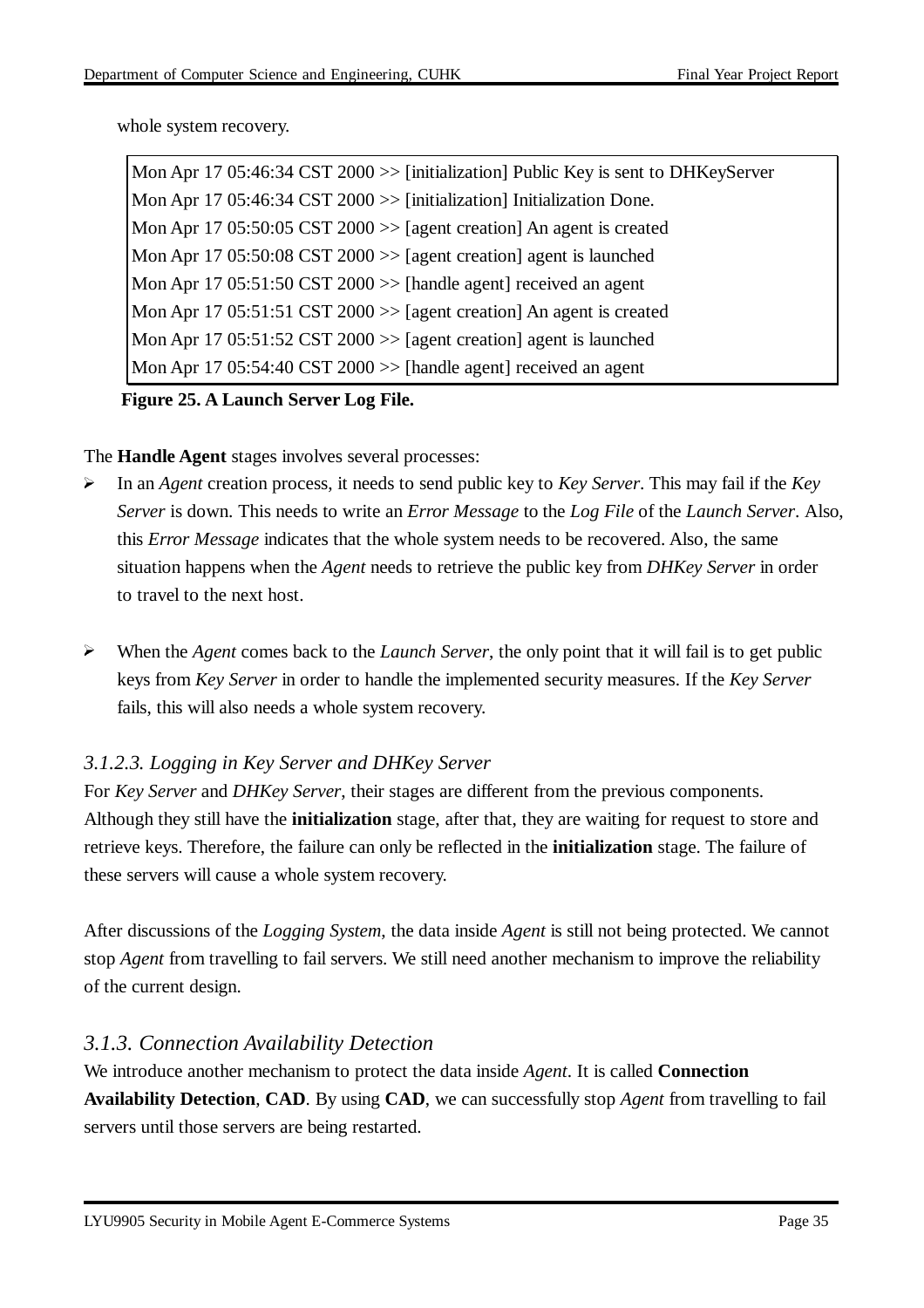

**Figure 26. CAD, Connection Availability Detection.**

The idea behind **CAD** is simple:

- $\triangleright$  Before an *Agent* leaves a host, it has to detect whether the connection to the next host is available or not. The method is analogous to the UNIX command **PING**. Before the *Agent* goes on, we *PING* the next host and wait for the next host to response.
- If next host is alive, it should response to the request by the *Agent*. Once the *Agent* receives such a reply, it is guarantee that the connection the next host is available. Then, the *Agent* can travel to the next host without data loss.
- $\triangleright$  If the next host is dead, it will not be able to reply such a request. In this case, we have come up with 2 solutions:
	- 1, The *Agent* should continue to send requests to the next host until the next host replies the message. This involves a **busy wait**. This wastes a lot of resources and is not efficient to do so.
	- 2, The *Agent* should give up sending requests to the next host. Instead of travelling to the next host in its itinerary, the *Agent* puts the current next host to be the last position in its itinerary, i.e. **skip that host**. Then, the *Agent* detects the connection availability of the new next host. This method is more efficient than the previous one.
- However, solution 2 brings about a fatal problem to our design: **it does not fit our security requirement**. As, in solution 2, the *Agent* is able to change its itinerary, this will violate the *Agent Tempering Detection* design. With this mechanism, the security measure is not able to distinguish whether the *Agent* suffers from a security attack or not because the itinerary is being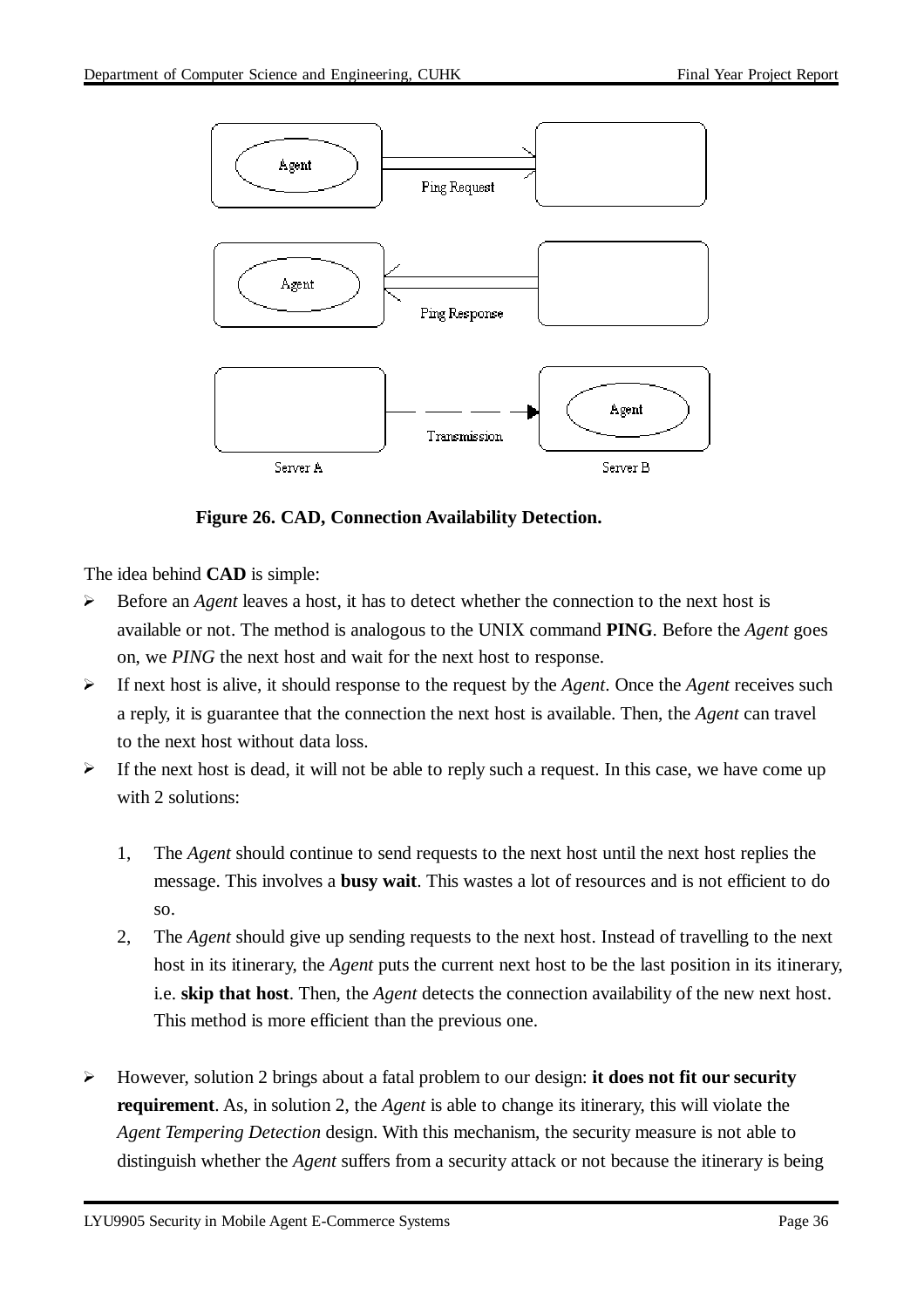changed and the security requirement will report a failure by decrypting the *Encrypted\_Itinerary* inside *Agent*. Although solution 1 has a hit on system performance, solution 2 violates the security requirement. Therefore, we choose solution 1 to be our **CAD** design.

With the **CAD** and **Logging System** working together, we can guarantee that the new SIAS design is a **Fault-Tolerance** design. However, the system still cannot prevent data loss in some situations.

#### *3.1.4. Weakness in Fault-Tolerance Design*

In our current design, we still cannot stop data loss in some failure situations.

- When the failures are happened in *Launch Server*, *Key Server* or *DHKey Server*, based on the previous analysis, the whole system needs to be recovered. All the processes that the *Agents* are running on will be terminated. Hence, a **total data loss** will be resulted. This kind of data loss cannot be avoided as only the recovery of the failed component will violate the security design and also the secure agent transmission design.
- When the failure occurs in the server, mainly *Database Server* and sometimes *Launch Server*, that the *Agent* resides, the *Agent* will be destroyed as its execution environment is destroyed also. This kind of data loss is also not avoidable.

Having discussed the whole fault-tolerance design, we need a new component to take the responsibility to restart the faulty component(s). In the coming section, we will discuss the implementation of the fault-tolerance design.

#### **3.2. Implementation**

We have introduced a new component called **Monitor Program** to handle the *Component Recovery* and *CAD, Connection Availability Detection*. The *Monitor Program* is written Perl, which is available in all the UNIX workstations.

A question is may be raised: *Why don't we use Java instead of Perl to implement the Monitor Program?*

The reason is that the whole design of SIAS is built on top of Java. It seems that Java is an obvious choice of the implementation of *Monitor Program*. However, what if the failure is not resulted in Concordia components, instead, it happens in the Java Virtual Machine. If our *Monitor Program* is also implemented by Java, it will fail too. Therefore, we choose a separate platform to implement the *Monitor Program*. The *Monitor Program* will fail only if the Perl interpreter fails, which is seldom happens.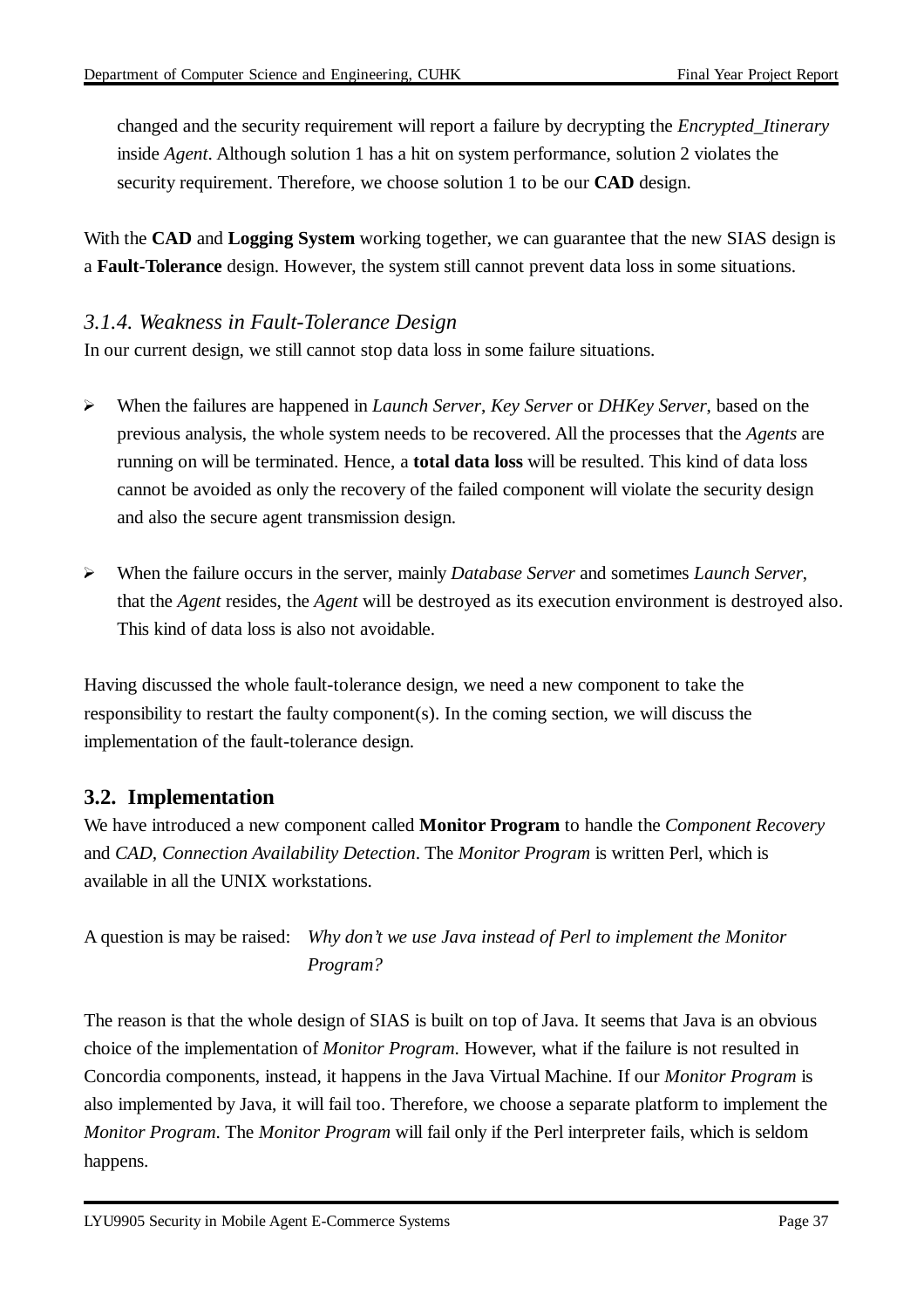#### *3.2.1. Implementation of Logging System*



**Figure 27. Log Analysis.**

The *Logging System* is implemented in the *Monitor System*.

- First, the *Monitor Program* opens the *Log File*, and reads the *Log File* line by line. By reading the *Log File*, the *Monitor Program* knows what the current state of the component is by reading the **state tag** at the start of each line. The *Monitor Program* will look for *Error Message* throughout the whole *Log File*.
- If no *Error Message* is found, the *Monitor Program* will search for *Error Message* in *Log Files* of other components.
- If *Error Message* is found, the *Monitor Program* will send a **restart signal** to the target component. The target component will be killed and start running again. If the error needs a whole system recovery, the *Monitor Program* will send **restart signals** to all components in the system. After sending the restart signal(s), the *Monitor Program* will continue to search for *Error Message* in *Log Files*.
- A forever loop is used in *Monitor Program* to continuously check all the components in the system.

The **restart signal** is another Perl program. The **restart signal** is sent to the target machines by using **RSH**, which is a UNIX command. With the *Monitor Program* and the *restart signal program*, we can implements the *Logging System*.

#### *3.2.2. Implementation of Connection Availability Detection*

The implementation of *CAD* involves the modification of *Launch Server* and *Database Servers*. Also, the *Monitor Program* has also taken part in the *CAD* implementation.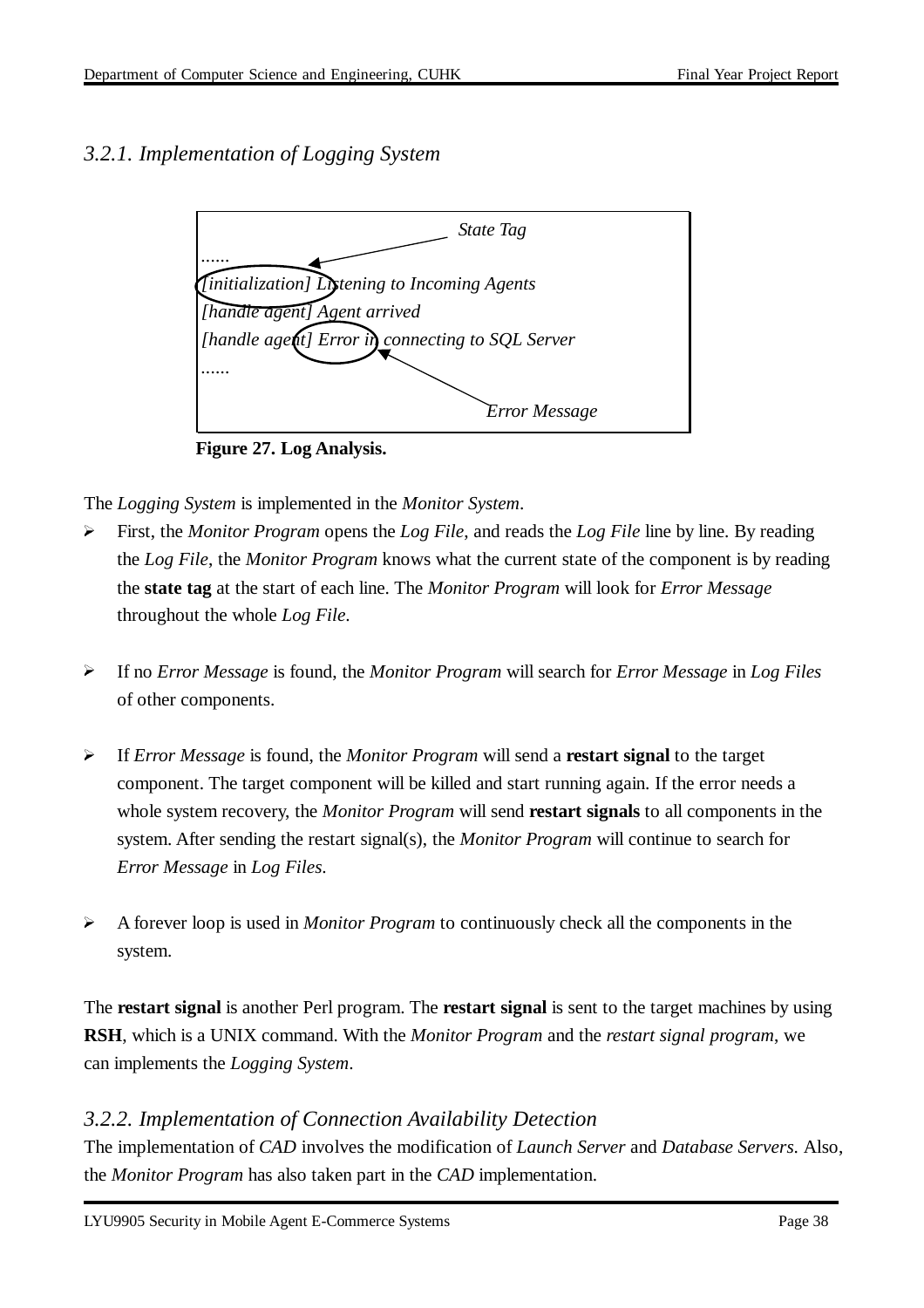#### *3.2.2.1. Modification in Launch Server and Database Servers*

In *Launch Server* and *Database Servers*, we have to add a code segment in order to **PING** the next destination. The **PING** program is written in Java by using the RMI. The idea is to check whether a *Logic Address, RMI Address,* is bind to a *Physical Address, IP Address,* or not.

If the *RMI Address* does not exist, the *PING* program will catch an exception. Then, the *Agent* should issue another *PING* request to the target machine until the *Monitor Program* restarts the server. If the *RMI Address* exists, the *PING* program will return true and the *Agent* can proceed to the next host.

With the *Logging System* as well as the *CAD* implementation inside *Launch Server* and *Database Servers*, the *Fault-Tolerance* implementation is completed. However, we can enhance the efficiency of the current *Fault-Tolerance* by extra implementation in *Monitor Program*.

#### *3.2.2.2. Modification in Monitor Program*

In our current implementation, whenever the *CAD* mechanism detects a broken connection, the *Agent* has to wait until the *Monitor Program* restarts the target component. However, we can have the detection to happen before the *Agent* does such job. The trick is to put the *CAD* mechanism inside the *Monitor Program*.

Whenever the *Monitor Program* is inspecting the *Log File* of a server, the *Monitor Program* can also *PING* that server. If the disconnection cannot be reflected in the *Log File*, we can still uses *CAD* mechanism to recover such failures.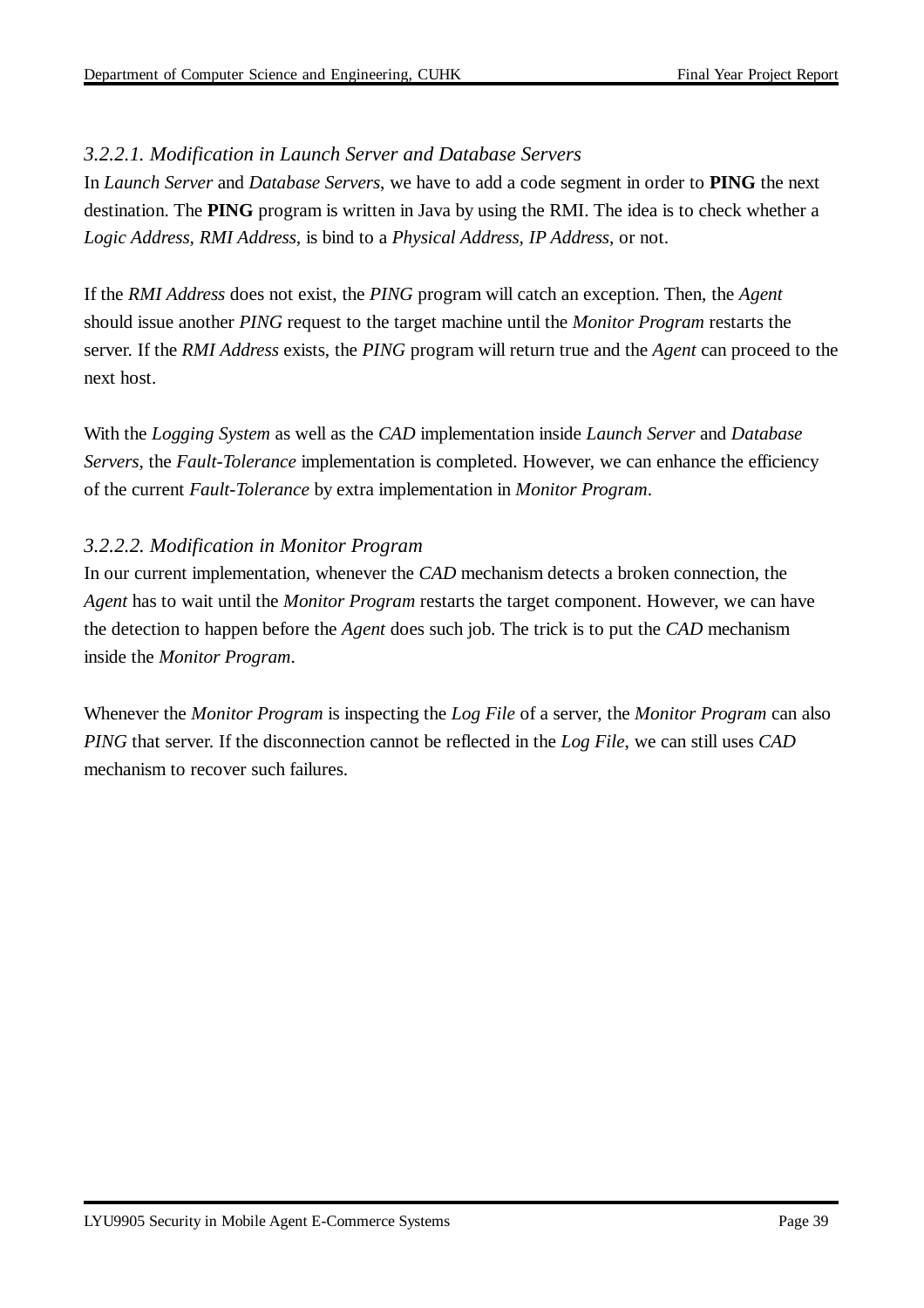#### *3.2.3. Flow Description of Monitor Program*



**Figure 28. Flow Description of Monitor Program.**

 $\triangleright$  Step (1)

When the *Monitor Program* starts, it first inspects Server One, it may be a *Launch Server, Key Server, DHKey Server or Database Server*. It inspects the *Log File* of Server One in order to search for *Error Messages*. If *Error Message* is found, it will send a restart signal to Server One. Then, it carries out *CAD, Connection Availability Detection,* by the *Ping Program*. If Server One fails in *CAD*, the *Monitor Program* will send restart signal to Server One.

- Step (2) repeats the processes in Step (1).
- $\triangleright$  The same step is done throughout all the servers in the network.
- Executively Let Server N is the last server in the network. After Step  $(3)$  has finished the processes, it goes back to Step (1). This cycle will go on forever until the *Monitor Program* dies.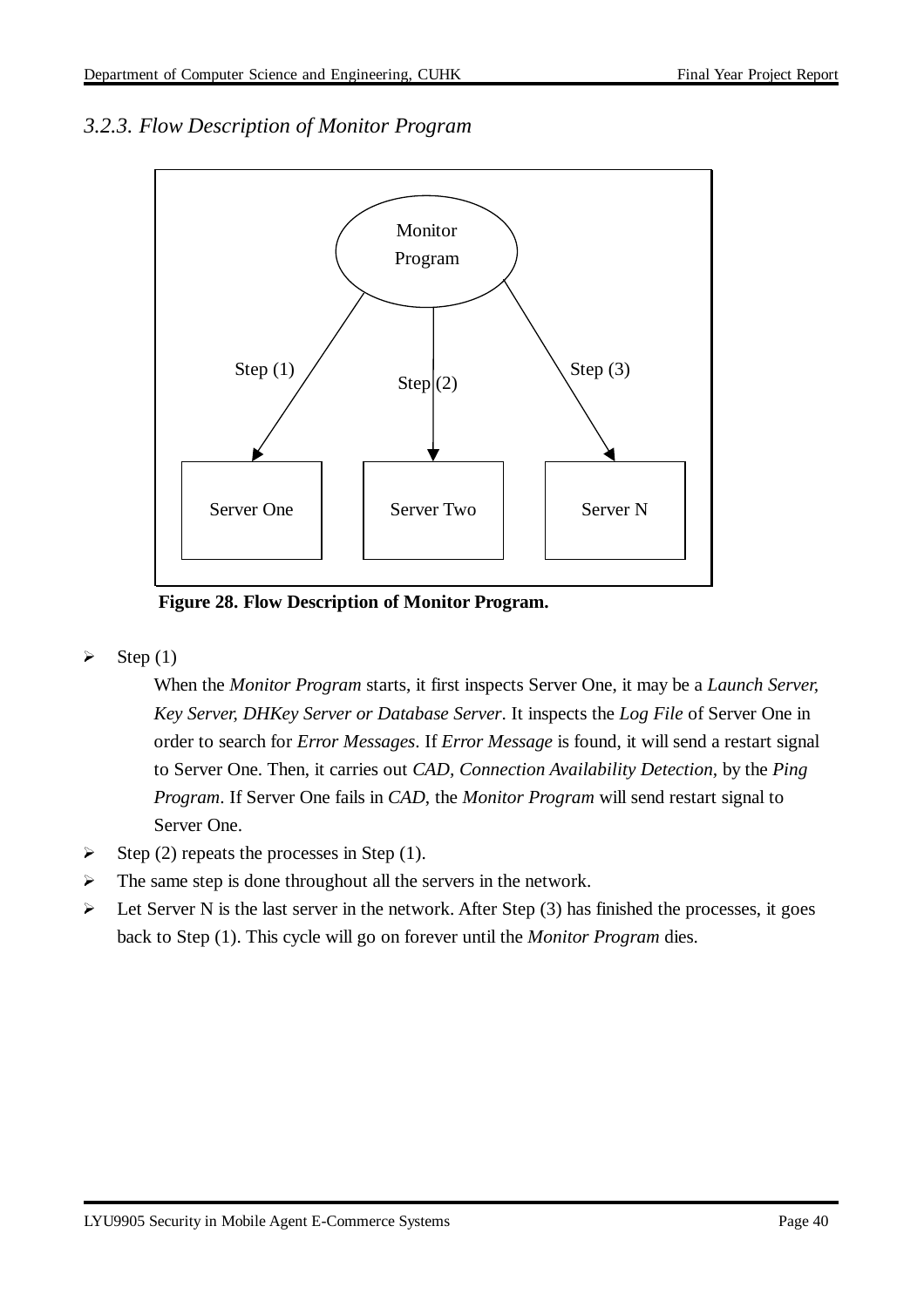## **4. Evaluation of Secure SIAS**

In this section, we evaluate the security design we implemented. There are two aspects to evaluate. First, we analyze the security provided to SIAS by the additional measures. Then, we measure the performance overhead introduced to the system by such measures.

#### **4.1. Security Analysis**

The security of the additional measures lies mainly on the introduction of the *Key Server* that facilitates the use of public key cryptography. Assuming the *Key Server* and the communication channel with it is secure enough, which can be justified by the Secure Socket Layer, the closed network we want can be built effectively.

Furthermore, if the keys of *Agents* are managed properly, the prevention of modification of the encrypted product and quantity lists of an *Agent* by a malicious host is supported by the RSA encryption algorithm, of which the difficulty to break is equivalent to the factoring problem. The time complexity for breaking the system depends on the length of the key in number of bits. The longer the key is, the more secure would be the system. In our implementation, we have chosen a key length of 128 bits. This would be sufficiently secure for domestic purpose.

Similarly, a malicious host would understand to modify the encrypted query results collected by an *Agent* from another host at the same complexity. Therefore, integrity of queries, and confidentiality and integrity of query results can be achieved by prevention of tampering.

For the detection of modification to itinerary of an agent by a malicious host, suppose there is only a single malicious host, out of N hosts, that wants to modify the itinerary of an agent. Since the encrypted itineraries are chained together, the malicious host would need to fake all the (N-1) encrypted itineraries from other hosts to avoid being detected, which would be too complex to an ordinary attacker. Therefore, the itinerary of the agent can be assured, and authenticity achieved.

However, as mentioned before, there do exist other attacks that we have not considered completely, such as replaying attacks, timing attacks, and repeated cipher-text attacks.

#### **4.2. Performance Measurements**

We have tested the times for SIAS to launch a single agent before and after implementation of the security mechanisms described in Section 6. Round trip times (RTTs) required for an agent to travel around an electronic market, consisting of 26 hosts, are measured under different situations. We have chosen 26 Sun SPARC workstations, listed in Figure 29. They have similar hardware configuration, so the overhead introduced by each machine is more or less the same.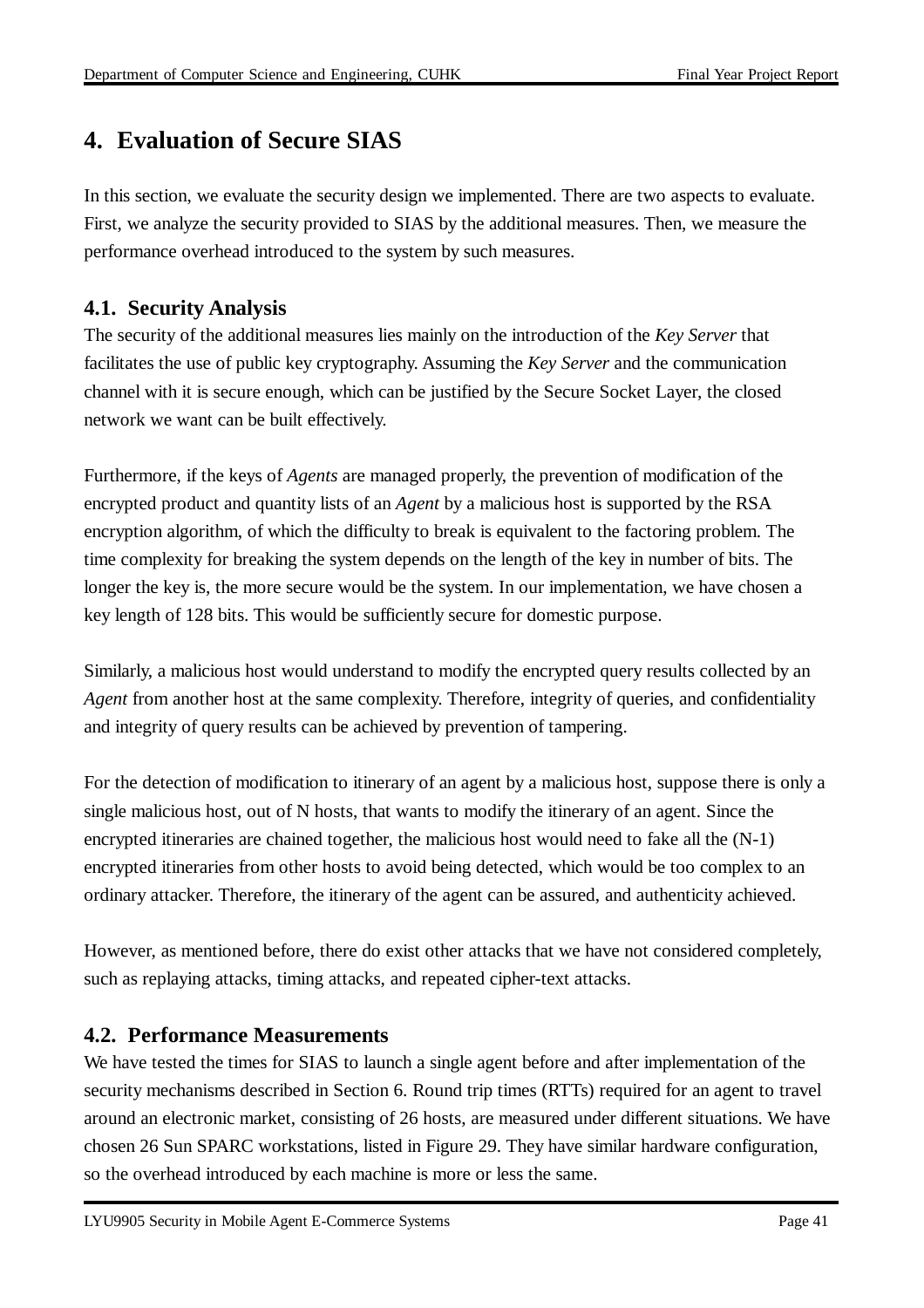| 137.189.88.173 (sparc73) |
|--------------------------|
| 137.189.88.174 (sparc74) |
| 137.189.88.175 (sparc75) |
| 137.189.88.176 (sparc76) |
| 137.189.88.177 (sparc77) |
| 137.189.88.181 (sparc81) |
| 137.189.88.182 (sparc82) |
| 137.189.88.183 (sparc83) |
| 137.189.88.184 (sparc84) |
| 137.189.88.185 (sparc85) |
| 137.189.88.186 (sparc86) |
| 137.189.88.187 (sparc87) |
| 137.189.88.188 (sparc88) |
| 137.189.88.189 (sparc89) |
| 137.189.88.190 (sparc90) |
| 137.189.88.191 (sparc91) |
| 137.189.88.211 (hpc1)    |
| 137.189.88.212 (hpc2)    |
| 137.189.88.213 (hpc3)    |
| 137.189.88.214 (hpc4)    |
| 137.189.88.215 (hpc5)    |
| 137.189.88.216 (hpc6)    |
| 137.189.88.217 (hpc7)    |
| 137.189.88.218 (hpc8)    |
| 137.189.88.219 (hpc9)    |
| 137.189.88.220 (hpc10)   |
|                          |

**Figure 29. Database Server Locations**

To evaluate the performance overhead introduced, we have tested the times for SIAS to launch a single agent with and without security measures. Round trip times (RTTs) required for an agent to travel around an electronic market of different number of hosts, with and without security enforcement, are measured respectively. Queries of different sizes (number of product items) have been tested. The results are plotted in Figures 30 (without security) and 31 (with security) below.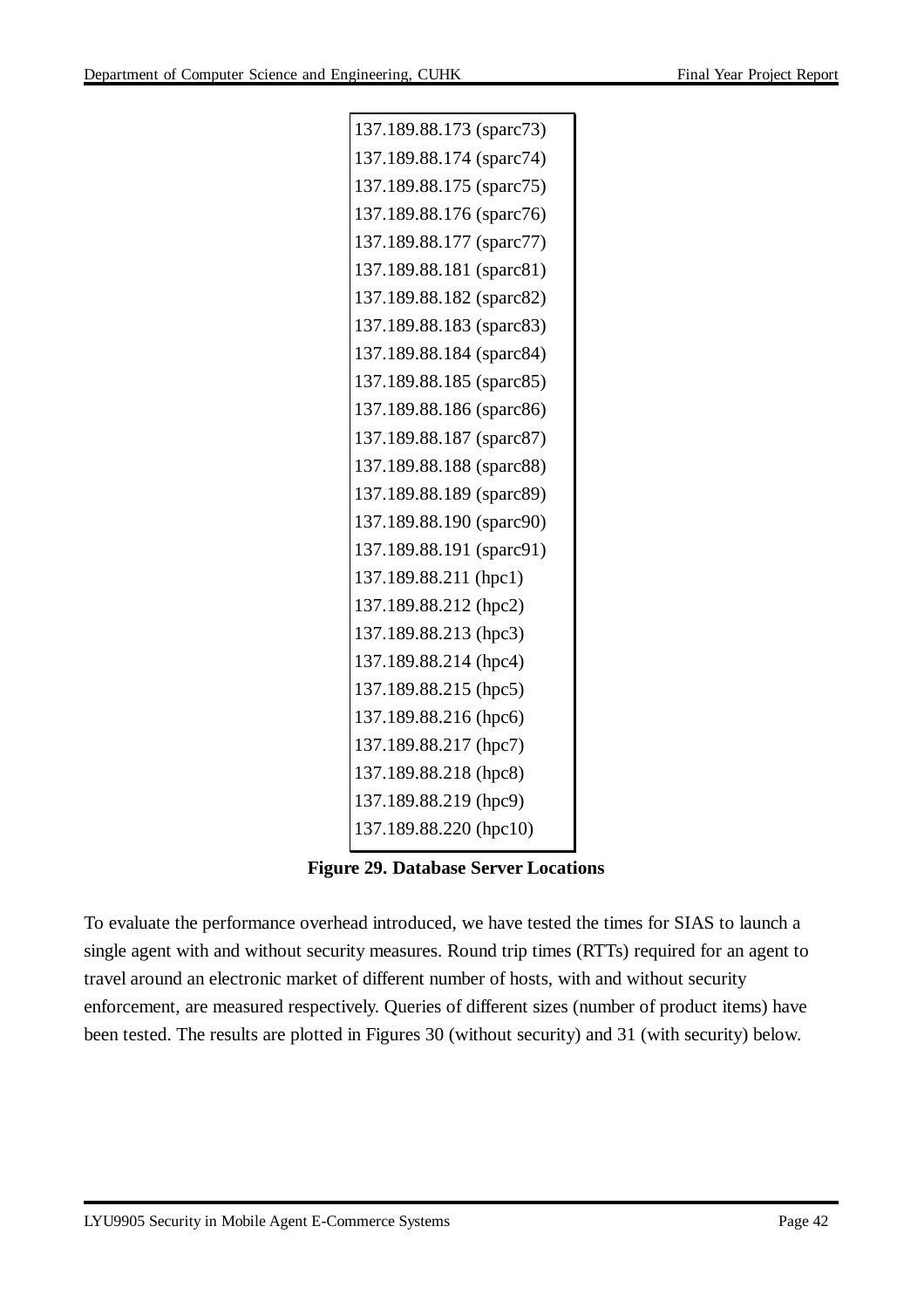

**Figure 30. Average Agent Travelling Time (without Security).**



**Figure 31. Average Agent Travelling Time (with Security).**

Results show that, the RTT for an agent to travel in SIAS changes more or less linearly over the number of hosts in the system. This is due to the additional time to travel an additional host, and the overhead for each additional host is more or less the same. Moreover, the RTT is also linearly increasing as the number of products of the query increases. This can be explained by the increases in number of database transactions and time to transport an agent. When security is enforced, the RTT increases in general. For the maximum number of hosts of 26, and maximum size of query of 90 products, the RTT increases by 100 seconds, from 230 seconds to 350 seconds. This can be explained by the extensive use of the RSA algorithm to encrypt and decrypt each item, which is time consuming, especially when the key is long. Therefore, we see a trade-off between security and performance in SIAS.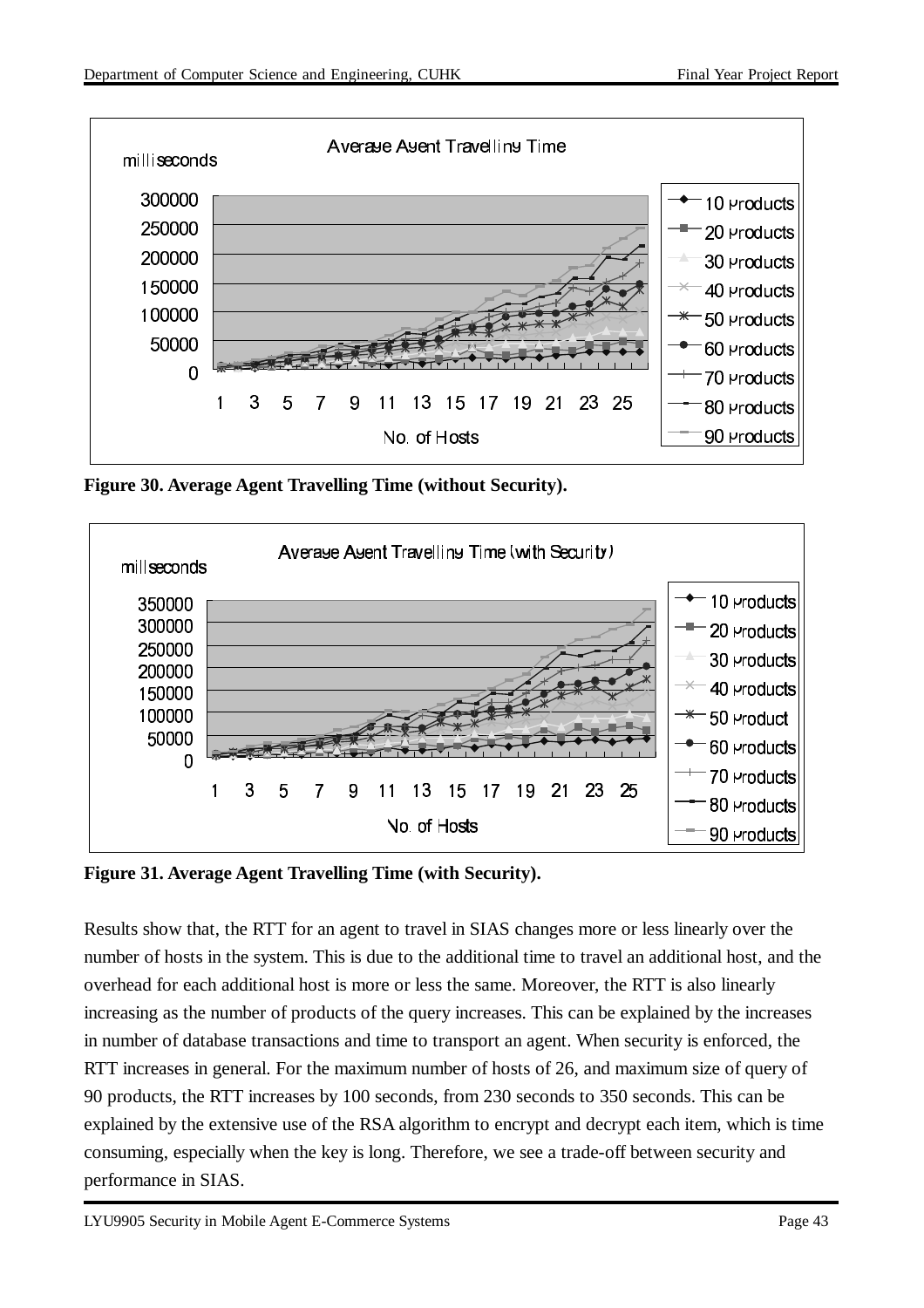## **Conclusion**

We studied the technology of autonomous mobile agents and discussed the problem of malicious hosts in a mobile agent system. We implemented SIAS as a sample application of mobile agents, which reduces communication cost and allows delegation of tasks. We addressed some security problems of malicious hosts in SIAS, and developed a primitive approach to protect the agents. We analyzed the security of our approach, and believe it is strong enough for domestic purpose. We measured the performance overhead of the security measures, saw a trade-off between performance and security for SIAS, and learned that it takes time for a malicious host to attack an agent. We analyzed the reliability of SIAS and implement a fault-tolerance design of SIAS. We believe that mobile agent technology will be a new trend in electronic commerce technology.

### **Acknowledgement**

We would like to express our gratitude to Michael Rung Tsong LYU, our project supervisor. He has provided many valuable suggestions and comments to us throughout this project. We are much appreciated by his patience and kindness in advising us.

Moreover, we would like to thanks Anthoy, H.W. Chan, CSE/CUHK M.Phil Year 2 student, which helps us a lot in discussing the security of mobile agent.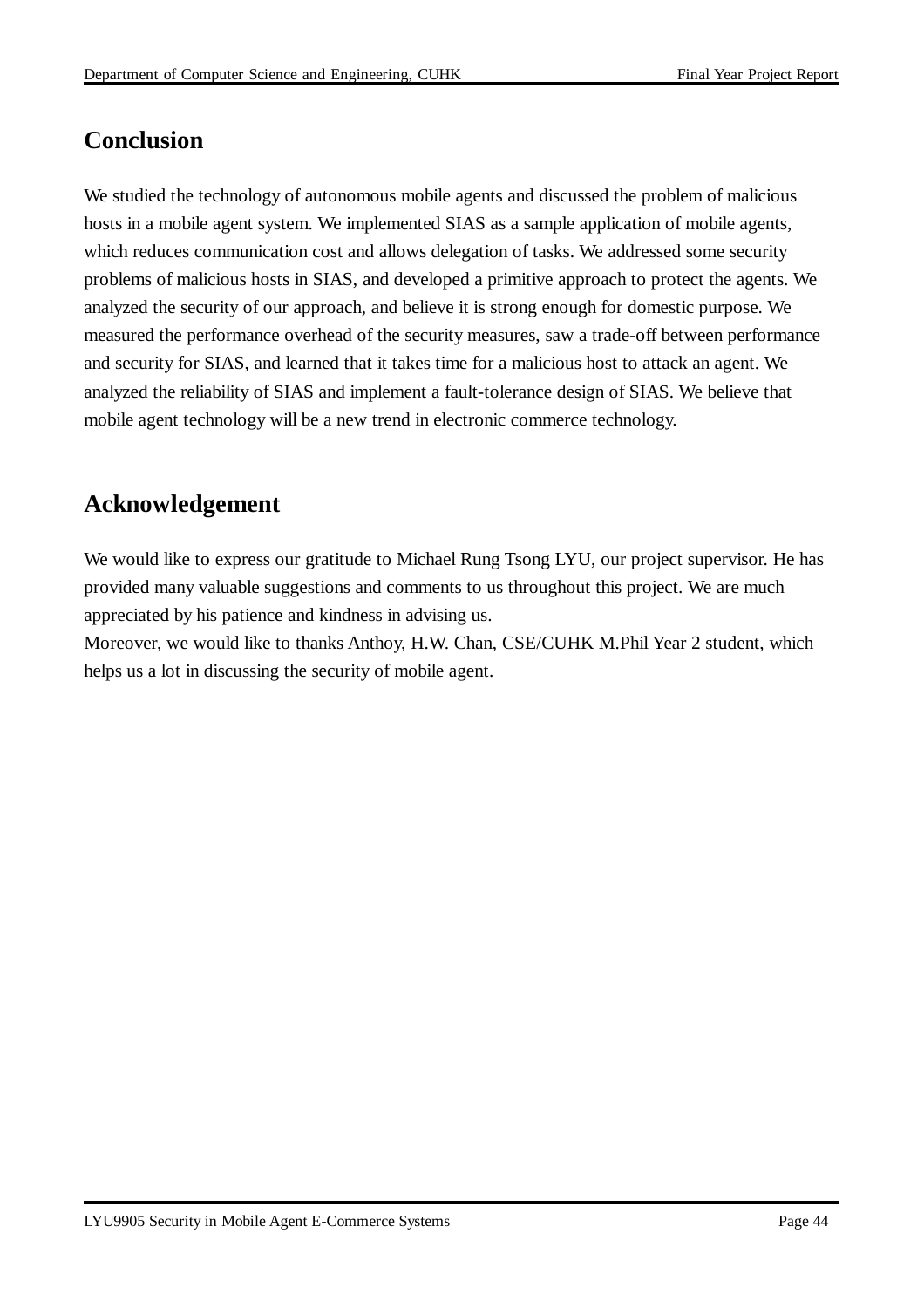## **Reference**

- [1] Danny B. Lange and Mitsuru Oshima, "Programming and Deploying Java(TM) Mobile Agents with Aglets(TM)".
- [2] IBM Aglets Software Development Kit Home Page, URL: http://www.trl.ibm.co.jp/aglets/
- [3] Concordia Java Mobile Agent Technology, URL: http://www.meitca.com/HSL/Projects/Concordia/
- [4] ObjectSpace Voyager, URL: http://www.objectspace.com/products/prodVoyager.asp
- [5] Java(TM) Cryptography Extension, URL: http://java.sun.com/products/jce/index.html
- [6] Java(TM) Remote Method Invocation (RMI), URL: http://java.sun.com/products/jdk/1.3/docs/guide/rmi/index.html
- [7] Fritz Hohl, "A Model of Attacks of Malicious Hosts Against Mobile Agents", 4th Workshop on Mobile Object Systems (MOS'98): Secure Internet Mobile Computations
- [8] "SIAS: A Secure Shopping Information Agent System", Anthony H. W. Chan, T. Y. Wong, Caris K. M. Wong, and Michael R. Lyu accepted by Fourth International Conferences on Autonomous Agents (AGENTS 2000), Spain, June 3-7, 2000
- [9] "SIAS: A Secure Shopping Information Agent System", Anthony H. W. Chan, T. Y. Wong, Caris K. M. Wong, and Michael R. Lyu accepted by the 15th International Conference on Information Security, Beijing, China,
- [10] "Design, Implementation, and Experimentation on Mobile Agent Security for Electronic Commerce Applications" Anthony H. W. Chan, T. Y. Wong, Caris K. M. Wong, and Michael R. Lyu accepted by The 2000 International Conference on Parallel and Distributed Processing Techniques and Applications, June 26 - 29, 2000 Monte Carlo Resort, Las Vegas, Nevada, USA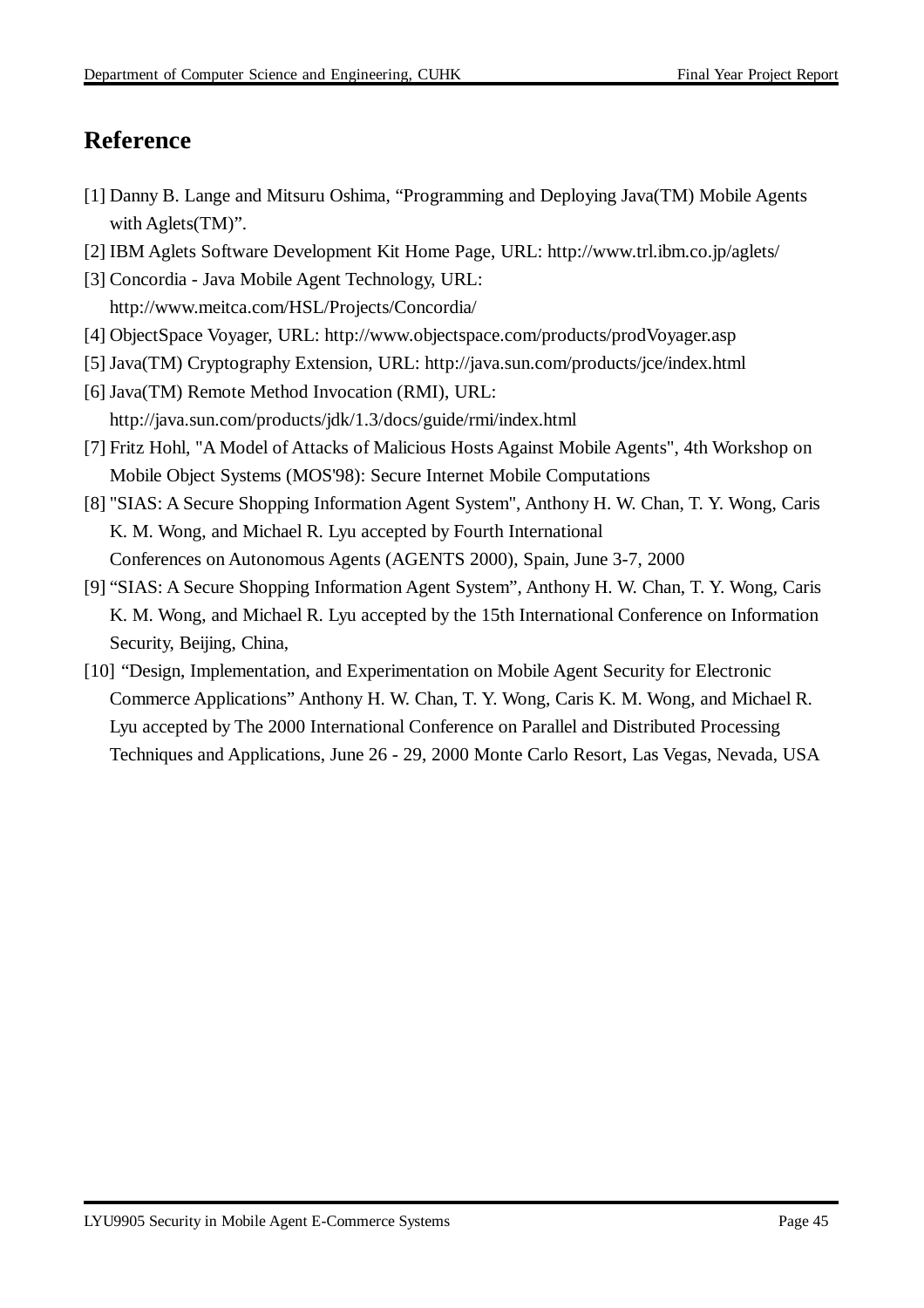## **Appendix**

#### **A Statistical Comparison of different designs of SIAS**

#### **Primary Design**

| <b>Module Name</b>   Lines of Code |     |
|------------------------------------|-----|
| Agent                              | 318 |
| Database Server                    | 134 |
| Launch Server                      | 186 |
| Client Program                     | 533 |

Total number of lines of code = 1171

#### **Secure Design**

| <b>Module Name</b>           | <b>Lines of Code</b> |
|------------------------------|----------------------|
| Agent                        | 344                  |
| Database Server              | 208                  |
| <b>Launch Server</b>         | 432                  |
| Client Program               | 585                  |
| <b>RSA</b>                   | 276                  |
| <b>Key Server</b>            | 198                  |
| Simulation of Malicious Host | 204                  |

Total number of lines of code = 2247

#### **Secure Agent Transmission Design**

| <b>Module Name</b>    | <b>Lines of Code</b> |
|-----------------------|----------------------|
| Agent                 | 344                  |
| Database Server       | 325                  |
| <b>Launch Server</b>  | 553                  |
| <b>Client Program</b> | 791                  |
| DHKey                 | 183                  |
| <b>DHKey Server</b>   | 184                  |
| Envelop Agent         | 54                   |

Total number of lines of code = 2380